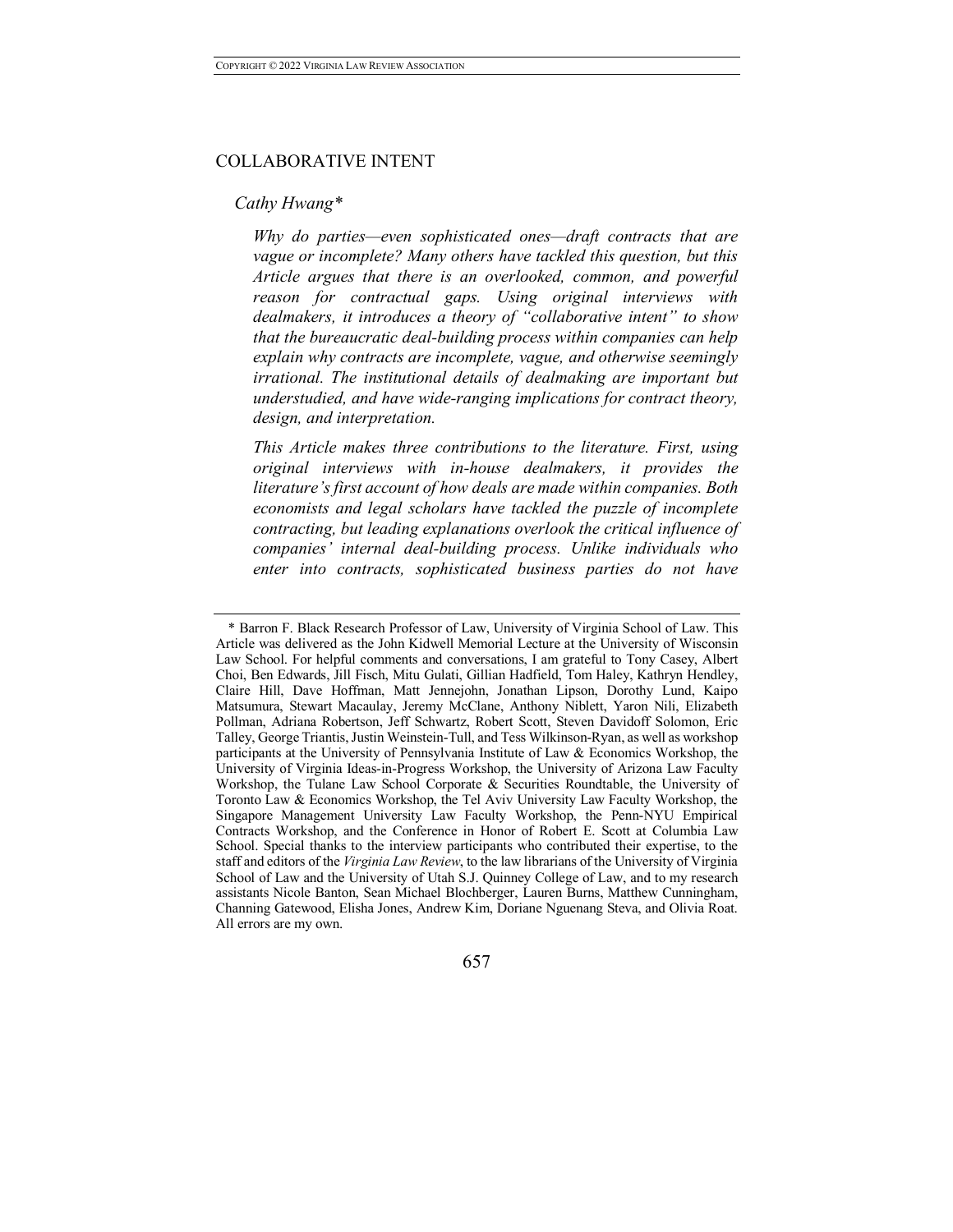*monolithic intent. Instead, even before taking a seat at the negotiation table, business parties engage in a complex, internal bargaining process that requires many intra-corporate constituencies to weigh in and sign off on the deal. The result is that sophisticated business parties bring multiple agendas to the negotiation table, and those agendas are reflected in the contract. Second, collaboration complicates intent, especially for sophisticated parties. Rather than being the result of rational, considered contract design, contractual gaps may be mere byproducts of the contract-shepherding process within the firm. Finally, this Article offers practical guidance to courts and contract designers about the overlooked and rampant intra-corporate bargaining and pork-barreling process. It helps them account for collaborative intent in ex ante contract design and ex post contract enforcement.*

|                                                            | .659 |
|------------------------------------------------------------|------|
| I. CONTRACTUAL ODDITIES AND THE LIMITS OF RATIONALITY 664  |      |
|                                                            |      |
|                                                            |      |
|                                                            |      |
|                                                            |      |
|                                                            |      |
|                                                            |      |
| 1. Lead Negotiators and Consensus Building 685             |      |
| 2. Internal Constituencies and Contract Substance 689      |      |
|                                                            |      |
| b. Human Resources and Employment 691                      |      |
|                                                            |      |
| 3. Internal Constituencies' Effects on Contractual         |      |
|                                                            | .695 |
| 4. Competition Within the Corporation and Lack of          |      |
|                                                            | .697 |
|                                                            | .698 |
| <b>III. IMPLICATIONS FOR CONTRACT ENFORCEMENT AND DEAL</b> |      |
| DESIGN                                                     | .698 |
|                                                            |      |
|                                                            |      |
| CONCLUSION.                                                | .705 |
| APPENDIX A: INTERVIEWS AND METHODOLOGY                     | .706 |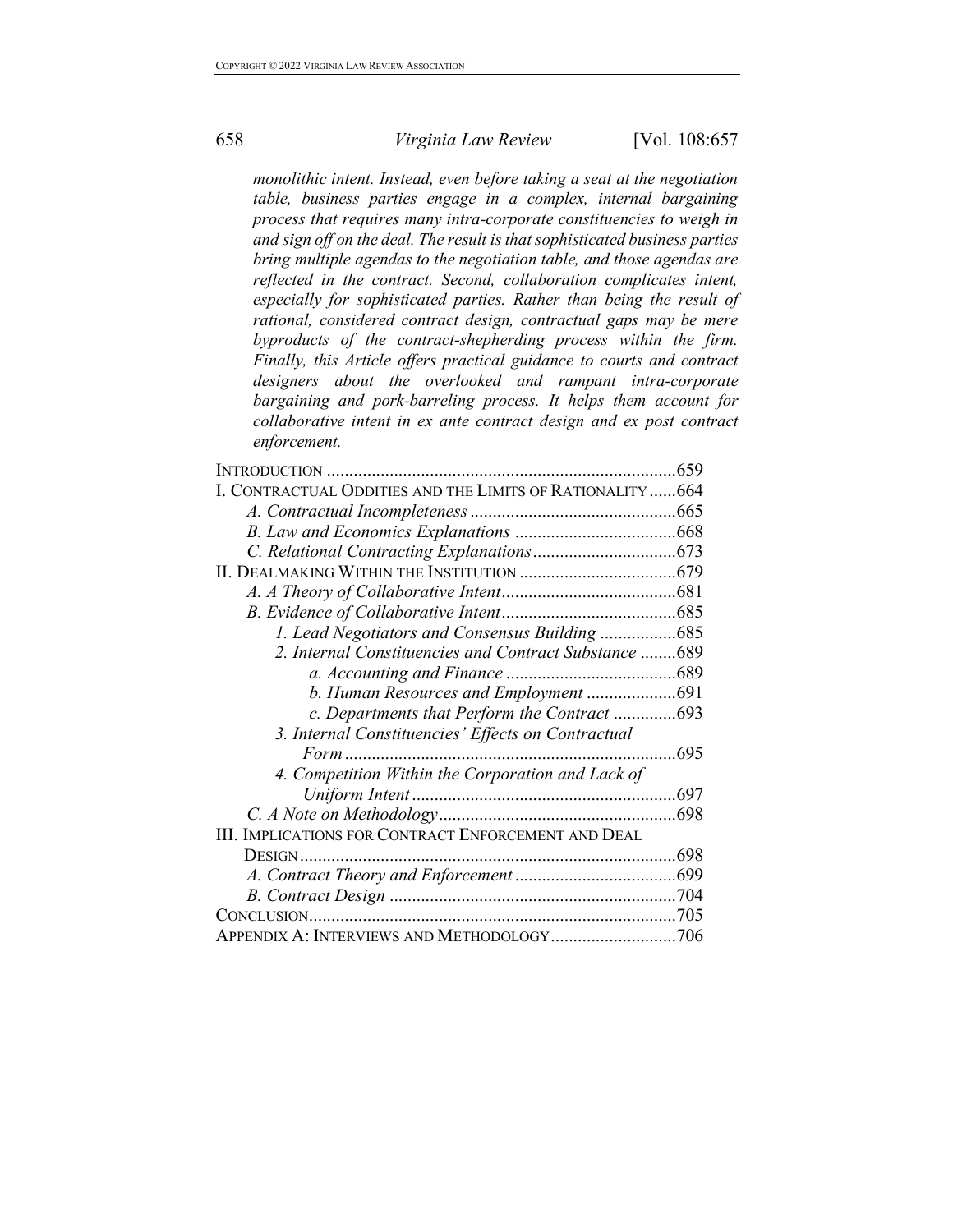### **INTRODUCTION**

Four weeks before Halloween in 2018, a Delaware Chancery Court decision spooked the corporate world. In an unprecedented move, the court released German pharmaceutical giant Fresenius from its \$4.75 billion contract to buy U.S. generic drug manufacturer Akorn based on a contract term called the material adverse change clause.<sup>1</sup> The decision in *Akorn, Inc. v. Fresenius Kabi AG* was the first time Delaware courts had found that a company triggered a material adverse change clause, and it sparked a storm of anxiety and commentary.<sup>2</sup>

In every merger and acquisition ("M&A") deal, there is a material adverse change provision: a long-winded, heavily negotiated provision choked with exceptions and caveats. Material adverse change provisions almost always say the same thing: that if something huge and unexpected happens between the contract's signing and the deal's closing, one or both parties can back out of the deal.<sup>3</sup> And, perhaps most surprisingly, despite the long negotiations and dense legalese, material adverse change provisions are vague.<sup>4</sup>

<sup>&</sup>lt;sup>1</sup> Akorn, Inc. v. Fresenius Kabi AG, No. CV 2018-0300, 2018 WL 4719347 (Del. Ch. Oct. 1, 2018), aff'd, 198 A.3d 724 (Del. 2018).

<sup>2</sup> Many major firms issued client alerts, immediately digesting the landmark case for their clients. See, e.g., David Leinwand, James E. Langston & Mark E. McDonald, *Akorn v. Fresenius*: A MAC in Delaware, Cleary Gottlieb Steen & Hamilton LLP (Oct. 11, 2018), https://www.clearymawatch.com/2018/10/akorn-v-fresenius-mac-delaware [https://perma.cc /43KW-C54E]; Chris Gorman & Lisa Richards, *Akorn v. Fresenius*: Important Practical Lessons from First-Ever Material Adverse Effect, Fenwick & West LLP (Oct. 24, 2018), https://www.fenwick.com/publications/pages/akorn-v-fresenius-important-practical-lessonsfrom-first-ever-material-adverse-effect.aspx [https://perma.cc/9KPX-75MZ]; Peter A. Atkins & Edward B. Micheletti, 'Reasonable Efforts' Clauses in Delaware: One Size Fits All, Unless . . ., Skadden, Arps, Slate, Meagher & Flom LLP (Nov. 1, 2018), https://www. skadden.com/insights/publications/2018/10/reasonable-efforts-clauses-in-delaware [https://p erma.cc/JR7Z-FYAP]; Grant J. Esposito, David J. Fioccola & Robert W. May, Delaware Court of Chancery Finds a Material Adverse Event and Excuses Buyer from Obligation to Close in *Akorn v. Fresenius Kabi AG*, Morrison & Foerster LLP (Oct. 9, 2018), https://www.mofo.com/resources/insights/181009-delaware-material-adverse-event.html [htt

 $\frac{3}{3}$  Albert Choi & George Triantis, Strategic Vagueness in Contract Design: The Case of Corporate Acquisitions, 119 Yale L.J. 848, 854 (2010) [hereinafter Choi & Triantis, Strategic Vagueness] (defining a material adverse change clause in a contract as one that "permit[s] the buyer to avoid the closing of a deal if a material change has occurred in the financial condition, assets, liabilities, business, or operations of the target firm"). 4 Id. at 853 (noting that material adverse change clauses are vague, but "among the most

heavily negotiated nonprice terms").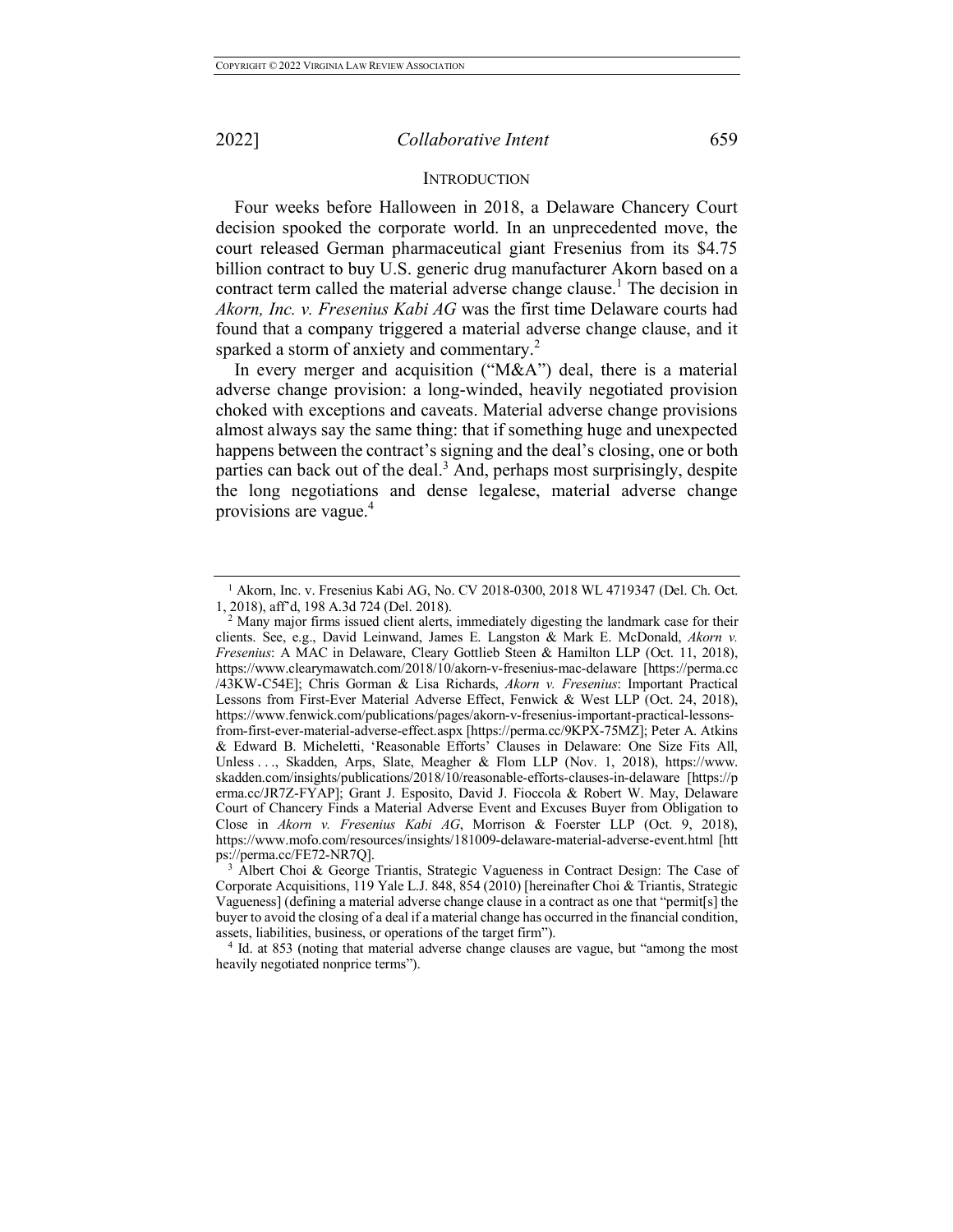Vague provisions like these are common but surprising. In M&A contracts, for example, parties routinely haggle over whether they will use "best efforts," "commercially reasonable best efforts," or "reasonable best efforts" to accomplish certain tasks—and each of these standards will be left unspecified and unquantified.<sup>5</sup> In debt contracts, borrowers promise to let lenders conduct "routine" inspections, without specifying what is routine.<sup>6</sup> In just about any corporate contract, parties promise "material" compliance or compliance that does not rise to a "material adverse effect," again without specifying what those thresholds might mean.<sup>7</sup> In each of these circumstances, sophisticated parties, who have both the technical sophistication and financial means to draft specific, complete provisions, choose instead to embrace vague, incomplete ones.

The persistence of vague provisions, incomplete contracts, and other such contractual oddities has long plagued both legal scholars and economists—and neither literature has a shortage of explanations. Economist and Nobel Prize laureate Oliver Hart famously notes that contracts are necessarily incomplete: there are no parties, no circumstances, where every contingency can be thought of and thought

<sup>5</sup> See Scot Baker & Albert Choi, Contract's Role in Relational Contract, 101 Va. L. Rev. 559, 565 (2015) (describing the common "best efforts" provisions as "a fault-based and openended standard"); Anthony J. Casey & Anthony Niblett, Self-Driving Contracts, 43 J. Corp. L. 1, 8 (2017) ("[Parties can choose to] use a vague standard that also requires a court to fill in the details after the fact. This could be a clause that requires something like 'reasonable efforts,' 'best efforts,' or 'commercially reasonable efforts.'"); Victor P. Goldberg, In Search of Best Efforts: Reinterpreting *Bloor v. Falstaff*, 44 St. Louis L. Rev. 1465, 1465 (2000) ("When contracting parties cannot quite define their obligations, they often resort to placeholder language, like 'best efforts.'"); Robert E. Scott, Contract Design and the Shading Problem, 99 Marq. L. Rev. 1, 20 (2015) ("[I]n the past fifty years, parties have increasingly inserted vague terms such as 'best efforts,' reasonable best efforts,' or 'commercially reasonable best efforts' as modifiers that are combined with specific of precise performance obligations under the contract."). The contracts law case *Bloor v. Falstaff*, 601 F.2d 609 (2d Cir. 1979), is another famous case about best efforts clauses.

<sup>6</sup> In *A. Gay Jenson Farms Co. v. Cargill*, 309 N.W.2d 285 (Minn. 1981), the well-known agency law case, for example, large international conglomerate Cargill lent money to a small Minnesota grain elevator operator, in part on the condition that Cargill could conduct routine inspections of the grain elevator. The intrusive nature of the inspections became one of the reasons that the grain elevator operator's other creditors later sued Cargill, arguing that the grain elevator operator was an agent of Cargill and that Cargill should be liable for the operator's debts. Id. at 290–91.<br><sup>7</sup> Robert Malionek & Jon Weichselbaum, Five Keys to Analyzing a Material Adverse Effect,

N.Y.L.J. (Mar. 6, 2019), https://www.lw.com/thoughtLeadership/five-keys-analyzing-materia l-adverse-effect-ny-law-journal [https://perma.cc/TM95-FQKH] (noting that "[m]ateriality is both qualitative and quantitative" and that in M&A contracts, representations can be made "that reasonably would be expected to result in [a material adverse change]").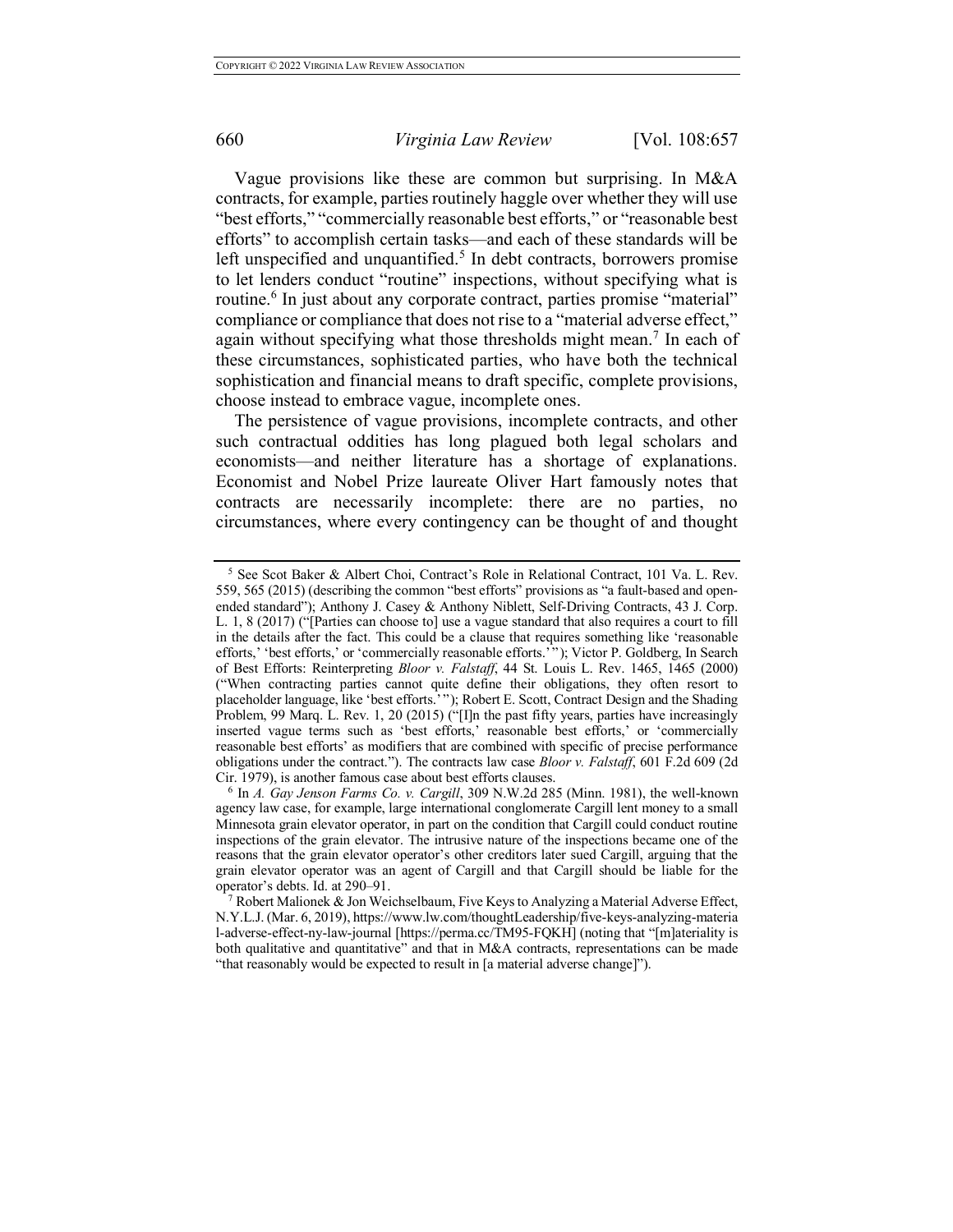out ex ante.<sup>8</sup> Many scholars have argued convincingly that vagueness in contracts—especially in contracts between sophisticated business parties—is intentional and rational: provisions that are rarely litigated but expensive to negotiate, such as material adverse effect provisions, are particularly well-suited to vagueness.<sup>9</sup> Still others have argued that contracts do not need to be complete or specific. Community and industry norms can and do fill the gap where contracts are vague—and sometimes even when contracts do not even exist.<sup>10</sup> And, in those cases, it is the

<sup>8</sup> See Oliver Hart, The Nobel Prize, https://www.nobelprize.org/prizes/economic-sciences/ 2016/hart/facts/ [https://perma.cc/E6MG-HZY4] (last visited Nov. 10, 2021) ("In the mid-1980s, [Hart] contributed to the theory of incomplete contracts. . . . These analyses have been significant for, among other things, governance of companies and the design of laws and institutions."); Oliver Hart & John Moore, Foundations of Incomplete Contracts, 66 Rev. Econ. Stud. 115 (1999) [hereinafter Hart & Moore, Foundations of Incomplete Contracts] (developing a model for the idea that contracts are incomplete); Oliver D. Hart, Incomplete Contracts and the Theory of the Firm, 4 J.L. Econ. & Org. 119 (1988); Oliver Hart, Dep't of Econ., Harvard Univ., Incomplete Contracts and Control, Nobel Prize Lecture 372–73 (Dec. 8. 2016), https://www.nobelprize.org/uploads/2018/06/hart-lecture.pdf [https://perma.cc/7TK E-49TD] [hereinafter Hart, Incomplete Contracts & Control] (noting that, although economists spent many decades working on questions involving complete contracts, "[a]ctual contracts are not like this, as lawyers have recognized for some time. They are poorly worded, ambiguous, and leave out important things. They are incomplete.").

<sup>9</sup> Choi & Triantis, Strategic Vagueness, supra note 3, at 852–53, 855 (arguing that parties can use vague contract provisions efficiently—for example, material adverse change clauses in acquisition agreements may remain vague because they are rarely litigated); Robert E. Scott & George G. Triantis, Anticipating Litigation in Contract Design, 115 Yale L.J. 814, 818–22 (2006) [hereinafter Scott & Triantis, Anticipating Litigation] (examining the efficiency of investment in the design and enforcement phases of the contracting process and arguing that parties can lower overall contracting costs by using vague contract terms ex ante and shifting investment to the ex post enforcement phase); Robert E. Scott & George G. Triantis, Incomplete Contracts and the Theory of Contract Design, 56 Case W. Res. L. Rev. 187, 195– 96 (2005) (considering the role of litigation in motivating contract design).

<sup>10</sup> See Ronald J. Gilson, Charles Sabel & Robert E. Scott, Braiding: The Interaction of Formal and Informal Contracting in Theory, Practice, and Doctrine, 110 Colum. L. Rev. 1377, 1398–99 (2010) [hereinafter Gilson et al., Braiding] (discussing the "rivalry" between formal and informal enforcement for contracts and noting that the two can substitute for each other or complement each other); see also Lisa Bernstein, Opting Out of the Legal System: Extralegal Contractual Relations in the Diamond Industry, 21 J. Legal Stud. 115, 121–24 (1992) [hereinafter Bernstein, Opting Out] (describing trade association enforcement of contractual breaches); Lisa Bernstein, Private Commercial Law in the Cotton Industry: Creating Cooperation Through Rules, Norms, and Institutions, 99 Mich. L. Rev. 1724, 1725 (2001) (describing the cotton industry's alternative system of enforcement to the typical legal system).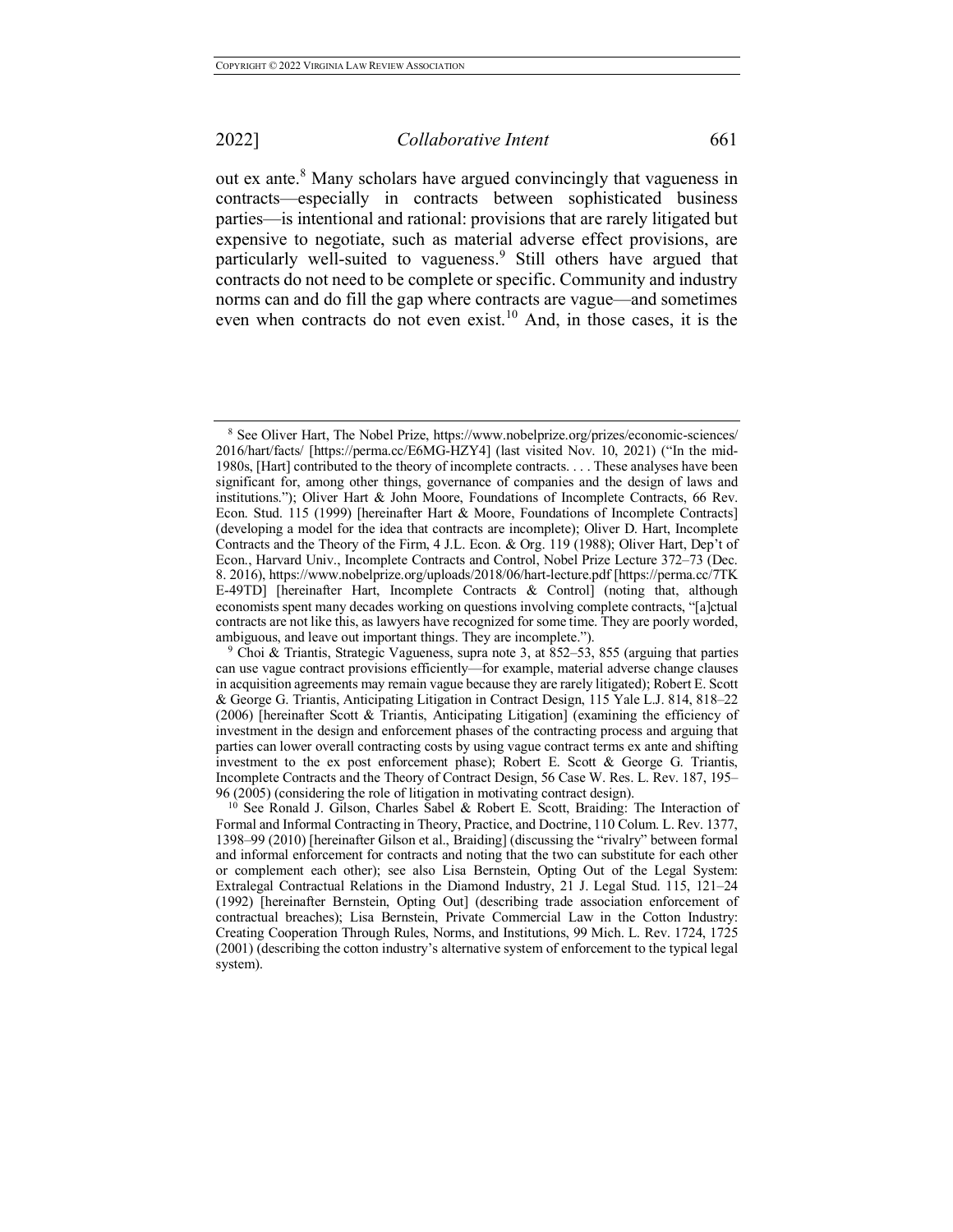threat of informal sanctions, such as loss of reputation, that curbs bad behavior, even without a legally binding contract.<sup>11</sup>

In many contexts, these explanations are convincing. Consider a simple apartment lease signed between one landlord and one tenant. Rather than spending a lot of time up-front discussing the specific condition in which the tenant needs to leave the apartment at move-out, the parties might simply decide to agree to the vague provision that the tenant needs to leave the apartment "clean." The law and economics view explains this decision well: in most cases, the tenant leaves the place clean enough, and the parties will never have to haggle over the details upon move-out. Relational contracting theory also explains the vagueness well: the landlord doesn't need to be too specific about cleanliness because the tenant relies on the landlord to give her a good reference for her next apartment rental.

But while existing explanations work well for simple, two-party contracts, and do some work in explaining sophisticated-party contracting, they fall short. <sup>12</sup> Certainly cost-benefit analysis and informal

<sup>12</sup> In previous work, for example, I explored the puzzle of term sheets in M&A contracting. Term sheets—short, nonbinding precursors to a full-fledged M&A contract—are not contracts and are not legally binding or enforceable. Parties to term sheets do not operate in the tight-

 $11$  Informal sanctions are particularly effective in small, tight-knit communities where parties have many points of contact. A robust literature has documented the role of norms and informal sanctions in a variety of interesting settings. See Robert C. Ellickson, Of Coase and Cattle: Dispute Resolution Among Neighbors in Shasta County, 38 Stan. L. Rev. 623, 628, 677 (1986) [hereinafter Ellickson, Of Coase and Cattle] (describing how rural cattle ranchers in Shasta County, California, abide by norms rather than rules and how animal trespass disputes are settled by self-help rather than formal legal enforcement mechanisms); Robert C. Ellickson, A Hypothesis of Wealth-Maximizing Norms: Evidence from the Whaling Industry, 5 J.L. Econ. & Org. 83, 84–85 (1989) (presenting evidence of informal enforcement norms—overtaking formal enforcement in the whaling industry); Peter T. Leeson, An-*arrgh*chy: The Law and Economics of Pirate Organization, 115 J. Pol. Econ. 1049, 1051 (2007) (describing the extralegal systems that pirates developed to provide checks on captain predation and to "create piratical law and order"); Bernstein, Opting Out, supra note 10, at 124 (describing how a diamond-merchant trade association in New York City helps to enforce contracts); Gillian K. Hadfield & Iva Bozovic, Scaffolding: Using Formal Contracts to Support Informal Relations in Support of Innovation, 2016 Wis. L. Rev. 981, 987, 1017 (describing the way in which commercial contracting parties across a variety of industries use a mix of formal and informal contracts to support their business relationships); Lisa Bernstein, Beyond Relational Contracts: Social Capital and Network Governance in Procurement Contracts, 7 J. Legal Analysis 561, 562 (2015) (describing how original equipment manufacturers in the Midwest have used a mix of formal contracts, relational contracts, and other tools to build and support their business relationships); Jonathan M. Barnett, Hollywood Deals: Soft Contracts for Hard Markets, 64 Duke L.J. 605, 607 (2015) (discussing the use of non-binding agreements—or "soft contracts"—in modern Hollywood filmmaking).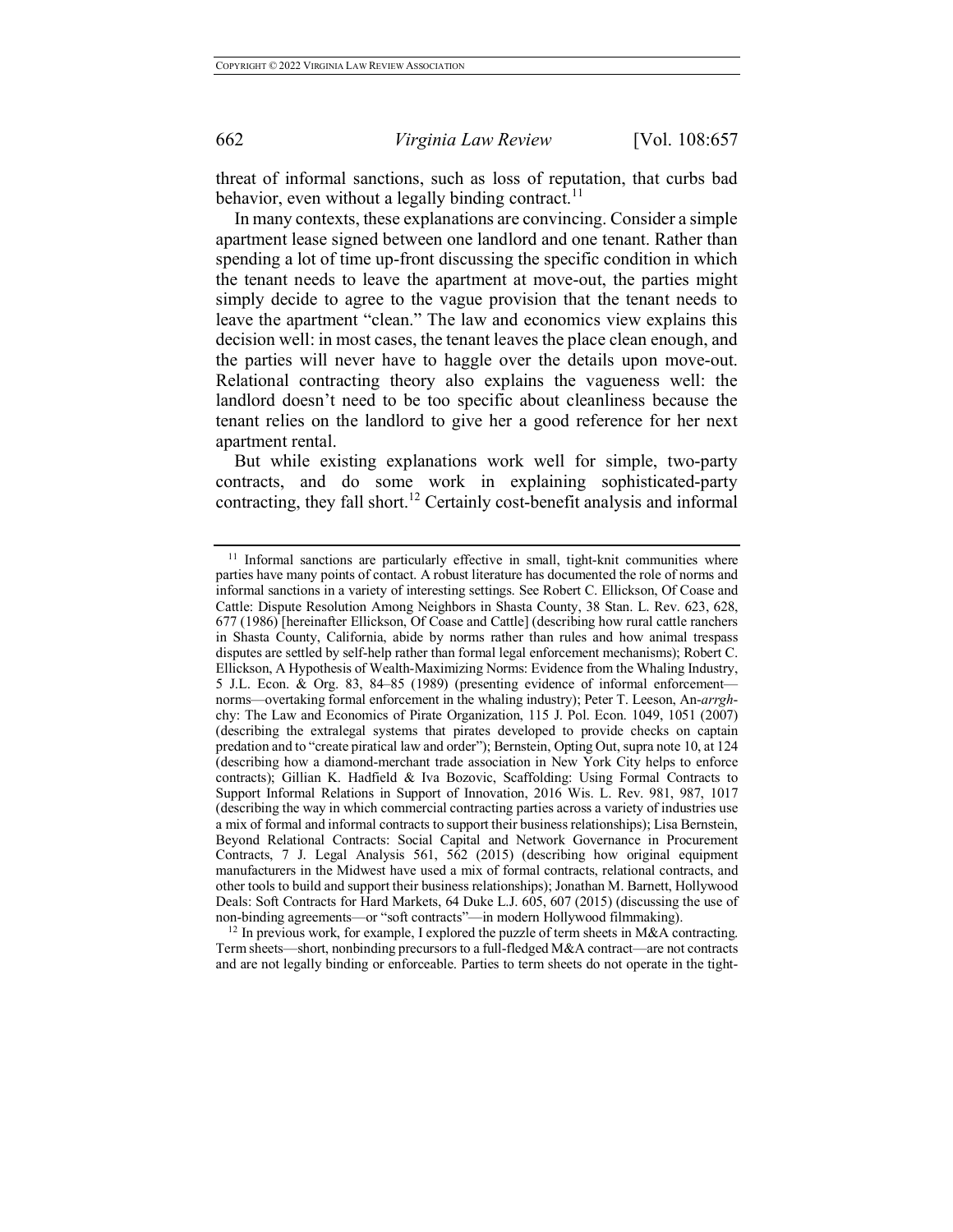sanctions account for *some* contractual oddities—but not all. This Article offers a friendly addendum to those pathbreaking explanations: collaborative intent.

At its core, collaborative intent relies on a simple idea: businesses are not monoliths. They contain many divisions, departments, operational groups, and other constituencies. This idea is well-understood in the literature—even Ronald Coase's seminal work on the boundary of the firm assumed that companies would contain multiple different groups within it.<sup>13</sup> Collaborative intent takes this idea a step further: it explicitly recognizes that each module within a company has its own purpose and, correspondingly, its own incentives, goals, limitations, and preferences. Internal constituencies often have a chance to veto—or at least weigh in on—both the substance and form of a proposed deal. By the time a company brings its intent to the negotiating table, that intent reflects the result of a consensus-building process within the company—in other words, the company brings what this Article calls its collaborative intent.

That collaborative intent in turn helps to account for many contractual oddities. Contracts that result from this kind of institutional collaboration are not necessarily rational, intentional, or carefully considered. Instead, they are amalgamations of many preferences within each deal party and result from the consensus-building process of getting the deal through a bureaucracy.

This Article provides a layered account of collaborative intent and its impact on deals and contracts, and proceeds as follows. Part I sets the stage. It shows how current contract theory does not account for the dealmaking process within firms. Part II presents the theory and evidence of collaborative intent. It uses two dozen original interviews with in-house dealmakers to show how the process of building consensus for a deal within the firm impacts contractual form and structure. Interview participants brought experience from a variety of industries, ranging from

knit communities where informal sanctions are known to work. Nonetheless, once parties sign them, they behave as though bonded. Why do nonbinding term sheets have binding power? See Cathy Hwang, Deal Momentum, 65 UCLA L. Rev. 376, 380 (2018) (describing how deal lawyers use preliminary agreements in M&A deals); Cathy Hwang, Faux Contracts, 105 Va. L. Rev. 1025, 1056 (2019) [hereinafter, Hwang, Faux Contracts] (describing how M&A deals create small relational ecosystems in which both the contracting parties and their agents are incentivized to engage in consummate, rather than perfunctory, performance).

<sup>&</sup>lt;sup>13</sup> Ronald H. Coase, The Nature of the Firm, 16 Economica 386, 390 (1937) (posing and discussing the "boundaries of the firm" question: When should individuals be expected to form firms, and when should they be expected to cooperate through contract?).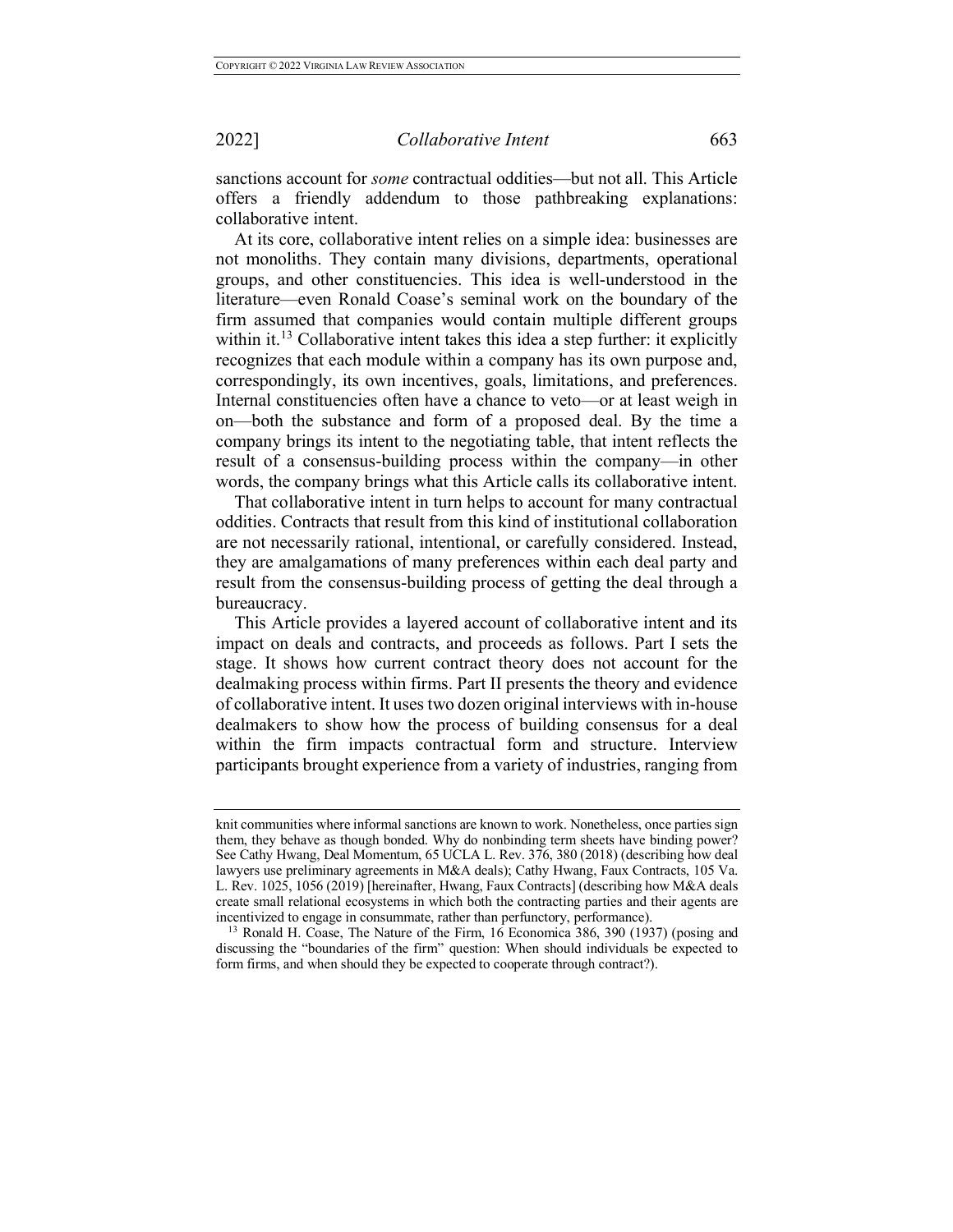technology to hospitality to gaming, and uniformly reported that dealmaking within the firm is a collaborative exercise: it requires votewhipping, pork-barreling, and balancing the needs of various constituencies into a coherent but multifaceted "intent." Part III turns to implications. Existing literature overlooks the institutional details that impact contract design. Collaborative intent injects important and overlooked nuance and helps to build out a nuanced account of dealmaking that can help shape contract theory, enforcement, and design.

#### I. CONTRACTUAL ODDITIES AND THE LIMITS OF RATIONALITY

Contracts, even those drafted by sophisticated parties, are riddled with holes: they are incomplete,<sup>14</sup> vague,<sup>15</sup> fragmented,<sup>16</sup> or otherwise offkilter. But sophisticated parties have both the financial means and technical sophistication to draft better contracts. Why don't they?

In later Parts, this Article introduces a new theory of collaborative intent to explain common but odd contracting behavior. This Part sets the stage. In particular, it highlights how existing explanations for contractual oddities overlook the institutional details of dealmaking. Instead, these theories implicitly assume that sophisticated business parties are monolithic. But modern corporations are sprawling, tentacular, and hard to wrangle—and when existing theories ignore that reality, they fail to capture one of the major reasons for odd contracting.

The remainder of this Part proceeds as follows. Section I.A highlights some of the most common oddities in contracts between sophisticated parties. Chief among them are incompleteness and vagueness. Section I.B presents some of the leading law and economics rationales for these oddities. Some focus on cost: contract designers can sometimes reduce overall contracting costs by using vague terms, so they do, after engaging in a rational cost-benefit analysis. Others focus on renegotiation: contracts might be vague because they are mere reference points for future

<sup>&</sup>lt;sup>14</sup> See Hart & Moore, Foundations of Incomplete Contracts, supra note 8, at 115; Hart, Incomplete Contracts & Control, supra note 8, at 372–73.

<sup>&</sup>lt;sup>15</sup> See Choi & Triantis, Strategic Vagueness, supra note 3, at 852–53 (describing vagueness in sophisticated party contracting); Hart, Incomplete Contracts  $\&$  Control, supra note 8, at 372–73 (noting that contracts are often ambiguous).

<sup>&</sup>lt;sup>16</sup> See Cathy Hwang, Unbundled Bargains: Multi-Agreement Dealmaking in Complex Mergers and Acquisitions, 164 U. Pa. L. Rev. 1403, 1403 (2016) [hereinafter Hwang, Unbundled Bargains] (describing how parties use a set of agreements and contracts to document one unified business transaction).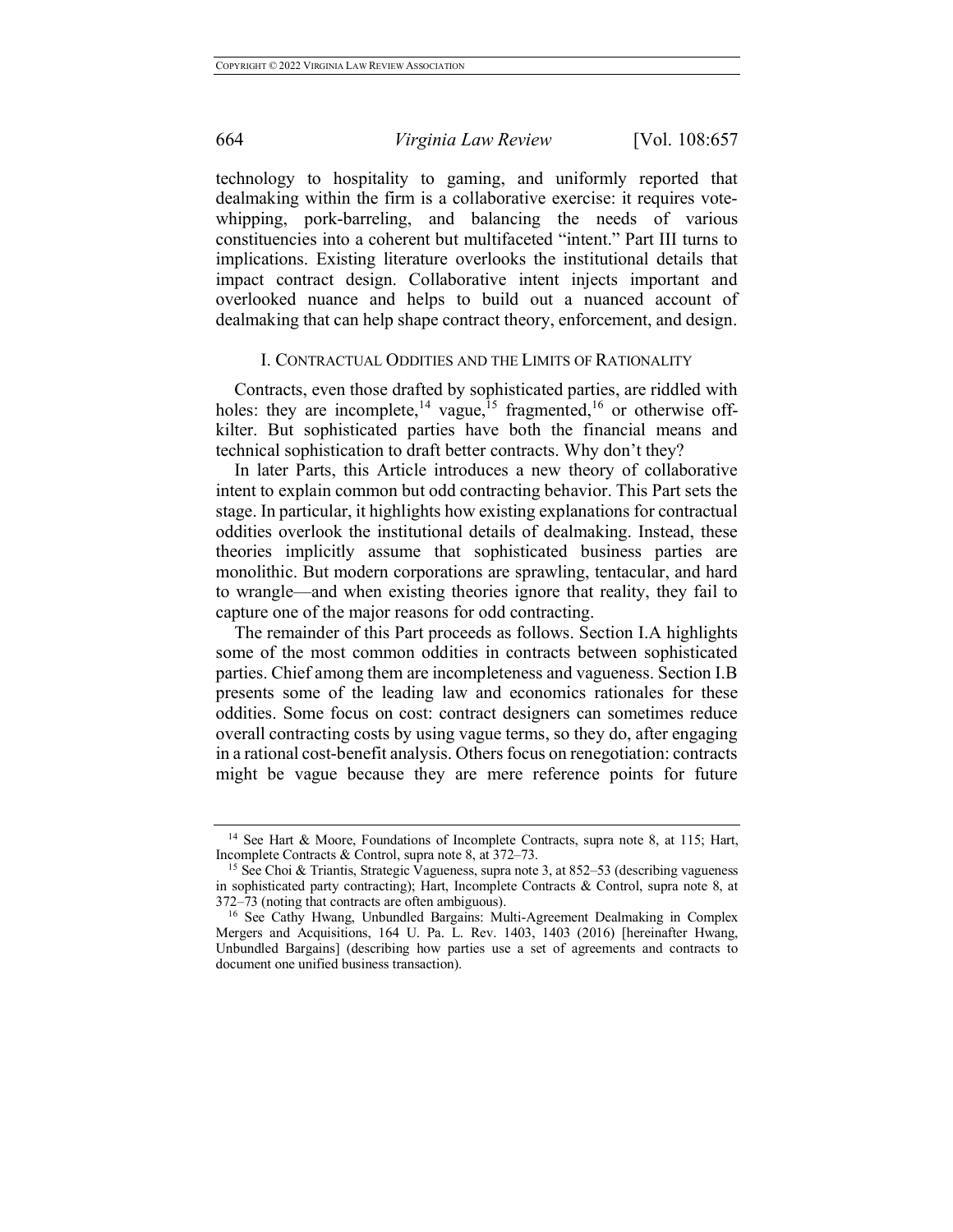negotiation. Section I.C introduces the relational contracting explanation. In short, relational contracting theory suggests that, in many circumstances, contract designers can leave contracts incomplete or vague because norms or informal sanctions fill the gap. Neither of these explanations, however, captures collaborative intent—the bureaucratic process of deal building within the firm that ushers many of these oddities into contracts.

#### *A. Contractual Incompleteness*

A complete contract is one in which every possible contingency has been thought of and written into the contract.<sup>17</sup> For some time, economists modeled contract theory with the assumption that contracts are complete. $18$ 

But as economist Oliver Hart noted in his prize lecture for the Nobel Prize in 2014, "Actual contracts are not like this, as lawyers have realized for a long time. They are poorly worded, ambiguous, and leave out important things. They are incomplete."<sup>19</sup>

Incompleteness exists in many forms. The most obvious is when a provision is omitted in its entirety. But incompleteness can also arise from ambiguity. Consider an apartment lease.<sup>20</sup> On its face, the lease might look complete: it has a move-in date and a termination date, it has information about how much rent will cost, and it lists the tenants and the landlord. No essential provision is omitted. But many ambiguities remain. What does it mean for the place to be left "clean" upon move-out—should the carpet be vacuumed or steam-cleaned, or merely left free of debris? Suppose that the lease provides that the landlord will make repairs in a timely fashion, and a furnace breaks in the middle of winter. Is a week

<sup>&</sup>lt;sup>17</sup> Hart, Incomplete Contracts & Control, supra note 8, at  $372$  ("[A complete contract is one where] everything that can ever happen is written into the contract. There may be some incentive constraints arising from moral hazard or asymmetric information but there are no unanticipated contingencies.").

<sup>&</sup>lt;sup>18</sup> Id. ("The formal literature to that point was all about complete contracts.").

<sup>19</sup> Id. at 372–73.

<sup>&</sup>lt;sup>20</sup> New York City apartment leases provide good examples. In New York City, many landlords and tenants use standard-form apartment leases—there are also variations on these forms that cover rent-stabilized and rent-controlled apartments. Despite these leases being detailed and standardized, however, many gaps and vague provisions, such as provisions about the warranty of habitability, remain. See Curbed Staff, Tenants' Rights and the Standard Rental Lease, Curbed N.Y. (Mar. 29, 2012, 5:50 PM), https://ny.curbed.com/2 012/3/29/10385732/tenants-rights-and-the-standard-rental-lease [https://perma.cc/AJ4L-GJQ S] (discussing standard-form leases in New York City and tenants' rights under them).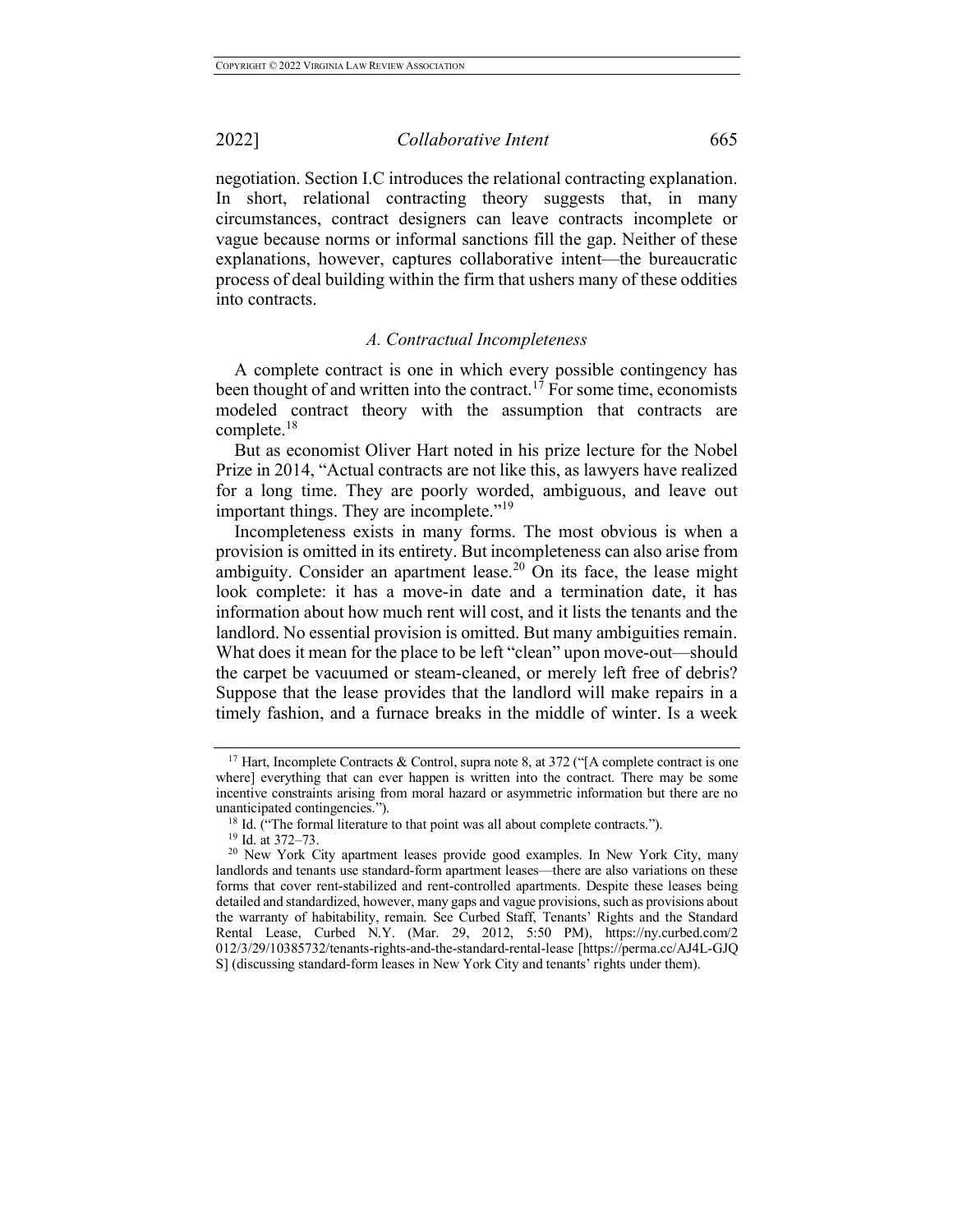"timely"? A day? What happens if the furnace breaks on Super Bowl Sunday, and it is hard to find a repair service—is the landlord obligated to provide a hotel room for the tenant? Does the meaning of "timely" change if the furnace breaks in the summer?

In many cases, it is impossible for parties to draft contracts that anticipate every contingency. In fact, contract law casebooks are filled with examples of parties who fail to anticipate something that later results in litigation. For example, does "chicken" mean juicy, young fryers or do tough, old stewing chickens suffice?<sup>21</sup> Or, did the parties mean that bales of cotton would arrive on this ship *Peerless*, or another ship also, ironically, named *Peerless*?<sup>22</sup> Because it is impossible to think of every contingency ahead of time, it is also impossible to draft a contract that delineates each party's responsibilities in the face of these contingencies.

Incompleteness is often inevitable even when sophisticated parties, advised by sophisticated counsel, enter a contract.<sup>23</sup> In complex mergers and acquisitions, for example, parties often engage in multi-stage contracting, agreeing to the parts of the contract that they can while saving a lot of unresolved issues for later iterations.<sup>24</sup> Parties might also break

<sup>24</sup> Albert H. Choi & George Triantis, Designing and Enforcing Preliminary Agreements, 98 Tex. L. Rev. 439, 440 (2020) [hereinafter Choi & Triantis, Enforcing Preliminary Agreements] (noting that sophisticated business parties often enter into contracts in multiple

<sup>21</sup> See Frigaliment Importing Co. v. B.N.S. Int'l Sales Corp., 190 F. Supp. 116 (S.D.N.Y. 1960) (finding that the word "chicken" in a contract means both young frying chickens and tough, old stewing chickens).

<sup>&</sup>lt;sup>22</sup> See Raffles v. Wichelhaus (1864) 159 Eng. Rep. 375; 2 H. & C. 906 (finding that based on mutual mistake, the parties did not agree on the same thing and that they did not therefore enter into a binding contract).

<sup>23</sup> In the deal between Akorn and Fresenius discussed *infra*, for instance, both parties were sophisticated, and each was advised by sophisticated counsel. Akorn was advised by New York firm Cravath, Swaine & Moore LLP. See Akorn, Inc. & Fresenius Kabi AG, Agreement and Plan of Merger (Apr. 24, 2017), https://www.sec.gov/Archives/edgar/data/3116/000 095015717000499/ex2-1.htm [https://perma.cc/8XSD-H4CB]. Cravath—always named a top firm by law firm ranking site Vault—occupies an office building in Midtown Manhattan that lawyers often call "the Death Star." See David Lat, Lawyerly Lairs: Cravath Re-Ups at the Death Star, Above the L. (June 27, 2007), https://abovethelaw.com/2007/06/lawyerly-lairscravath-re-ups-at-the-death-star/ [https://perma.cc/8YBM-VFPG] (calling Cravath's Midtown office building "their Death Star"). Fresenius was advised by British firm Allen & Overy LLP. See Akorn, Inc. & Fresenius Kabi AG, Agreement and Plan of Merger (Apr. 24, 2017), https://www.sec.gov/Archives/edgar/data/3116/000095015717000499/ex2-1.htm [ht tps://perma.cc/8XSD-H4CB]. Allen & Overy is one of a handful of London-headquartered firms dubbed "the Magic Circle." Brian Dalton, The Magic Circle vs. New York's Elite, Above the L. (Sept. 16, 2014), https://abovethelaw.com/2014/09/the-magic-circle-vs-newyorks-elite/ [https://perma.cc/VJ2R-GKVG] (noting that British Magic Circle firms include Allen & Overy, Clifford Chance, Freshfields, and Linklaters).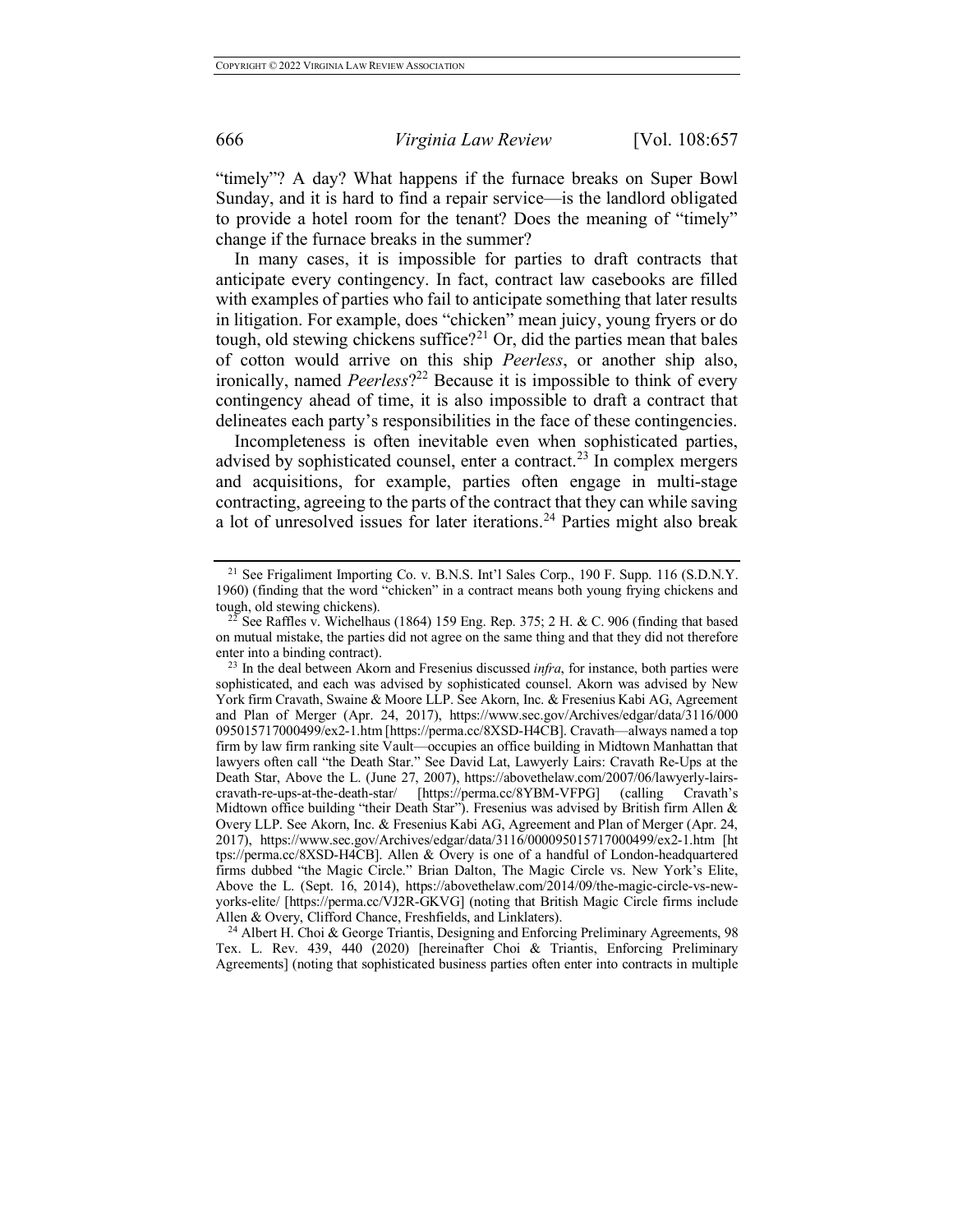one understanding up into multiple contracts so that, for example, employment specialists can negotiate those parts while tax specialists negotiate other parts.<sup>25</sup> The primary reason for each of these different types of modular contracting is the same: at various stages in the deal, those at the negotiating table are unable to come to complete agreement, so they punt parts of the deal to ancillary contracts or later contracts.

Vagueness is also a type of incompleteness. In general, anything can be written specifically or vaguely. A speed limit, for instance, can be a specific rule (forty-five miles per hour) or a vague standard (drive reasonably).<sup>26</sup> Contract terms are the same: they can be specific or vague, with vague terms sometimes inserted because parties cannot think of anything else to write,  $27$  and sometimes, as some scholars argue, because contract designers have chosen to deploy those terms on purpose.<sup>28</sup> In either case, however, the vagueness results in incompleteness—the contract *could have been* more specific and more complete, but for some reason, details were left unwritten.

This Article sets aside the many instances in which unanticipated contingencies contribute to contractual incompleteness. Instead, it focuses on instances in which it seems that parties *can* see the major issues that will come their way—but, rather than choosing to negotiate those areas of incompleteness ex ante, they seem happy to allow the contract to continue to be incomplete. Sections I.B and I.C discuss leading explanations for the existence of contractual incompleteness in the face of knowable contingencies.

stages); Alan Schwartz & Robert E. Scott, Precontractual Liability and Preliminary Agreements, 120 Harv. L. Rev. 661, 665–67 (2007) (describing the sequential or simultaneous nature of early-stage investments).

<sup>25</sup> Hwang, Unbundled Bargains, supra note 16, at 1418–23 (describing the division of labor between corporate generalists and specialist attorneys, and noting that "[m]any complex, technical, or regulatory pieces of an M&A deal, however, are both modular and assigned to specialists").

<sup>&</sup>lt;sup>26</sup> Anthony Casey and Anthony Niblett have suggested—using speed limits as a specific example—that big data-driven micro-directives can, in the future, replace vague standards with specific rules that are tailored to each driver and road condition. See Casey & Niblett, supra note 5, at  $7-8$ .

 $\frac{27}{28}$  See Goldberg, supra note 5, at 1465. 28 See infra Section I.B.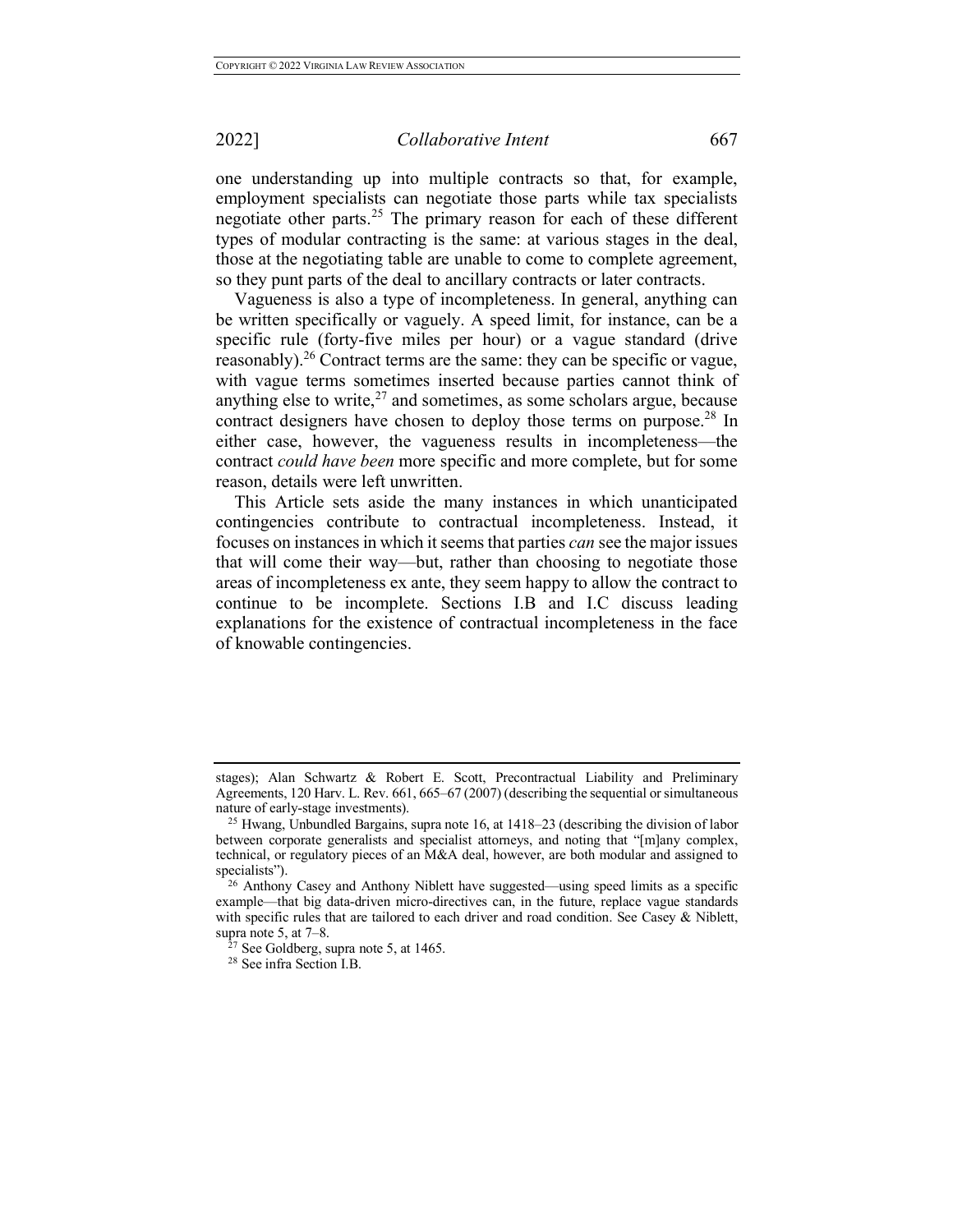### *B. Law and Economics Explanations*

While some contractual oddities are unintentional, many are created on purpose—or so argue contract theorists who take a law and economics approach to contract law.

It is easy to imagine everyday examples. Imagine academic co-authors, one from a psychology department and the other from a law school. They might disagree about where to publish their work: the psychologist wants to publish in a scientific journal, and the law professor wants to publish in a law review. Instead of hashing out an agreement ahead of time about where to publish, they might first begin to collaborate, under the theory that they might very well find no result and therefore have nothing to publish. They are—quite rationally—deciding that they might as well not argue ex ante because it may all be for naught. Similarly, a soon-to-bemarried couple might disagree about religious upbringing for their future children but choose to put off the question until they have children. After all, they might have no children, or perhaps one partner will convert to the other's religion by the time the question becomes relevant.

Many scholars have argued, convincingly, that this kind of contractual punting is also common in contracts between sophisticated business parties. In other words, contract designers sometimes write vague or incomplete contracts on purpose, and rationally so.<sup>29</sup>

The best way to understand this argument is to begin with Richard Posner's influential article on the cost of contracting.<sup>30</sup> In it, he describes overall contracting cost as the sum of front-end costs, back-end costs, and judicial error.<sup>31</sup> Front-end costs are relatively straightforward: they are the time and money the parties spend negotiating a contract up-front. Complex provisions with many contingencies are harder to draft, so they increase front-end costs. So too do very specific provisions, or provisions on which the parties' initial positions are very far apart. Back-end costs are a little trickier: they are the expected value of future litigation.<sup>32</sup> Any

<sup>&</sup>lt;sup>29</sup> Claire Hill sums this view up succinctly: "Why can't smart, well-motivated lawyers do a better job? . . . [T]hey rationally do not try." Claire A. Hill, Bargaining in the Shadow of the Lawsuit: A Social Norms Theory of Incomplete Contracts, 34 Del. J. Corp. L. 191, 191 (2009) [hereinafter Hill, Bargaining in the Shadow of the Lawsuit].

<sup>&</sup>lt;sup>30</sup> Richard A. Posner, The Law and Economics of Contract Interpretation, 83 Tex. L. Rev. 1581, 1583–84 (2005) (defining the cost of a contract as the ex ante negotiating and drafting costs, plus the probability of litigation multiplied by the sum of the parties' litigation costs, the judiciary's litigation costs, and judicial error costs).

 $31$  Id.  $32 \overline{Id}$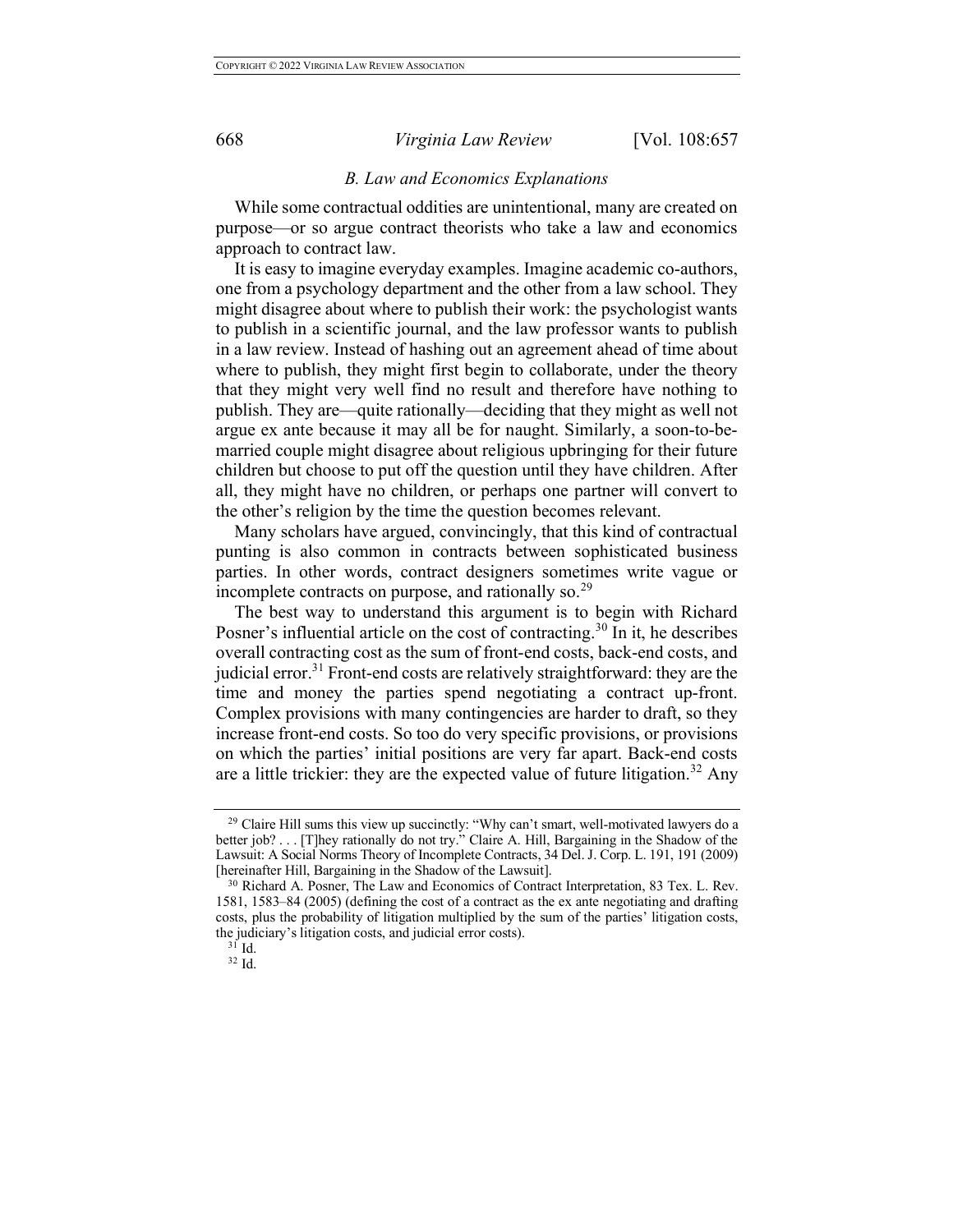deal lawyer can describe a moment when a client wants to do *X*, but the lawyer really thinks *Y* should be done—and so, the lawyer advises the client, "If you go with *X*, there's a 50% chance that you'll end up in litigation, which will cost a bundle." It is that expected value—that 50% chance multiplied by a bundle—that Posner is capturing in his back-end costs. And back-end costs increase in two ways: when the chance of litigation increases, or when the "bundle" of cost becomes a larger bundle of  $cost.^{33}$ 

From there, other scholars have shown that there is a relationship between front- and back-end contracting costs: increasing one can reduce the other. As Claire Hill notes, "Parties bargain in the shadow of the lawsuit as much as the law"—the cost of potential ex post litigation affects how much parties might negotiate ex ante.<sup>34</sup>

An article by Robert Scott and George Triantis explores that connection between front- and back-end costs.<sup>35</sup> They argue that parties can choose to draft provisions precisely (as rules) or vaguely (as standards). Rules are harder to draft ex ante, so they cost more up-front, but they reduce back-end costs: they are less likely to be litigated and less likely to rack up high fees even when they are litigated.<sup>36</sup> Standards are the opposite: they are easier and cheaper to draft ex ante, but push costs toward the back-end because their vagueness increases misunderstanding, litigation probability, and costs if litigation comes to pass.  $37$ 

An article by Albert Choi and George Triantis explores the "strategic" part of this vagueness.<sup>38</sup> They note that, if a provision is unlikely to be litigated, then it might be rational for parties to keep it vague—after all, why spend a lot of time and money negotiating that provision to specificity if the parties are unlikely to disagree and litigate it?<sup>39</sup> They argue that their logic holds true even if the potential negative litigation outcome is very, very negative, as long as the probability of litigation is very, very small. Their prime example is a material adverse effect clause in an acquisition agreement: if triggered, the clause has catastrophic

<sup>33</sup> Id.

<sup>34</sup> Hill, Bargaining in the Shadow of the Lawsuit, supra note 29, at 192.

<sup>35</sup> Scott & Triantis, Anticipating Litigation, supra note 9.

<sup>&</sup>lt;sup>36</sup> Id. at 836 ("[I]t is prohibitively costly to draft a contract that entails no back-end costs and creates no enforcement uncertainty.").  $37$  Id. at 838.

<sup>&</sup>lt;sup>38</sup> Choi & Triantis, Strategic Vagueness, supra note 3.

<sup>&</sup>lt;sup>39</sup> Id. at 883 (suggesting that where litigation is unlikely, spending less time drafting the contract provision ex ante is a way to minimize overall contracting costs).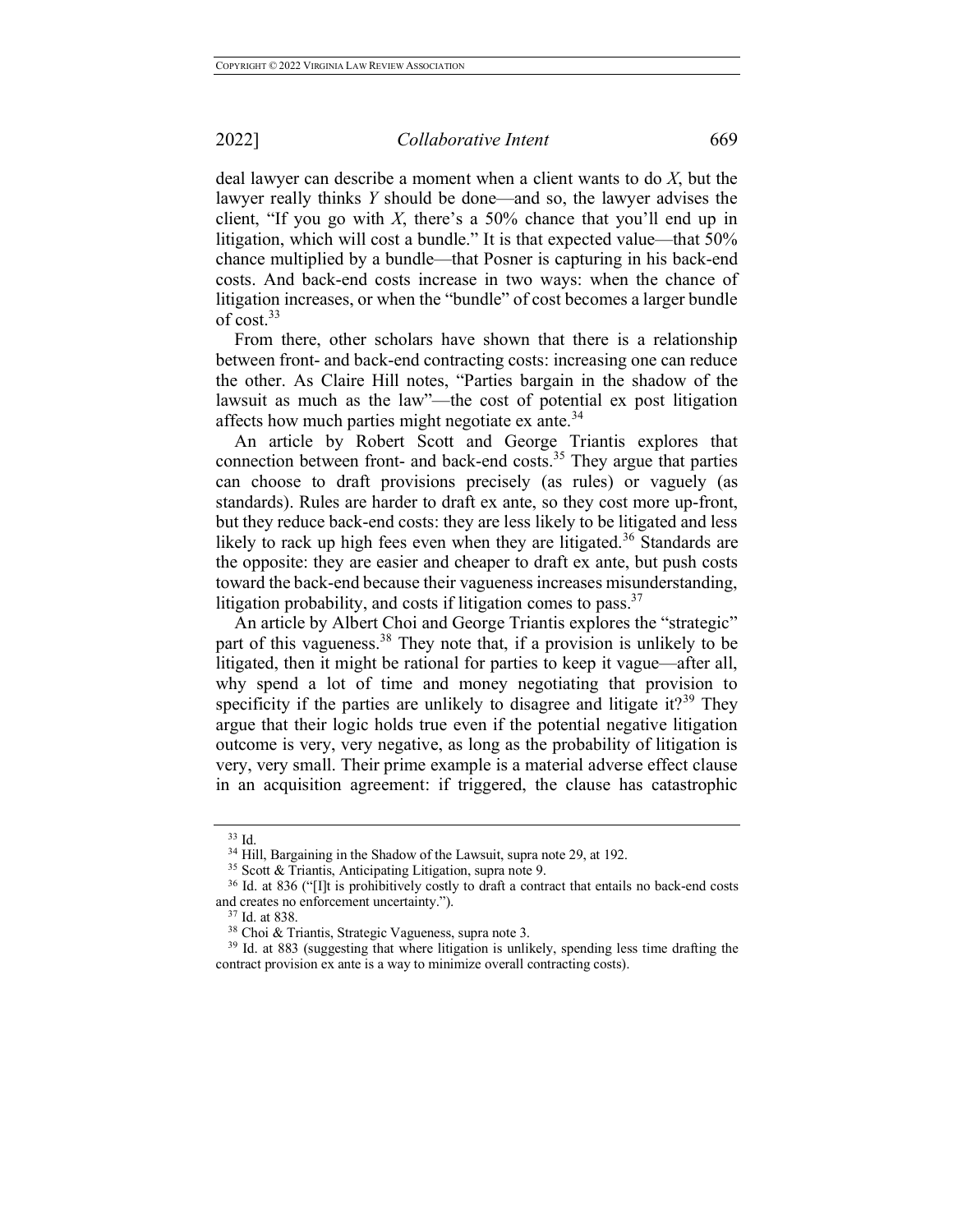ramifications, and might cause a deal of any size to collapse. But until the 2018 decision in *Akorn, Inc. v. Fresenius Kabi AG*, a material adverse effect clause had never been triggered, so the probability of litigation is very, very low. As a result, Choi and Triantis argue, it makes perfect sense for a material adverse effect clause to remain extremely vague.<sup>40</sup> In other words, the parties might have the ability (and financial means) to make the material adverse effect clause more specific, and therefore to make the contract *more* complete (if not entirely complete). But they choose not to for rational, economic reasons.

There are other rational, strategic reasons for contracts to remain incomplete. Uncertainty is a major, and intuitive, reason. Like the coauthors or romantic couple mentioned above, many sophisticated contracting parties are unable to resolve, ex ante, the inherent uncertainties in their deal. As a result, they leave gaps that are meant to be filled in later.

In long-term commercial relationships, for example, it is common for suppliers and customers to enter into (at least) two agreements.<sup>41</sup> The first is a master agreement that describes the major terms and conditions of the deal, but that excludes price and quantity terms.<sup>42</sup> The second is a purchase order that specifies the price and quantity—the customer submits a purchase order when he needs the materials.<sup>43</sup> Together with the master agreement, it forms a complete contract.<sup>44</sup> The two-fold nature of the transaction allows parties to agree to what they can at the first stage (major terms and conditions), while punting to a later date the issues that are not yet able to be resolved (the price and quantity of the purchase).

In M&A, the same multi-stage transaction structure is also common. Early in an M&A deal, for example, parties often enter into a short, simple term sheet that includes non-binding business provisions and binding negotiation provisions.<sup>45</sup> The binding provisions are ones that the parties can agree to at that early stage: for example, the parties mutually promise

<sup>40</sup> Id.

<sup>41</sup> See Lisa Bernstein, Beyond Relational Contracts: Social Capital and Network Governance in Procurement Contracts, 7 J. Legal Analysis 561, 562, 566 (2015) (describing how original equipment manufacturers in the Midwest use a master supply agreement followed by a later purchase order that specifies quantity to create a binding contract).

<sup>42</sup> Id. at 566.

<sup>43</sup> Id.

<sup>44</sup> Id. (noting that the master agreements are "legally unenforceable until a purchase order specifying a quantity is sent and accepted").

<sup>&</sup>lt;sup>45</sup> See supra note 12 and accompanying text (describing term sheets in M&A).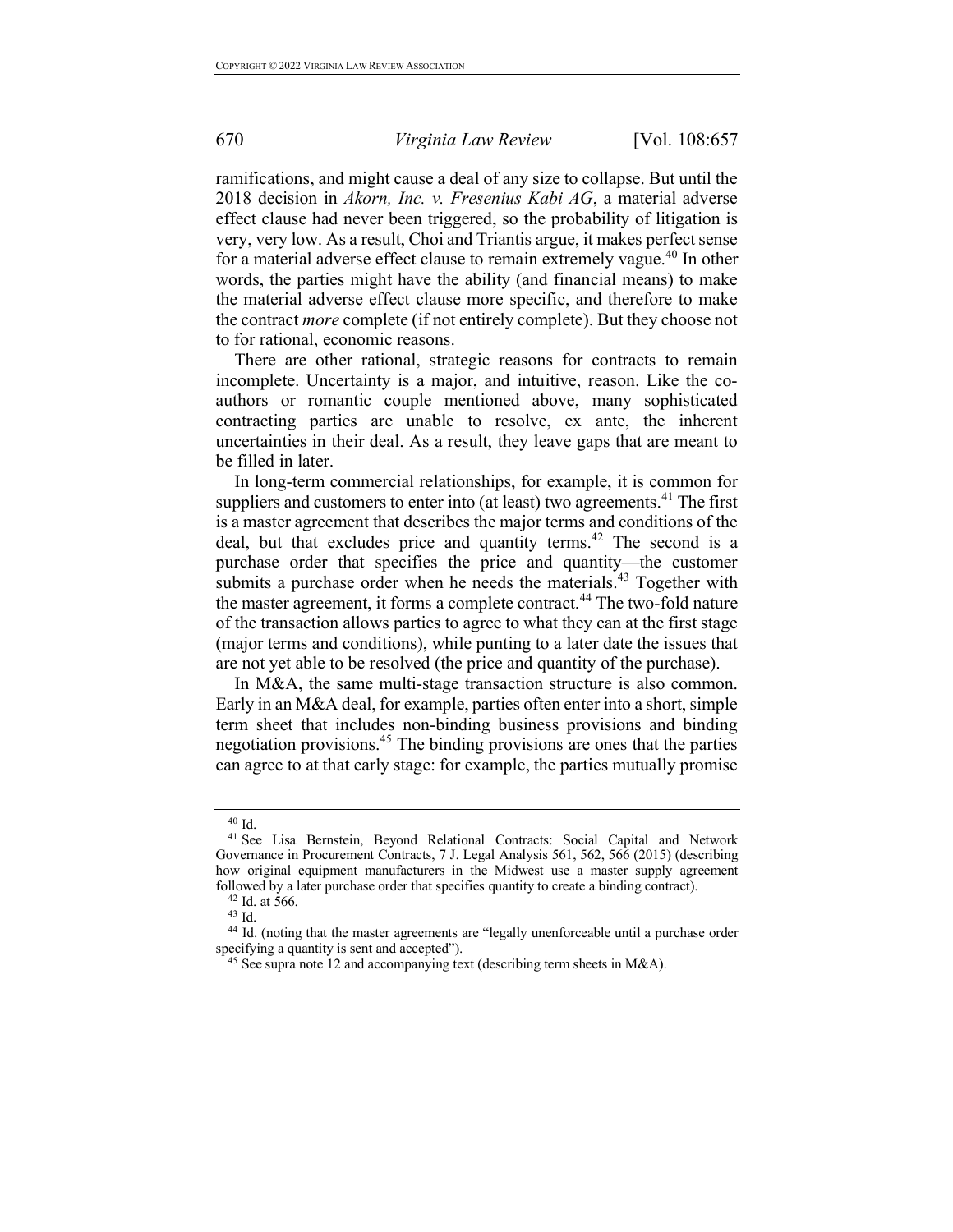not to use the information they exchange during early due diligence to compete with each other, or agree not to poach each other's employees.<sup>46</sup> Many business provisions are left non-binding—essentially incomplete because parties cannot agree to them early on. Parties write *something*  down—a sticky place from which they can later engage in renegotiation—but allow themselves the flexibility to change their minds in the face of future events.

Beyond strategy and uncertainty, parties also sometimes choose to leave contracts incomplete because they expect to revisit them later. Oliver Hart and John Moore argue convincingly, for example, that contracts are not only a way for parties to write down their legally enforceable rights and obligations but also a way to "provide[] a reference point for the parties' trading relationship: more precisely for their feelings of entitlement."<sup>47</sup> Their argument relies on their differentiation between perfunctory and consummate performance—where the former is judicially observable and enforceable, and the latter is not. Parties provide consummate performance if they feel that they are getting what they are entitled to in a bargain and withhold consummate performance if they feel shortchanged. Hart and Moore argue that parties' feelings of entitlement are informed in part by what is written in the contract—that is, a contract is a "reference point" for how parties will behave. One way to think about their results is that even fairly complete contracts are incomplete because parties have a range of performance options: they can perform in a perfunctory manner, they can perform in a consummate manner, or they can perform somewhere in between.<sup>48</sup> And how they choose to perform is always subject to renegotiation—depending on the circumstances, the performance of the other party, and how the contract itself is written, parties might adjust their level of performance along that scale.

There is another, related reason that parties might choose to write vague contracts instead of negotiating to specificity: they wish to preserve

<sup>46</sup> See Hwang, Faux Contracts, supra note 12, at 1043 (noting that term sheets contain binding terms that "relate to the *process* of the deal—for example, parties often agree to binding exclusivity and confidentiality terms and to terms in which they agree not to solicit each other's employees for employment").

<sup>47</sup> Oliver Hart & John Moore, Contracts as Reference Points, 123 Q.J. Econ. 1, 2 (2008) [hereinafter Hart & Moore, Contracts as Reference Points] (noting that contracts define what parties feel they are entitled to in a trading relationship and the point from which they will begin later renegotiations).

 $\frac{48}{18}$  See id. at 3 (noting that a party might "withhold some part of consummate performance if he is shortchanged—we refer to this as 'shading'").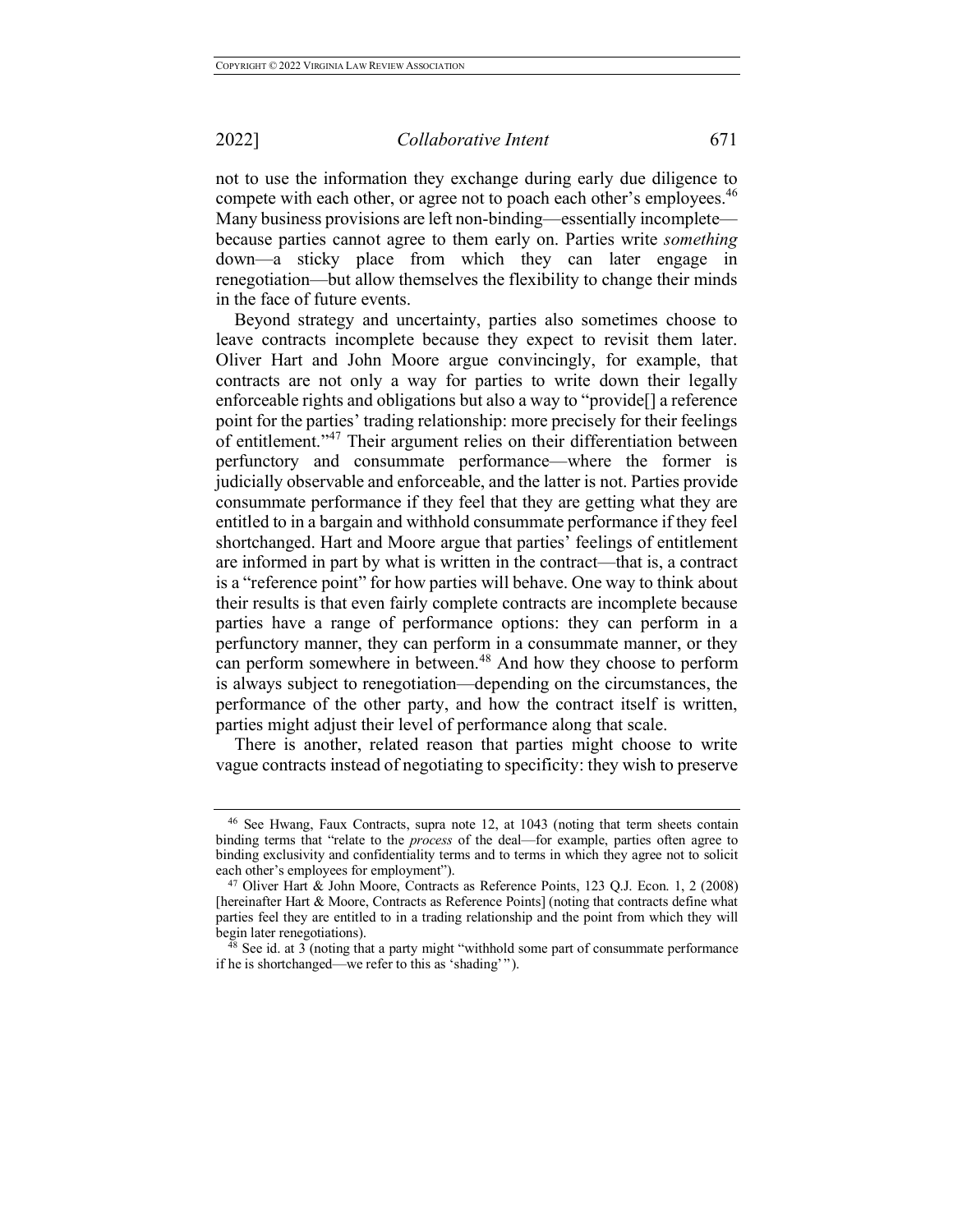flexibility in their own performance.<sup>49</sup> Any seasoned M&A lawyer has sat through a negotiation in which the parties negotiate, spiritedly, for levels of performance that sound identical to a casual observer. The buyer might promise to use "reasonable efforts" to secure financing for the deal, while the seller counters that the buyer must use "best efforts."<sup>50</sup> Parties might then throw around the oft-used but entirely ambiguous "commercially reasonable efforts,"<sup>51</sup> or, worse, the seemingly meaningless and rarely used "reasonable best efforts."<sup>52</sup> Promises qualified by these levels of performance have the danger described by Hart and Moore—the perhaps unwelcome opportunity for each party to shirk on its performance—but might rationally be inserted by a party, too, to allow itself *flexibility* in performance.

A simple example helps to clarify. Suppose that Taylor says to her roommate, Meredith, "I will walk the dog if you deal with the dishwasher." Meredith agrees. This vague provision provides an opportunity for Meredith to provide perfunctory performance (just opening the dishwasher when it is done cleaning the dishes, so it will stop beeping) or consummate performance (doing the same, but also emptying the dishwasher and restacking the clean dishes in the cabinet). Hart and Moore's argument is that the contract—Taylor asking, Meredith agreeing—provides a reference point for Meredith's performance. Meredith will provide consummate performance if she feels like she is getting her end of the bargain; that is, if Taylor walks the dog.

Suppose that, instead, Taylor had offered: "The dishwasher beeps incessantly when it's done. I'll walk the dog if you empty the dishwasher when it's done." Meredith might then decide to insert some vagueness into the contract in order to provide herself some flexibility. She might

<sup>49</sup> See Claire A. Hill, A Comment on Language and Norms in Complex Business Contracting, 77 Chi.-Kent L. Rev. 29, 55 (2001) (noting that contracts often set the stage, and enforcement ex post is flexible).<br><sup>50</sup> See Joseph P. Rockers, Bethany P. Withers & Tucker DeVoe, Satisfying "Commercially

Reasonable Efforts" / "Best Efforts" Clauses in Today's Environment, Goodwin (Mar. 31, 2020), https://www.goodwinlaw.com/publications/2020/03/03\_31-satisfying-commercially-<br>reasonable-efforts [https://perma.cc/Y5X4-LJTS].

<sup>&</sup>lt;sup>51</sup> See, e.g., Williams Cos. v. Energy Transfer Equity, L.P., 159 A.3d 264, 271–73 (Del. 2017) (analyzing the oft-used "commercially reasonable efforts" standard for the first time in Delaware and providing some guidance as to the meaning of that standard).

<sup>52</sup> See, e.g., Hexion Specialty Chems., Inc. v. Huntsman Corp., 965 A.2d 715, 749 (Del. Ch. 2008) (holding that the not-often-used "reasonable best efforts" standard in the context of deal financing means taking acts "both commercially reasonable and advisable to enhance the likelihood of consummation of the financing").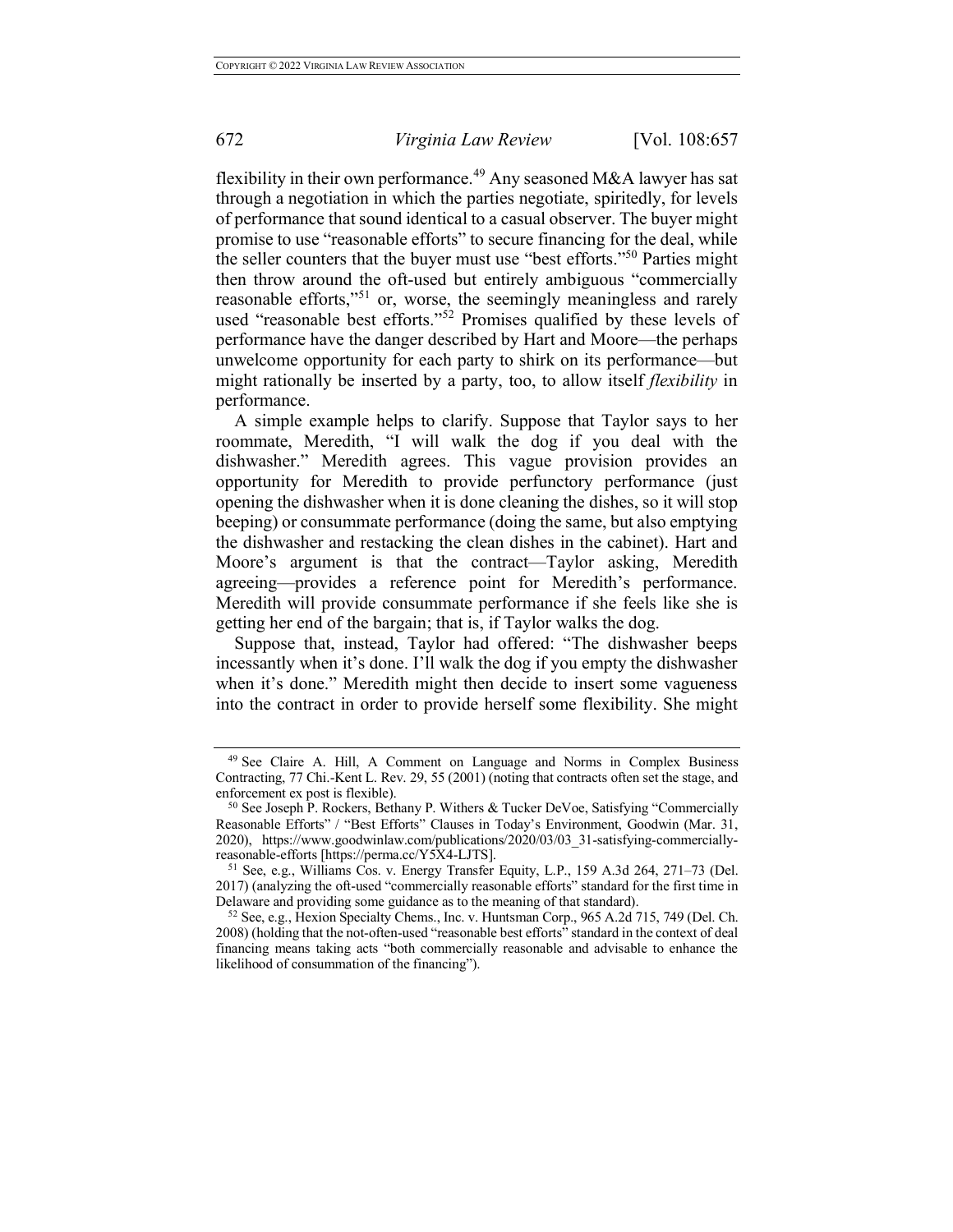reply, "Don't worry, I'll deal with the dishwasher." This allows Meredith to provide a range of acceptable performance: she can empty it, as Taylor requests, if she has time. But if something better comes up, Meredith can simply turn off the dishwasher to stop its beeping and still have fulfilled her end of the bargain.

In short, parties often have a hard time drafting complete contracts simply because it is hard to know how the future will unfold and what contingencies will come to pass. Nonetheless, many scholars argue that sophisticated parties often have the means to make contracts *more*  complete—that is, more specific—but choose not to. A variety of completely rational reasons might account for this: cost-related strategy, uncertainty, or even intentionally trying to gain more flexibility in performance.

These explanations are often convincing—and no doubt accurate in many cases—but they do not tell the whole story. In particular, these explanations tend to assume an omniscient contract designer who makes decisions about contractual incompleteness rationally, strategically, and carefully—deciding, for instance, that it is best to leave this contract term vague because it may be renegotiated, or to leave that one vague because it is unlikely to be litigated. Evidence from original interviews presented in Part II, however, shows where these explanations fall short: namely, they overlook the fact that sophisticated business parties engaged in dealmaking tend *not* to delegate dealmaking authority to a single strong, rational executive.

### *C. Relational Contracting Explanations*

Relational contracting theory also tries to explain why contracts are incomplete, vague, or otherwise wonky. But it too assumes a monolithic contract designer.

In this literature, no scholar is more influential than Stewart Macaulay, who famously began his seminal relational contracting paper by asking, "What good is contract law?"<sup>53</sup> Macaulay's argument, developed over a storied career, is simple: for the most part, contracts are not protected by formal sanctions.<sup>54</sup> Rather, "[r]elational sanctions and private

<sup>53</sup> Stewart Macaulay, Non-Contractual Relations in Business: A Preliminary Study, 28 Am. Socio. Rev. 55, 55 (1963).

<sup>54</sup> See Stewart Macaulay, Freedom from Contract: Solutions in Search of a Problem?, 2004 Wis. L. Rev. 777, 778 ("Many, and probably most, parties to contracts disputes do not litigate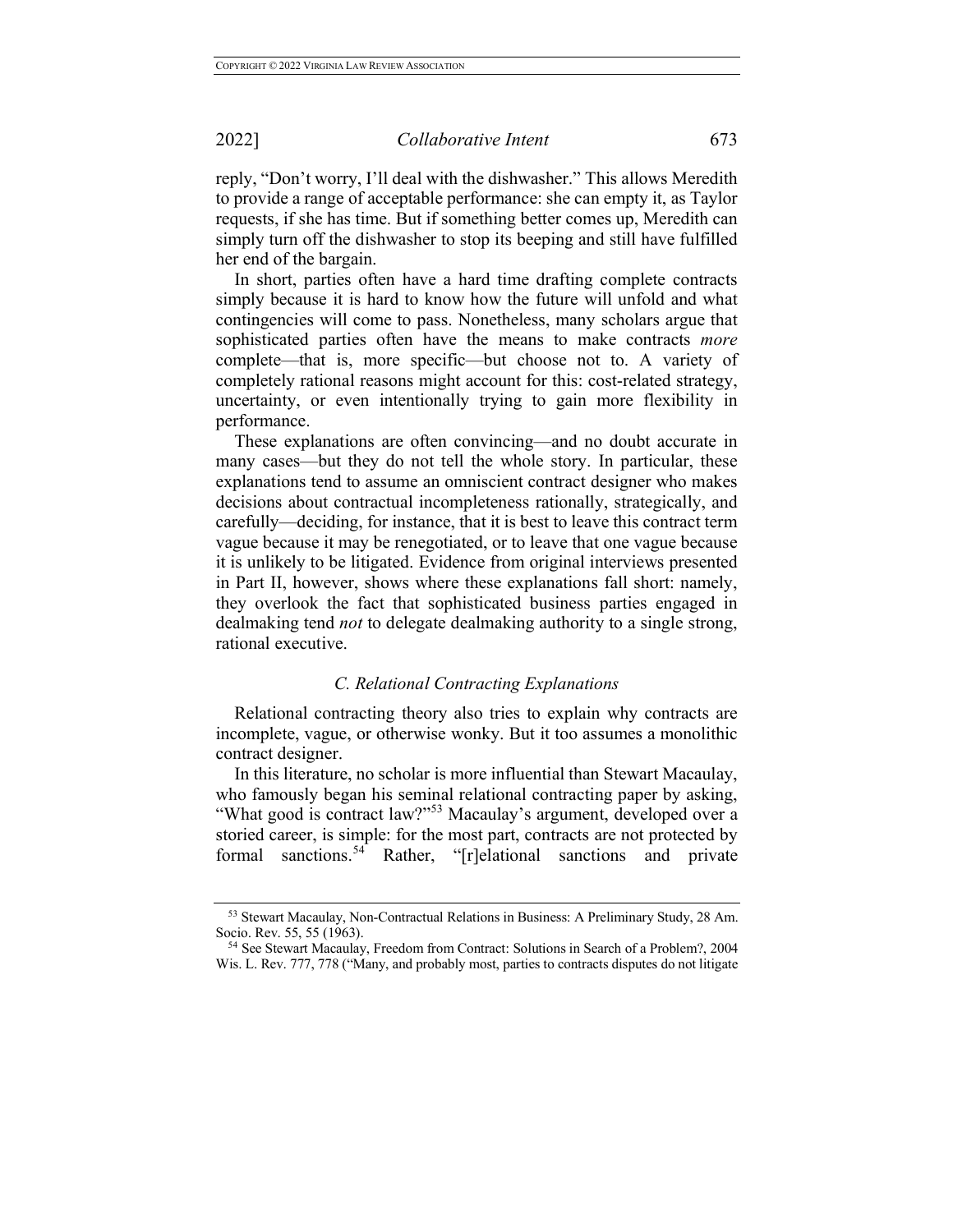governments do most of the work of protecting expectations and reliance."<sup>55</sup> In other words, when one party breaches a contract, often or maybe even usually—its counterparty does not take it to court and seek formal enforcement. Rather, parties most often turn to *informal*  enforcement—such as reputational sanctions—to punish the breaching party.

Since Macaulay opened the floodgates, numerous other scholars have documented the ways that parties—often in tight-knit, so-called "smallworld" settings—rely on informal enforcement in their relationships. One notable example is Lisa Bernstein's classic study on diamond merchants. In it, Bernstein documents the fascinating, tight-knit world of Midtown Manhattan diamond merchants who rely on social and reputational bonds to enforce the decisions of their internal trade organization.<sup>56</sup> Bernstein and others have documented informal enforcement in a variety of other settings, including whaling, pirating (of the Jolly Roger variety, not of the intellectual property variety), cotton trading, Hollywood filmmaking, and more.<sup>57</sup>

In these settings, broadly speaking, informal enforcement can either provide an alternative to formal enforcement or complement formal enforcement.<sup>58</sup> Either way, the existence of informal sanctions provides yet another explanation for intentional incompleteness: parties can rely on norms and informal sanctions to fill in the gaps.<sup>59</sup>

The literature on informal sanctions is closely tied to that of norms: communities that are tight-knit enough to have strong norms are also those that can sanction, informally, those who fail to abide by them. A classic study by Robert Ellickson illustrates this. In his study, Ellickson traveled to the rural Northern California ranching community of Shasta County, where he noticed that individuals had multiple points of contact

or even threaten to do so. Some know that if they went to court, they would lose. However, many who might or almost certainly would win do not litigate.").

 $55$  Id. at 820.<br> $56$  Lisa Bernstein, Opting Out, supra note 10, at 119–30.

<sup>&</sup>lt;sup>57</sup> For a sample of some of the most intriguing articles in this vein, see sources cited *supra* notes 10–11.

<sup>58</sup> See Gilson et al., Braiding, supra note 10, at 1379–83. 59 Kathryn Hendley's article on trust between trading companies in Russia in the 1990s presents a number of fascinating case studies that illustrate the importance of relationships in contracting. See Kathryn Hendley, Coping with Uncertainty: The Role of Contracts in Russian Industry During the Transition to the Market, 30 Nw. J. Int'l L. & Bus. 417, 419–20, 460 (2010).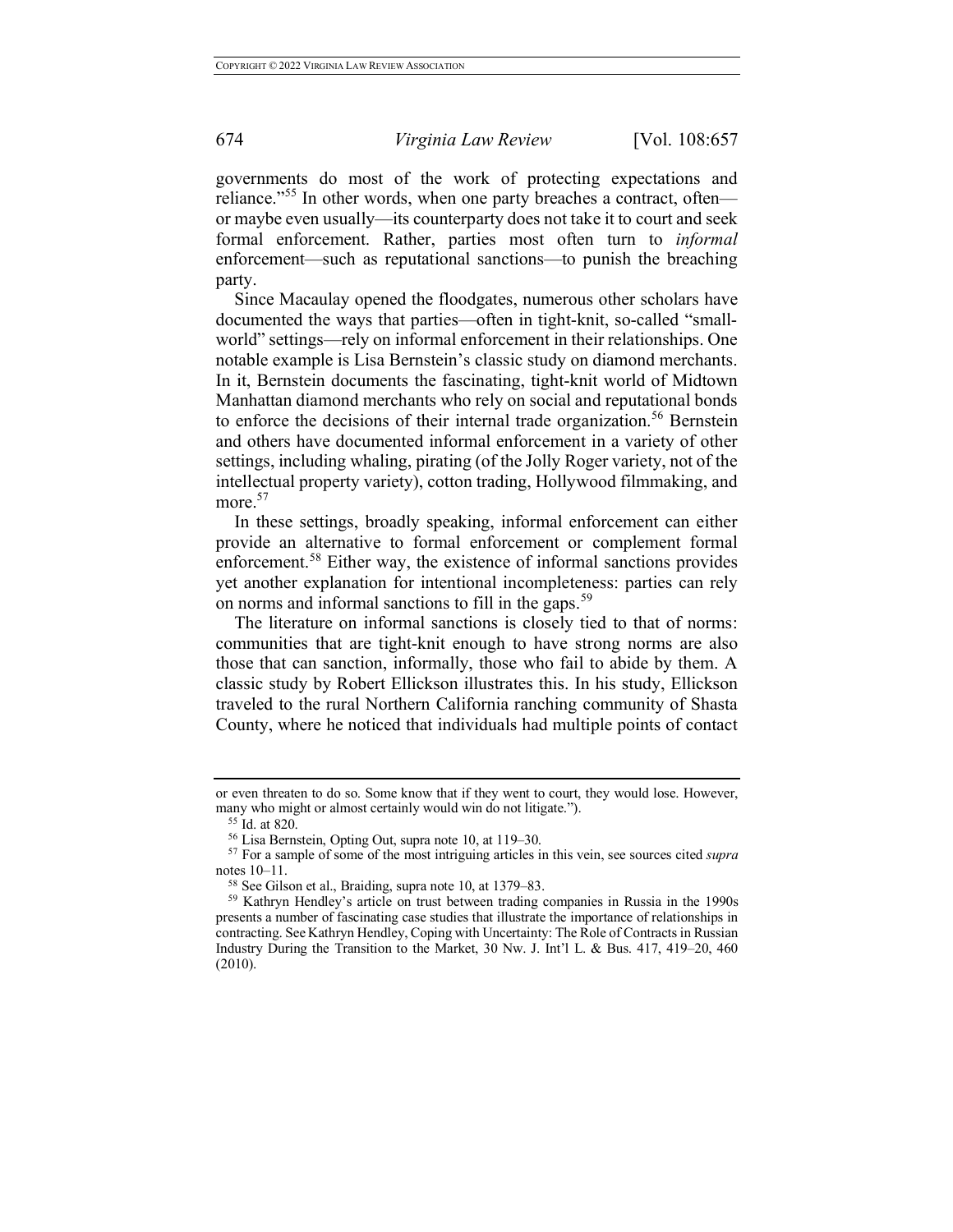with each other within the community. $60$  This feature of the community facilitated the proliferation of norms so strong that they trumped law. For instance, state law allowed neighbors to seek formal enforcement for cattle trespass—but the ranchers of Shasta County overwhelmingly shunned formal enforcement and settled disputes informally, through self-help.<sup>61</sup>

Ranchers who violated the norm of informal dispute resolution could be punished—if not in some formal sense, then along some other dimension in which the neighbors had contact. As Ronald Gilson, Charles Sabel, and Robert Scott aptly put it: "In compact and homogeneous communities, . . . the community as a whole can sanction the breach of one member's obligation to another by ostracizing the malefactor, cutting off not just business ties but all the social benefits of belonging to the group." $62$ 

Norms and informal sanctions, then, can also help fill in the gap, allowing parties to leave their formal contracts incomplete. Consider, for example, the familiar world of new-attorney hiring. Every year, secondyear law students at American law schools vie for "summer associate" jobs at "Big Law" firms in major cities, which will hopefully be converted into full-time employment after graduation.

When a law student accepts a summer associate position, she rarely signs a contract, discusses summer pay, or negotiates a permanent salary. At best, she might have a set of emails in which a partner of the firm "offers," and she "accepts," a summer job—but often that conversation will even be over the phone instead of in writing. Instead, key employment terms like summer pay and permanent pay are simply *understood*: young attorneys starting out at Big Law firms are paid slightly more than \$200,000 in their first year.<sup>63</sup> The summer associate position pays at the same scale but pro-rated, and the student herself will pay for housing and transportation to the location. These ironclad norms

<sup>&</sup>lt;sup>60</sup> Ellickson, Of Coase and Cattle, supra note 11, at 629, 675–76. <sup>61</sup> Id. at 659–67, 671–85.

<sup>62</sup> Gilson et al., Braiding, supra note 10, at 1393–94 (citing Alan Schwartz & Robert E. Scott, Contract Theory and the Limits of Contract Law, 113 Yale L.J. 541, 557 (2003) [hereinafter Schwartz & Scott, Limits of Contract Law] (noting that in small, homogenous communities, "everything that happens soon becomes common knowledge, and boycotts of

 $63$  See Caroline Spiezio, Willkie Goes to \$205k as Big Law Salary Hikes Continue, Reuters (June 17, 2021, 4:01 PM), https://web.archive.org/web/20220329162013/https://www.reut ers.com/legal/legalindustry/willkie-goes-205k-big-law-salary-hikes-continue-2021-06-17/.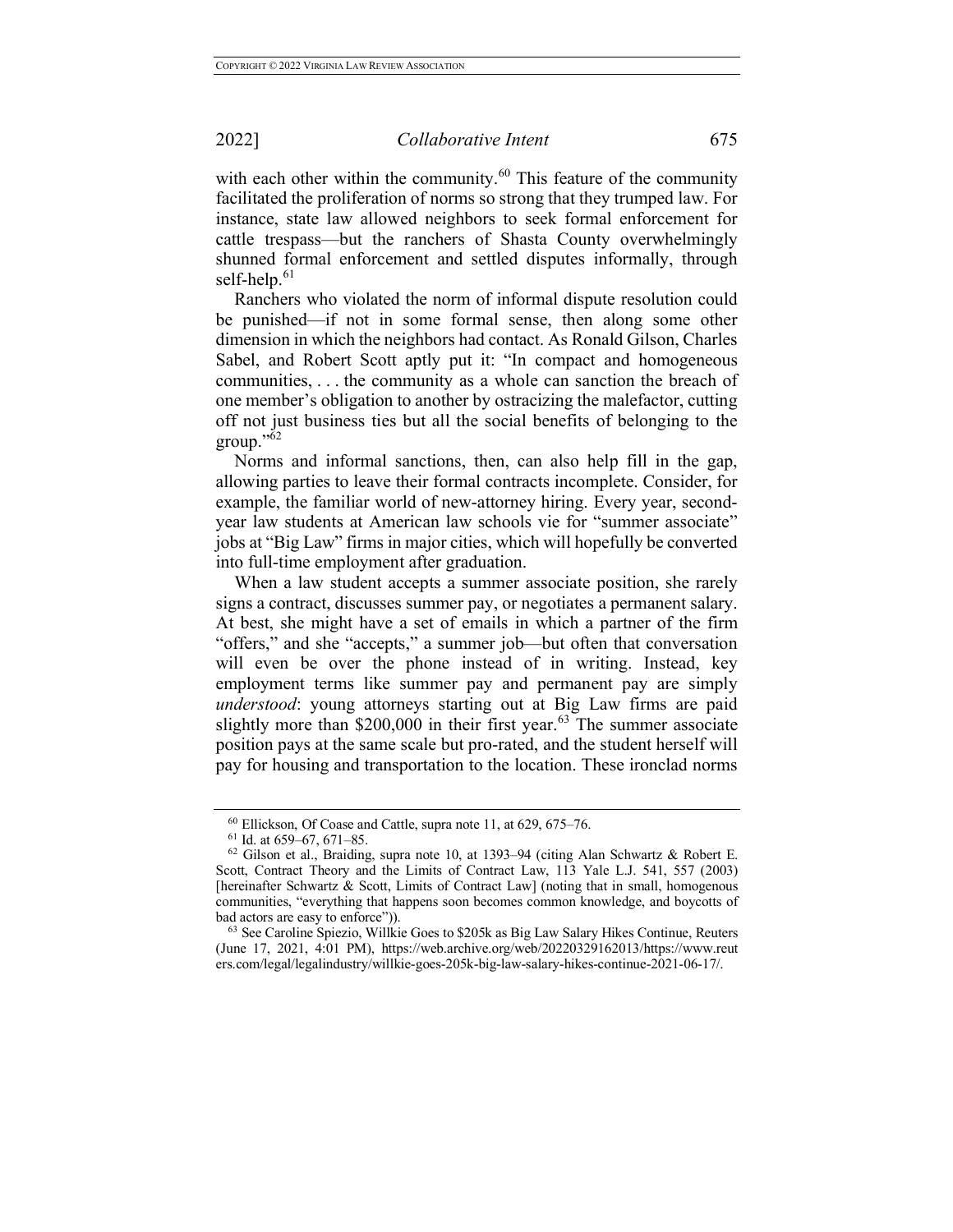take the place of a formal contract, and if a firm violates these norms say, by paying less than what is expected—they will no doubt be shamed on Above the Law, an industry gossip website.<sup>64</sup> In other words, instead of having a complete formal contract, major law firms and future lawyers simply agree vaguely to future employment, leave the formal contract incomplete, and let norms fill in the gaps.

As in the situations described in Section I.B, intentional incompleteness that relies on norms and informal sanctions to fill the gaps can also be rational and even efficient. For one thing, where norms are ironclad and informal sanctions are sure and swift—as in the context of Big Law employment—it seems to be simply a waste of time to write down all the employment terms because all the major players know all the major terms. Everyone knows what the salary is, and students are sure to spread the news if their future employer turns out not to pay the industry norm.

For another, using this kind of informal contracting also gives flexibility to both parties, for good or for ill. For example, another ironclad norm in Big Law hiring is that summer associates almost always receive offers to join the firm permanently in the fall after graduation.<sup>65</sup> But in the summer of 2009—one year after the 2008 Financial Crisis, and just when law firms were being hit hardest—several firms violated that norm. The vast majority of the summer class of 2009 should have received offers, and they should have started working in the fall of 2010. However, Kirkland & Ellis did not give offers to a significant proportion of its summer associates,<sup>66</sup> Skadden announced that it would defer the

<sup>64</sup> See generally About, Above the L., https://abovethelaw.com/about/ [https://perma.cc/ 9MM6-WN77] (last visited Oct. 28, 2021) (describing the website as "a behind-the-scenes look at the world of law" that "provides news and insights about the profession's most colorful personalities and powerful institutions, as well as original commentary on breaking legal developments").

<sup>65</sup> See Staci Zaretsky, Summer Associate Offer Rates (2019): Make Way for More Record Hiring!, Above the L. (Aug. 19, 2019, 11:18 AM), https://abovethelaw.com/2019/08/summerassociate-offer-rates-2019-make-way-for-more-record-hiring/ [https://perma.cc/G5ZS-7XR

<sup>6]. 66</sup> See Elie Mystal, Nationwide No Offer Watch: Numbers from Kirkland and Orrick, Above the L. (Sept. 1, 2009, 12:36 PM), https://abovethelaw.com/2009/09/nationwide-no-offerwatch-numbers-from-kirkland-and-orrick/ [https://perma.cc/4YQ2-RVER] ("At Kirkland & Ellis, sources report that the firm's offer rate was a solid 85% firm wide. In Chicago and New York, that offer rate climbed to around 90%. But out west, things were not as rosy. Multiple tipsters reported that the offer rate out of Kirkland's Los Angeles office was between 60% and 65%. In Palo Alto, things were even worse. Sources report a 50% offer rate.").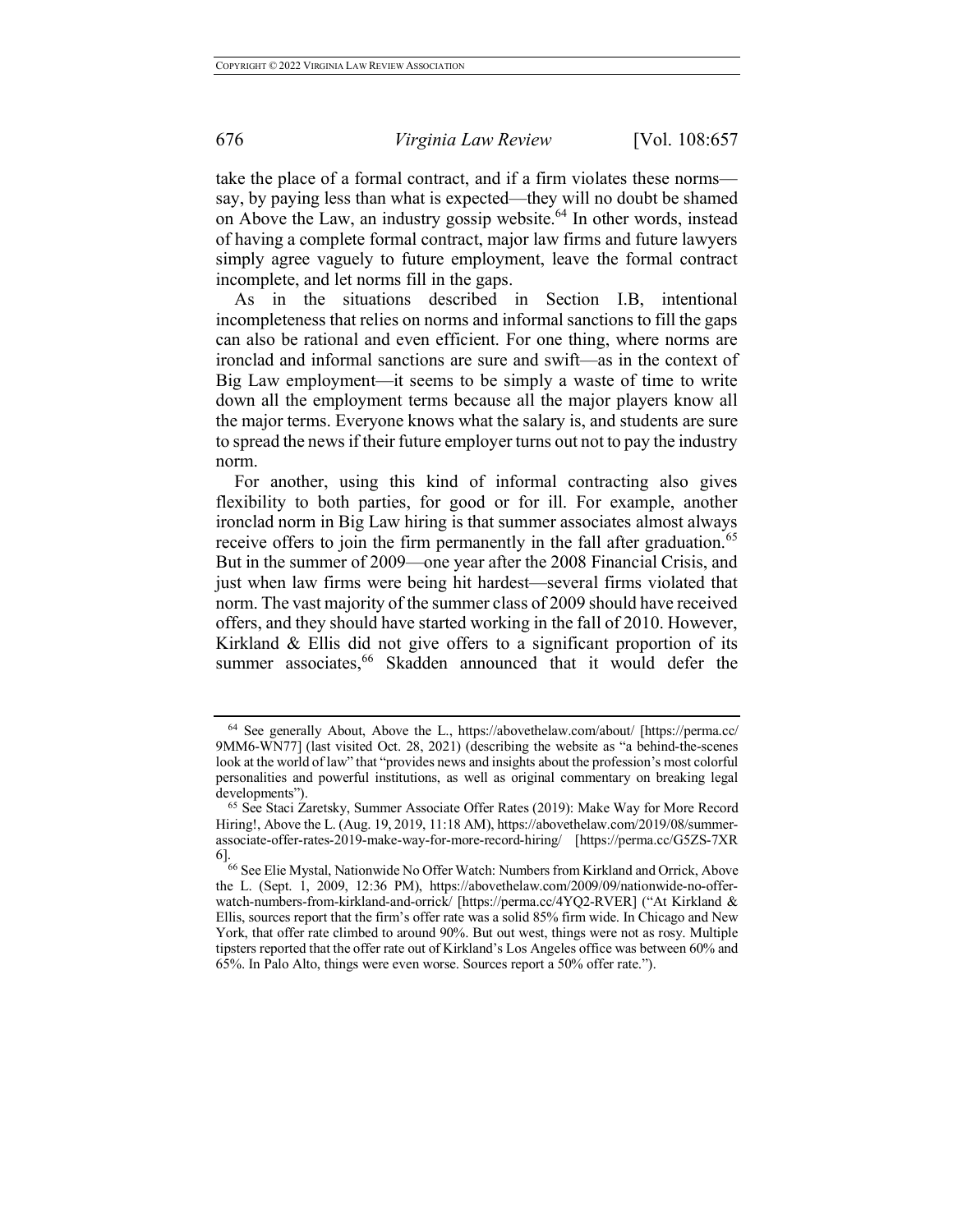permanent start date of its summer class indefinitely,  $67$  and Cravath offered to allow its associates to defer their start dates for a year.<sup>68</sup> From the firms' perspective, the decision to use norms in summer and permanent associate hiring, rather than real contracts, was a good thing. During an economic crunch, norms gave firms the flexibility not to hire, or to defer, huge numbers of high-cost attorneys. From the students' perspective, however, norms were bad: even though they could badmouth their firms to other law students, they were still left jobless—and the joblessness was made worse by the fact that they were graduating during an economic downturn.

In short, contracting parties enter into incomplete contracts because they know that they can rely on norms and informal sanctions to fill the gap with provisions that they expect. Moreover, relying on norms and informal sanctions for gap-filling can also give parties the flexibility to make adjustments later in the process.

Beyond the ideas of norms and informal sanctions, however, relational contracting theory also contributes something else to the contract theory literature—the inkling that contracts might not be only private law that is created by and adjudicated by a handful of parties.

Formal contracts can be understood, at their most basic level, as agreements between *A* and *B*, in which disputes between the two are adjudicated, ex post, by courts. Relational contracting changes that equation slightly. The contract might still only be between *A* and *B*, but the contract might be adjudicated, ex post, by communities (or, sometimes, a combination of courts and communities).<sup>69</sup>

<sup>67</sup> See Elie Mystal, Skadden Summers: Welcome to the New Market, Above the L. (May 19, 2009, 11:19 AM), https://abovethelaw.com/2009/05/skadden-summers-welcome-to-thenew-marketclass-of-2010-start-dates-pushed-to-2011/ [https://perma.cc/VNP3-5AFC] ("Skadden summers will not be able to start with the firm until 2011 at the earliest. Sources at the firm report that the idea was to let summers know as early as possible that they would have to come up with something else to do between graduating from law school in 2010 and starting with the firm.").

<sup>68</sup> See Cravath, a Top Law Firm, to Pay New Hires to Delay Start, N.Y. Times (June 12, 2009), https://www.nytimes.com/2009/06/13/business/13legal.html [https://perma.cc/LPT2- D3Y4] (stating that Latham "offered their incoming lawyers \$75,000 in March to delay their start for a year").

<sup>69</sup> In recent work, Matthew Jennejohn and I argue that there are more than two adjudicators: there are also regulators, for instance, who read, use, and judge contracts. For that reason, contracts might be speaking to many parties at the same time. Cathy Hwang & Matthew Jennejohn, Contractual Depth, 106 Minn. L. Rev. (forthcoming 2022) (manuscript at 19–20), https://papers.ssrn.com/sol3/papers.cfm?abstract\_id=3934673 [https://perma.cc/MXK7-THD L].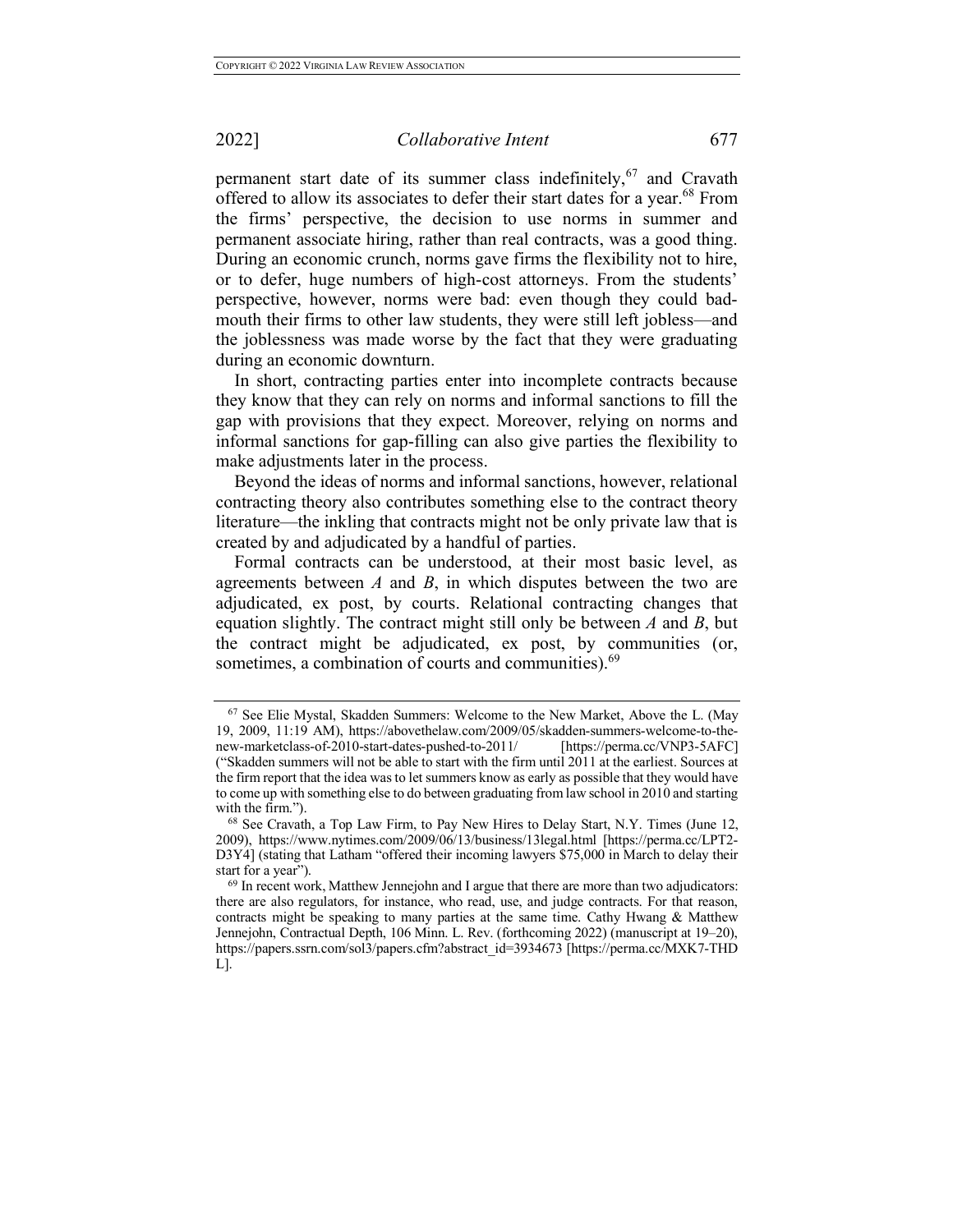But is the ex post part of the equation the only part that involves more than the traditionally understood parties? The literature has largely overlooked this question, with two exceptions.

The first is Vic Fleischer's paper on the role of regulators in shaping deal structure.<sup>70</sup> Fleischer argues that many M&A deals functionally have *three* parties at the table: the expected buyer and seller, and also the government.<sup>71</sup> Buyers and sellers structure their deals, in express or tacit negotiation with the government, so that their deals can receive the best regulatory treatment.<sup>72</sup>

For example, consider a deal in which Party *A*, a large conglomerate, plans to buy Party *B*, a company that operates hotels. Party *A* could purchase or merge with Party *B*—simple enough. Or, Party *B* could first split itself into an operating company and a real estate holding company, and Party *A* could buy the two different entities, ultimately holding the real estate in a separate company. Existing tax rules allow real estate holding companies to largely avoid corporate tax. The two deal structures—buying Party *B* in one fell swoop, or in two parts—have the same result: Party *A* owns Party *B*. But the second deal structure allows a good chunk of Party *B*'s assets to receive advantageous tax treatment.<sup>73</sup> Existing laws and regulations—standing in for the government—shape how parties design their deal.

The second exception to the literature's silence is my own article exploring why complex transactions are completed in multiple related contracts, rather than in just one large omnibus contract.<sup>74</sup> That article describes the world of M&A contracting, in which a single M&A deal involves not just the central acquisition agreement, but also numerous contemporaneous ancillary agreements. It argues that M&A deals are "unbundled" into many modules for two reasons. First, modularity allows the simple parts of the deal to be peeled off to junior associates,  $75$  who can

<sup>70</sup> Victor Fleischer, Regulatory Arbitrage, 89 Tex. L. Rev. 227 (2010). The title of Fleischer's article refers to a phenomenon where parties change the structure of their deals, without changing the underlying economics, for the purpose of reducing regulatory costs. Id.

at 230.<br><sup>71</sup> Id. at 238.<br><sup>72</sup> Id. at 238, 287.<br><sup>73</sup> See Hwang, Unbundled Bargains, supra note 16, at 1415–16, 1439–40 (discussing how real estate investment trust ("REIT") deals allow a single corporation to gain tax advantageous treatment for the part of its business that holds real estate); see also infra Section II.A (same). <sup>74</sup> Hwang, Unbundled Bargains, supra note 16, at 1405.<br><sup>75</sup> Id. at 1423–26 (noting that junior associates often work on simple modules). For a more

robust discussion of the work of junior associates in transactional settings, see Cathy Hwang,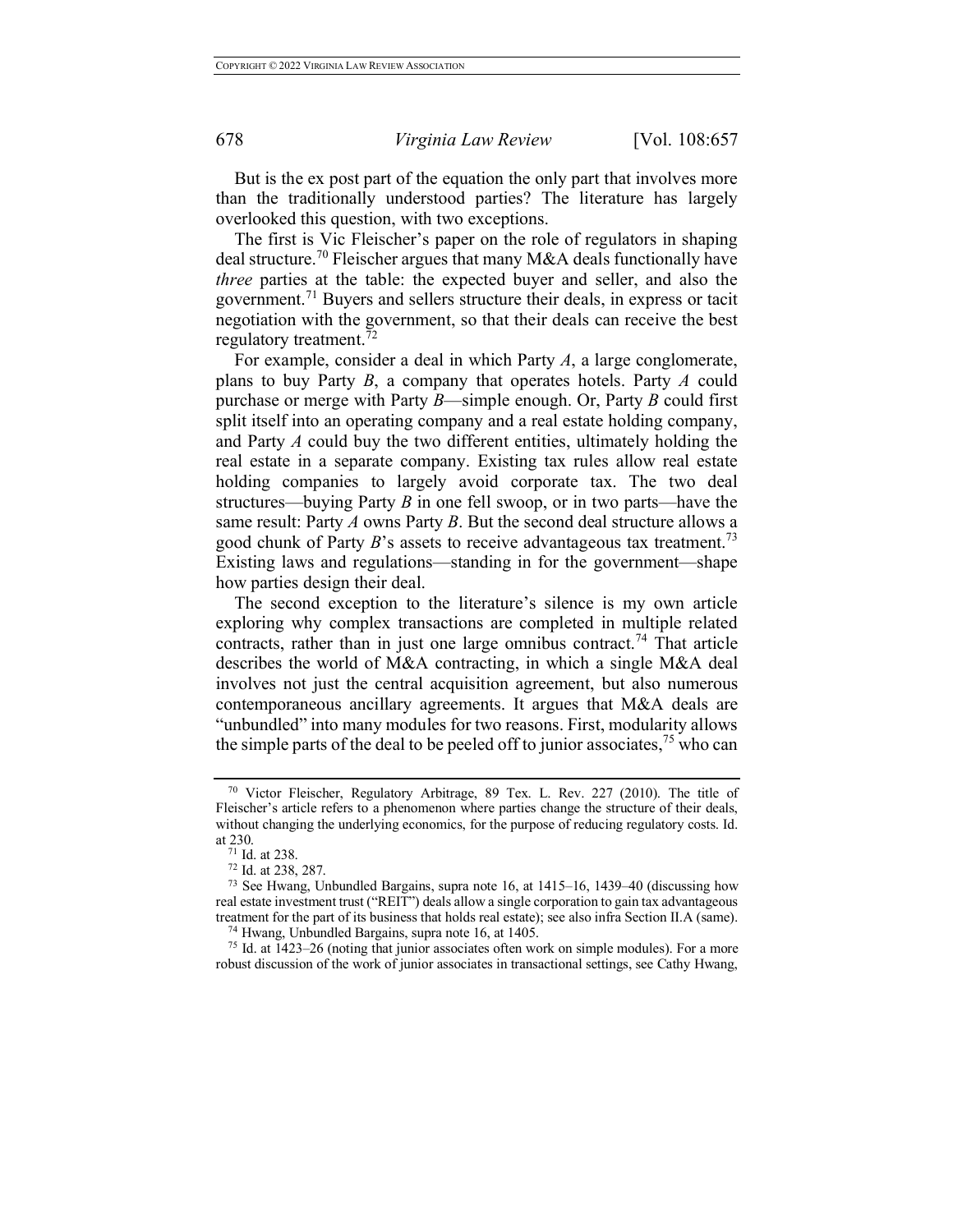complete those projects at lower cost.<sup>76</sup> More relevant to this Article, modules also allow the parts of the deal that require specialist attorneys to be assigned accordingly.<sup>77</sup> An employment issue, for instance, might be broken off into its own self-contained contract so that employment lawyers can work on it, and so that the right parties—perhaps just the buyer and the buyer's future employee—can be party to it.<sup>78</sup> In this description, then, the article hints at a world in which there are more than *two monolithic parties* at the table: the buyer and the seller. Rather, there are hints that there are others—employees, perhaps, or tax planners—who have some kind of seat at the negotiating table, and who might have some influence on how the contract ultimately shakes out.

\* \* \*

While both law and economics and relational contracting scholars have presented interesting and convincing explanations for contract incompleteness, they both fall short. In particular, both strands of literature assume *rationality*: that contracting parties make considered, thoughtful decisions about leaving contracts incomplete or vague. A look under the hood of each party to the contract, however, suggests that each party's intent is much more complicated, and much less rational—and Part II begins to take just such a peek under the hood.

### II. DEALMAKING WITHIN THE INSTITUTION

Why do parties leave contracts incomplete? Existing theories suggest that parties choose to do so: they either conclude that the cost of drafting a complete contract outweighs its benefit, or they leave contracts incomplete in the belief that norms and informal sanctions will fill in the gaps.

This Part presents a new idea: that some contractual oddities, including incompleteness and vagueness, result from quirks of dealmaking within each contracting party's internal bureaucracy. At its core, this idea is

Value Creation by Transactional Associates, 88 Fordham L. Rev. 1649, 1659–61 (2020) (noting that transactional associates add value to deals by re-integrating contracts that have

 $\frac{76}{10}$  Hwang, Unbundled Bargains, supra note 16, at 1424 (noting that the work of junior associates "is billed to a client at a lower hourly rate").

<sup>77</sup> Id. at 1418–23 ("Many complex, technical, or regulatory pieces of an M&A deal, however, are both modular and assigned to specialists.").

<sup>78</sup> Id. at 1419, 1427–32 (describing how modularizing an employment agreement can help deal parties be more precise about which individuals should be party to the employment agreement).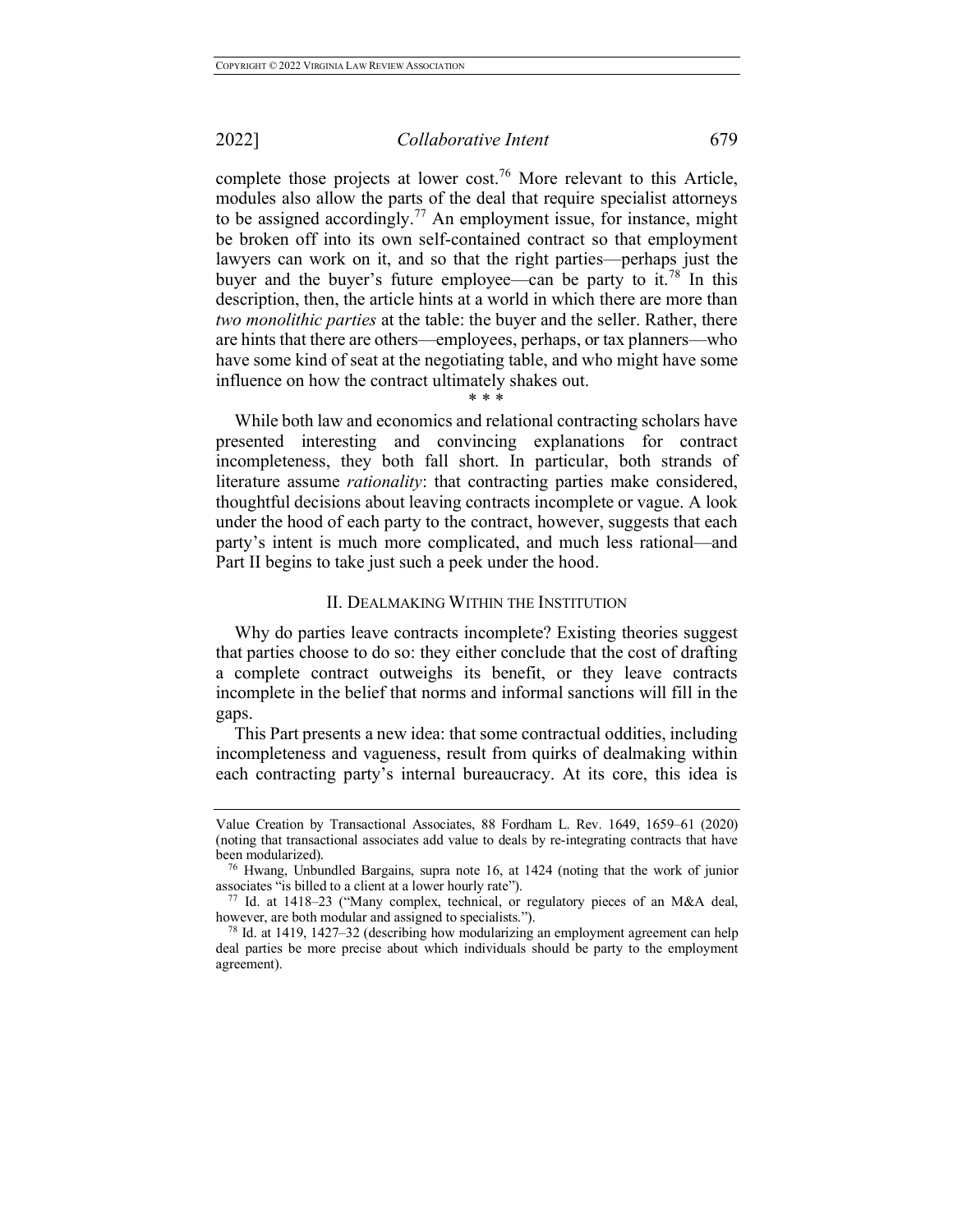simple and intuitive. Business decisions are made by many people rather than just one, and each decision maker's preferences have the potential to make their way into a contract. Just as a negotiated acquisition agreement represents a compromise between a buyer and a seller, the position that each business party brings to the table initially might also reflect internal compromise. And, when internal constituencies work together to make a deal happen, the deal that is brought to the table represents that party's "collaborative intent."

In later Parts, this Article discusses some of the implications of collaborative intent. For example, collaborative intent may account for ways business parties behave inconsistently: demanding specificity in one part of the contract while pushing for vagueness in another part. It also discusses implications for contract theory and practical takeaways for those who design contracts.

This Part, however, focuses on describing parties' internal dealmaking processes, which existing literature has largely ignored. It relies on two dozen original interviews with dealmakers who work within companies. Interview participants, who included lawyers and businesspeople, have experience in a wide range of business settings. They work at public companies and large, private companies; at regional companies and at multi-national, household-name companies; and at late-stage start-ups, venture-backed companies, and blue-chip stalwarts. They also represent a broad swath of industries, including energy, high technology, social media, and entertainment.

What interview participants have in common is that they all have "lead negotiator" roles within their companies, and they spoke about experiences at companies that are all, loosely speaking, large: the smallest of them employs hundreds of employees, and the largest employs tens of thousands. And, to a person, they described their company's internal dealmaking process as collaborative, consensus-driven, and influential on the final contract.<sup>79</sup>

The remainder of this Part proceeds as follows. Section II.A focuses on a theory of collaborative intent. In particular, it describes and defines the roles of various players within the dealmaking process. Section II.B presents evidence from the original interviews. As business parties prepare to enter a deal or contract negotiation, they must take the temperature of their own internal constituencies, a process that resembles

<sup>79</sup> For more information about the interview participants, see *infra* Appendix A.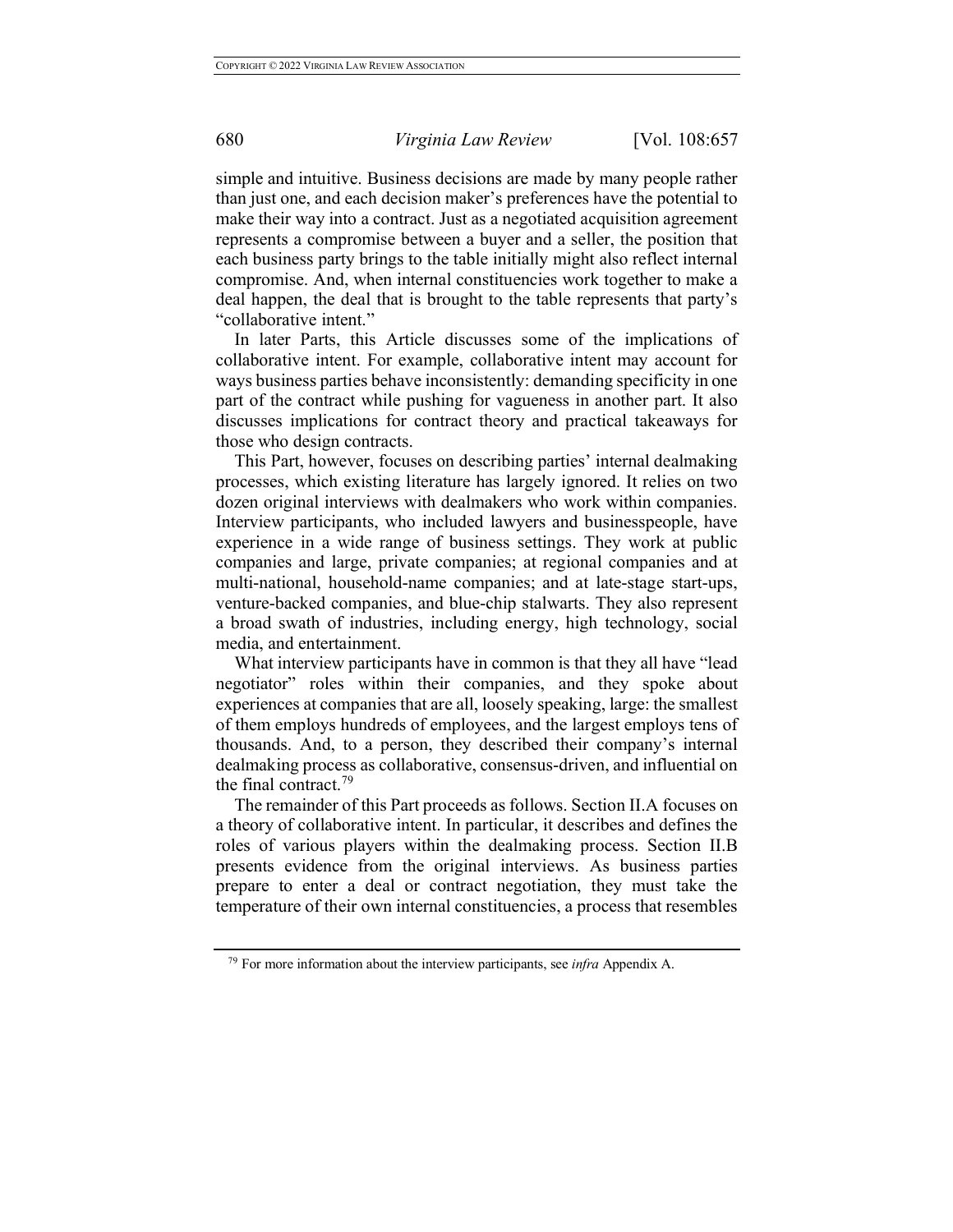the vote-whipping process in a legislature. When approaching a business deal, the lead dealmakers bring to the table the many preferences and requirements that their internal constituencies have imposed on them and that package of information thereby constitutes the business party's "position" in a deal. Section II.C provides some notes on the qualitative interview methodology that this Article uses.

### *A. A Theory of Collaborative Intent*

In his aptly-named article, Congress is a "They," Not an "It": Legislative Intent as Oxymoron, political scientist Kenneth Shepsle observes that Congress, being made up of many legislators, does not have monolithic intent. $\frac{80}{9}$  Rather, when a bill passes, outside observers can only know two things for sure. First, a majority prevailed. And, second, that majority contains many legislators, each of whom may have voted for the bill for different reasons—for instance, because of the way it was written, because it affected another bill that they supported, or because they see it as a reasonable compromise. $81$  As Shepsle notes, "To ask, in this circumstance, what Congress 'intended' is to invite a non sequitur."82

Companies, too, are like legislatures. They are not monolithic instead, they are made up of groups of people who have different goals. This, of course, means that when a company is contemplating a deal, its interest, too, is not monolithic. Rather, many people have a say. What, then, is the company's interest that actually comes to the negotiating table? Who decides those interests, and who decides how they will show up in the contract?

These are the questions that the theory of collaborative intent tries to answer. At its core, collaborative intent is a simple idea: when a company is about to do a deal, many people within the company have a say in what they want the deal to look like. Those opinions can be based on a variety of things, for example, economic constraints, legal or regulatory constraints, or an individual agent's self-interest. If the company ever had

<sup>80</sup> See Kenneth A. Shepsle, Congress is a "They," Not an "It": Legislative Intent as Oxymoron, 12 Int'l Rev. L. & Econ. 239, 244 (1992) ("[T]he winning majority consists of many legislators; their respective reasons for voting against the status quo may well be as varied as their number."). But see Ryan D. Doerfler, Who Cares How Congress Really Works?, 66 Duke L.J. 979, 981 n.5, 998–1008, 1018 (2017) (arguing that corporations, unlike legislatures, can manifest genuine intent, and citing work by philosophers on shared agency).  $81$  Shepsle, supra note 80, at 244–45.

<sup>82</sup> Id. at 245.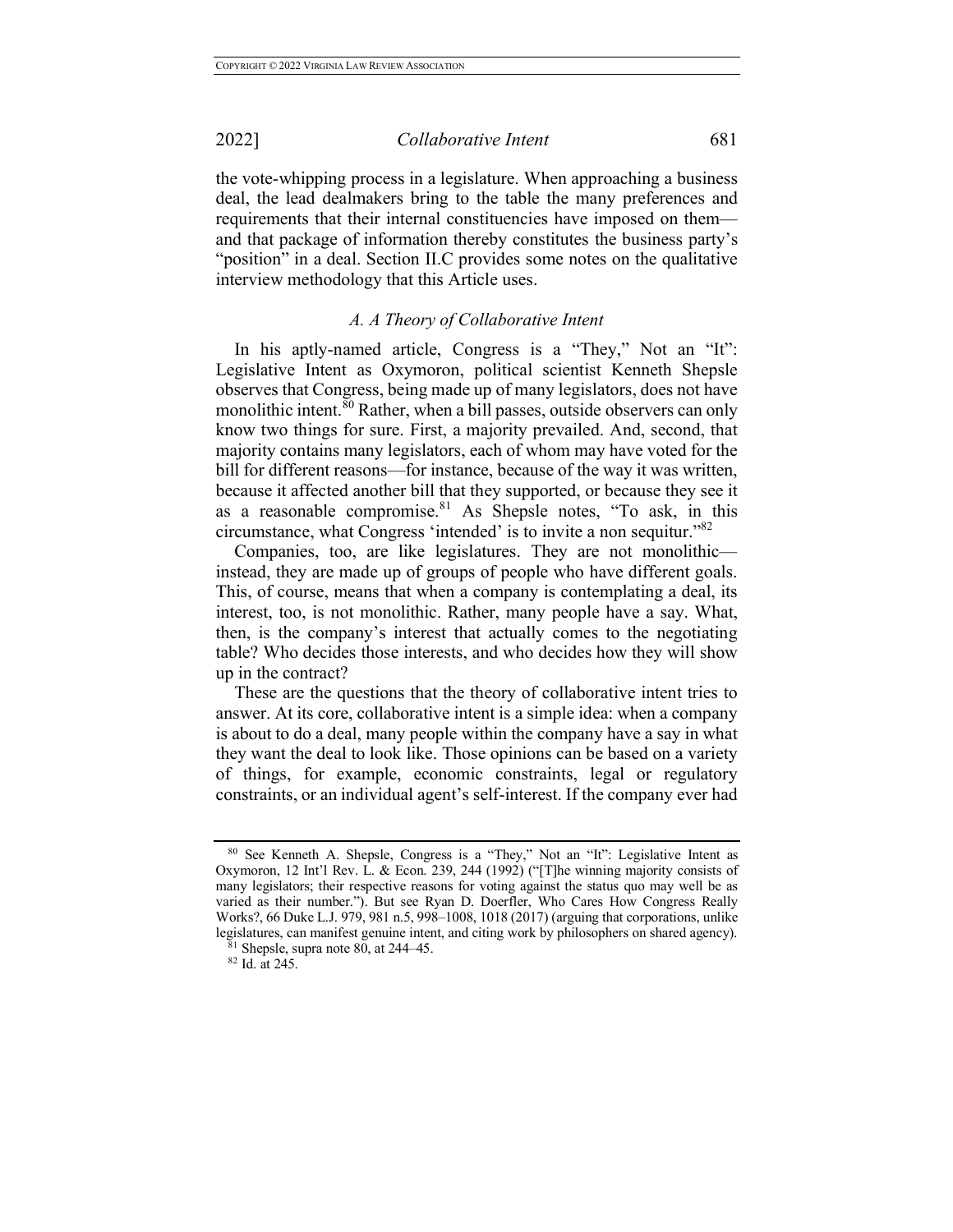a singular intent, by the time its negotiator sits down to negotiate with the counterparty, that intent has been filtered through a kaleidoscopic bureaucracy. The intent that a business party brings to the table, then, is a collaborative one.

For example, consider an iconic company like Patagonia, a private company based in the United States that makes outdoor clothing.<sup>83</sup> Currently, Patagonia contracts with factories in several countries to produce its products.<sup>84</sup> Suppose, however, that Patagonia would like to buy some of those facilities so that those facilities are owned and operated by Patagonia itself.

Many departments within Patagonia might have a say in this deal. For example, the chief financial officer ("CFO") and her staff might need to weigh in on whether Patagonia has the resources to buy these factories and whether buying these factories is a cost-efficient way to do business. Tax and Legal Departments might weigh in on the tax implications of owning real estate in various jurisdictions, how a potential deal might be structured (as an asset deal or a stock deal), or whether the purchased factories should be held in a separate foreign subsidiary or a real estate company. Human Resources might tackle whether and how to retain key factory employees after the acquisition. Product designers might weigh in on whether Patagonia has the skills or capabilities to produce specialized fabrics in-house; salespeople might weigh in on product quality; the Shipping Department might weigh in on the logistics of developing a way to ship materials from the company's own factories to the company's own warehouses; and Information Technology might weigh in about how to build systems for tracking products made and shipped. And these departments merely scratch the surface: they say nothing of the opinions of fashion designers, accountants, customers, other suppliers, government regulators, industry organizations, and more.

To execute a deal, there must be many cooks in the kitchen—and what those cooks think affects how contracts shake out. Take the core question of how to structure a deal. Most acquisitions are structured in one of three

<sup>83</sup> Clothing & Gear, Patagonia, https://www.patagonia.com/shop/clothing-gear/ [https://per

<sup>&</sup>lt;sup>84</sup> See Patagonia Clothing: Made Where? How? Why?, Patagonia, https://www.patagonia.c om/blog/2012/04/patagonia-clothing-made-where-how-why/ [https://perma.cc/HAB4-68JX] (last updated June 11, 2015) (disclosing where Patagonia makes its clothing).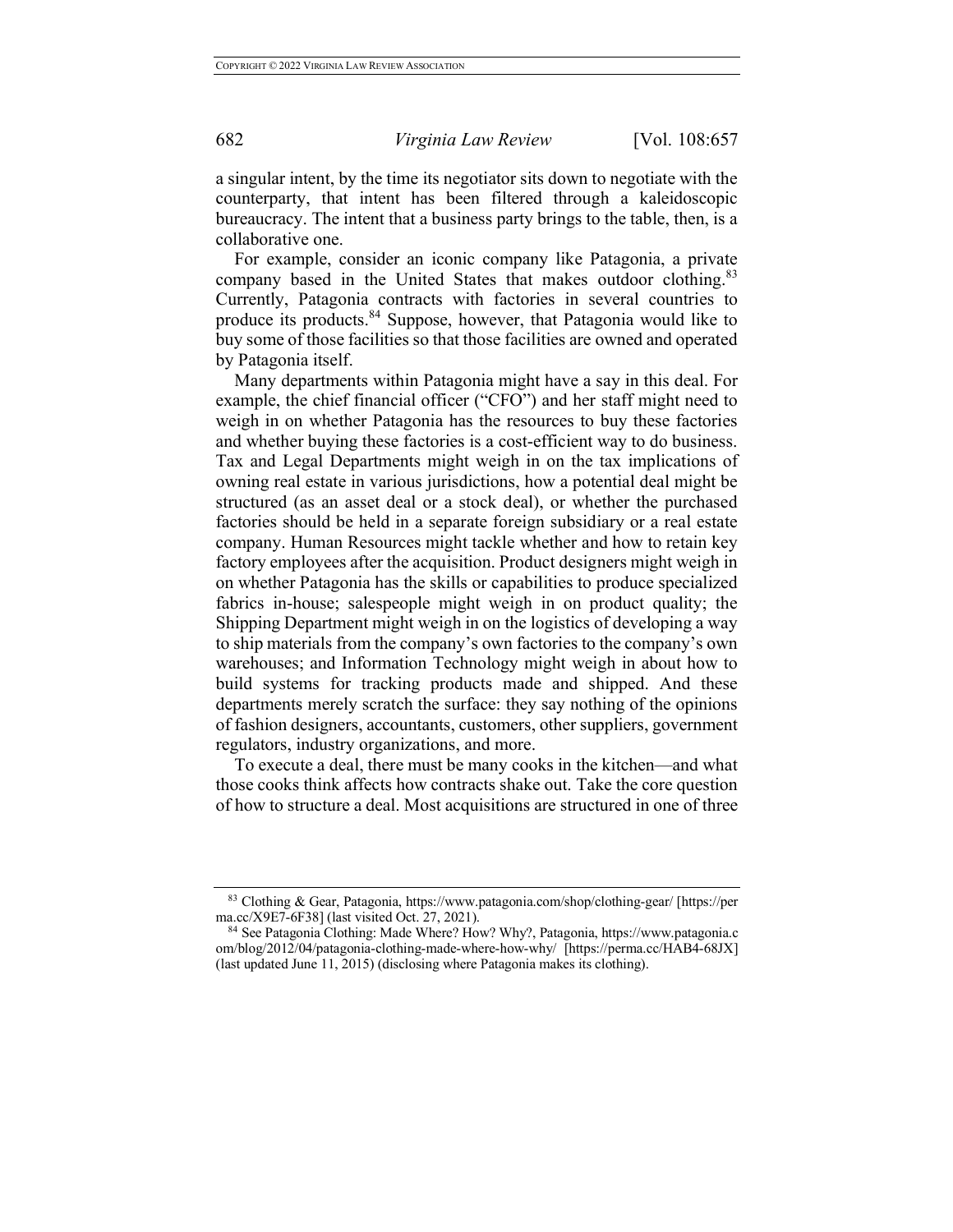ways: as an asset purchase, a stock purchase, or a merger.<sup>85</sup> A key benefit of an asset purchase is that the buyer can buy the company's assets without buying the company's liabilities.<sup>86</sup> So, if the target company the company that owns the factory in question—has a number of outstanding lawsuits pending from unsafe work conditions, or some suits regarding order fulfillment, it is theoretically possible for Patagonia not to assume those liabilities by structuring the deal as an asset purchase. In theory, then, Patagonia's Legal Department might push for an asset purchase, and that preference might be brought to the negotiating table, affecting how the contract is structured between Patagonia and the company that owns the factory.

But there might be another wrinkle. In the United States, companies that largely hold only real estate can be organized as real estate investment trusts ("REITs")—and REITs do not have to pay entity-level tax.<sup>87</sup> Over the past decade or two, many companies that own substantial real estate have chosen to take advantage of the REIT structure by, essentially, sawing their companies in two: one side of the company owns real estate and is organized as a REIT, and the other side of the company owns the operations. Companies that have taken advantage of this structure include ones that own hotels,  $88$  storage facilities,  $89$  cell phone towers,  $90$  wind

<sup>85</sup> See Selling Your Company: Merger vs. Stock Sale vs. Asset Sale, Cooley Go, https://www.cooleygo.com/selling-your-company-merger-vs-stock-sale-vs-asset-sale/ [https: //perma.cc/3LNK-NKGH] (last visited Oct. 27, 2021) (describing the differences between mergers, stock sales, and asset sales).

<sup>&</sup>lt;sup>86</sup> Id. ("Buyers like asset sales since asset sales allow a buyer to only acquire desired assets and leave unwanted assets (and liabilities, both known and unknown) behind with the seller."). <sup>87</sup> Bradley T. Borden, Rethinking the Tax-Revenue Effect of REIT Taxation, 17 Fla. Tax

Rev. 527, 539 (2015) (arguing that, despite not paying entity-level tax, REITs "could

<sup>&</sup>lt;sup>88</sup> Lodging/Resorts REITs, Nareit, https://www.reit.com/what-reit/reit-sectors/lodgingre sorts-reits [https://perma.cc/S8KD-N2JU] (last visited Oct. 27, 2021) (listing a number of "[l]odging REITs," which are REITs that "own and manage hotels and resorts and rent space in those properties to guests").

<sup>89</sup> Self-storage REITs, Nareit, https://www.reit.com/what-reit/reit-sectors/self-storage-reits [https://perma.cc/7SX3-AG58] (last visited Oct. 27, 2021) (describing self-storage REITs as ones that "own and manage storage facilities and collect rent from customers").<br><sup>90</sup> Lisa Springer, 10 "Unusual" REITs to Buy for Yields of Up To 7.7%, Kiplinger (May 2,

<sup>2018),</sup> https://web.archive.org/web/20200813065430/https://www.kiplinger.com/slideshow/ investing/t044-s001-10-unusual-reits-to-buy-for-high-yields/index.html (noting that Crown Castle International, which owns communications infrastructure, including cell towers, is a REIT).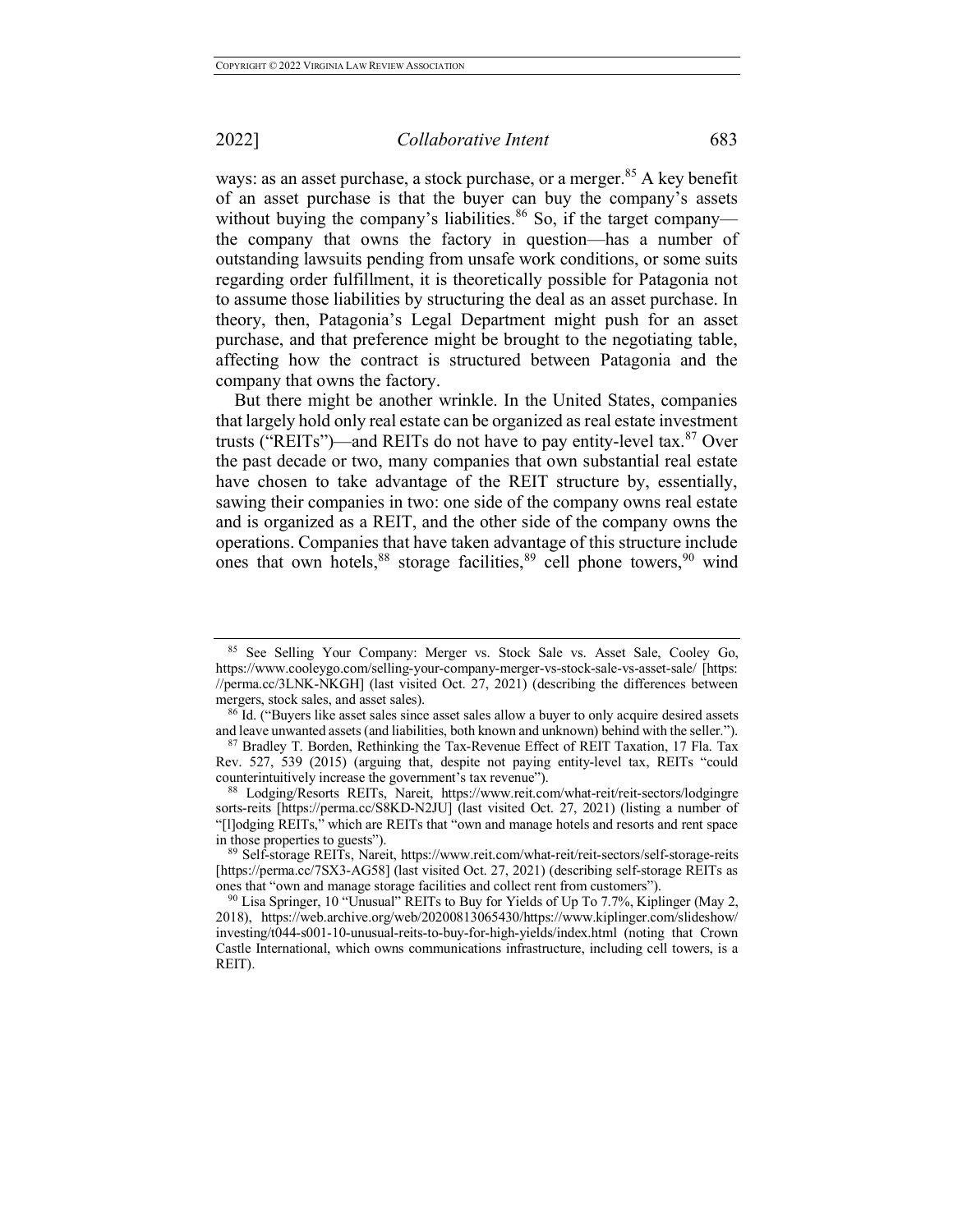turbines,  $91$  and prisons.  $92$  In this hypothetical deal, the Legal Department might push for an asset purchase, but the Tax Department might push for bifurcating both Patagonia and the target company before the acquisition so that Patagonia ultimately owns the factory partially through a REIT and partially though an operating company.

In short, when a business enters into a contract, its lead negotiator brings the intents and interests of many different internal constituencies to the negotiation table. Companies are large and messy,  $93$  and, as a result, a company's intent is also messy and multifaceted.

If corporations are like Congress—representing many different interests and viewpoints, messy, and hard to wrangle—then the lead negotiator in a transaction is like a majority whip in the Senate. A majority whip is an elected member of the majority political party that works behind the scenes to garner support for a bill.<sup>94</sup> In a corporation, there are usually two lead negotiators: a senior member of the legal team and a senior businessperson. Together, they speak to various departments in the corporation to understand their needs and preferences, take the lead on negotiating internally and with the other contract party, liaise between departments, report to higher-ups, and amalgamate all the different internal ideas into one "company position."

<sup>&</sup>lt;sup>91</sup> Id. (describing Hannon Armstrong as "a sustainable infrastructure REIT that invests in solar, wind and energy efficient assets").

<sup>92</sup> See Brad Thomas, 2 Prison REITs Poised to Profit, Forbes (Nov. 30, 2019, 7:00 AM), https://www.forbes.com/sites/bradthomas/2019/11/30/2-prison-reits-poised-to-profit/ [https://perma.cc/9TBL-E6EM] (describing two REITs that own private prisons).

 $93$  The idea that a corporation is complex and messy is better understood in the corporate governance literature—but the idea has not made the jump into the business contracting literature. Much of the corporate governance literature—if not most of it—has been about the fact that corporations are large, unwieldy, and comprise individuals with many divergent interests. In fact, one of the major problems in corporate governance is born out of this unwieldiness: agents of the corporation, including directors and executives, sometimes act in their own self-interest rather than in the best interest of the corporation. An entire body of statutes, regulations, case law, norms, and research has arisen in reaction to this problem. Corporate agents, even when they want to do something that is good for them but bad for the corporation, must abide by their fiduciary duties lest they be fired, fined, held liable, or socially ostracized. An uncountable number of academic articles have been written about this subject. For the most famous of them, see Eugene F. Fama & Michael C. Jensen, Separation of Ownership and Control, 26 J.L. & Econ. 301 (1983) (discussing the problems that arise in corporations when owners—stockholders—relinquish control to hired managers).

 $94$  See Daniel Palazzolo, Evaluating Majority Party Leaders in Congress, 6 Forum, no. 3, art. 1, 2008, at 2 (defining the majority whip as someone who "polls party members to determine support for major bills and persuades wayward members to support the leadership's position").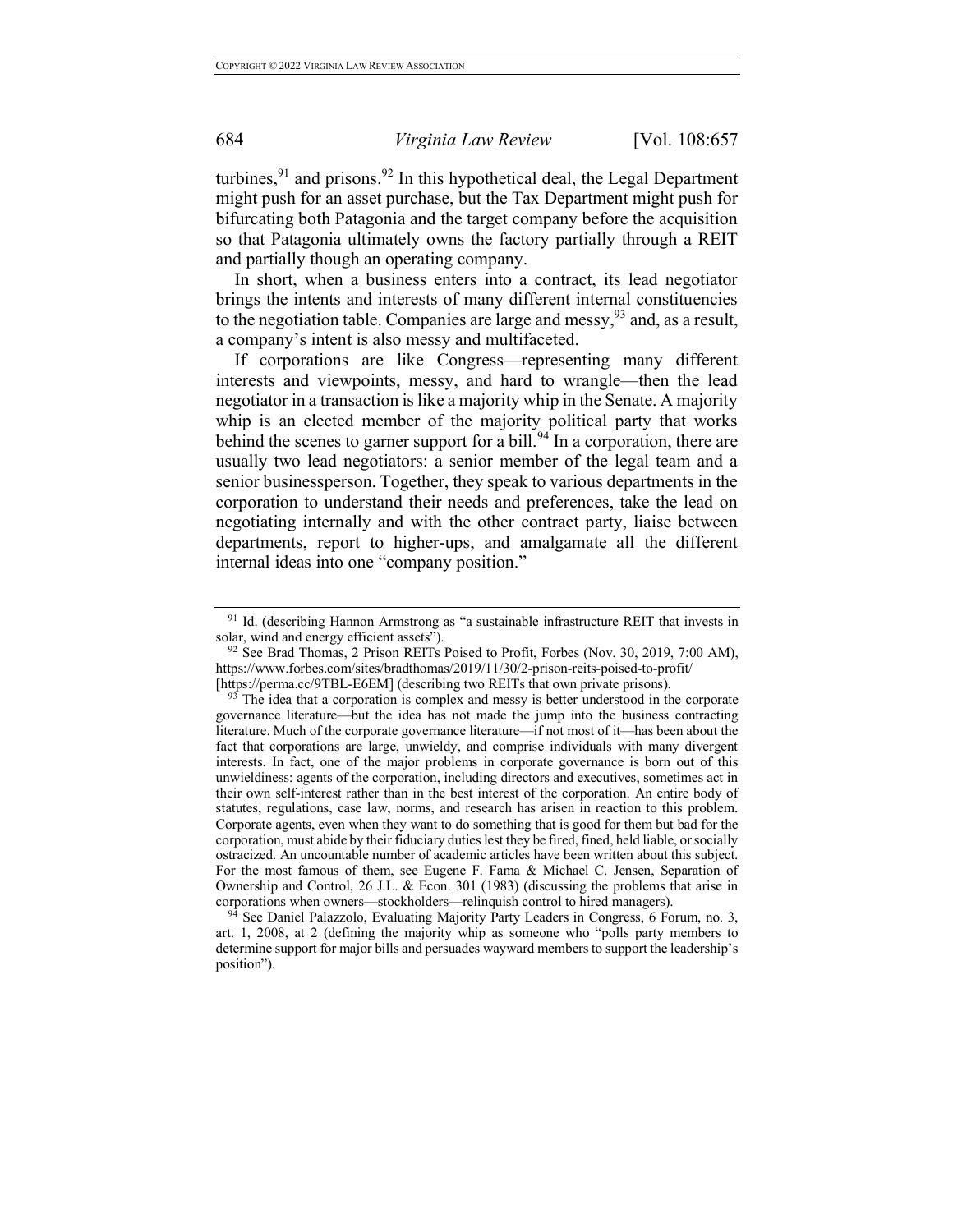In larger transactions, outside counsel are often engaged to actually negotiate the deal and draft the contract—but when outside counsel refer to "the client," they are actually referring to those lead negotiators, who tell the outside counsel what the company's position is on various issues.

All told, then, the process of dealmaking by consensus looks a bit like a pyramid. At the bottom are many constituencies within the company that have a say in how the deal is put together. At the top are one or two lead negotiators, who consolidate those ideas into the "company's position." What outside counsel, the other contract party, and outside observers see is the tip of the pyramid—the company's position, as represented by the lead negotiators. But below that is a vast network of departments, individuals, and internal interest groups who weigh in on transactions.

# *B. Evidence of Collaborative Intent*

Interviews with lead negotiators<sup>95</sup> who work within a variety of corporate settings help to flesh out the contours of how deals are put together within the company and how that process contributes to collaborative intent within the contract.

### *1. Lead Negotiators and Consensus Building*

Uniformly, interview participants stated that, rather than being a topdown, executive-driven process, dealmaking within their company was collaborative. In fact, several interview participants reported that highlevel executives are not involved in the early stages of dealmaking at all.

Several companies have a standing committee that evaluates potential deals before the chief executive officer ("CEO") is involved. One interview participant reported that at his company, a group of individuals meets monthly to discuss potential major deals and then brings potentially viable deals to higher-ups: "Our company is super consensus-driven. So there are leaders in about a dozen different functions who all have to be nodding together to take that [potential deal] to the CEO. It takes a long time to get that consensus . . . ."96 Another interview participant reported

<sup>95</sup> Most interview participants were in-house counsel, who have an increasingly expanded role to play with companies and corporate legal departments. For more on the role of in-house counsel, see Jonathan C. Lipson, Beth Engel & Jami Crespo, Foreword, Who's in the House? The Changing Nature and Role of In-House and General Counsel, 2012 Wis. L. Rev. 237. <sup>96</sup> Telephone Interview with Interview Participant 6 (Dec. 3, 2019).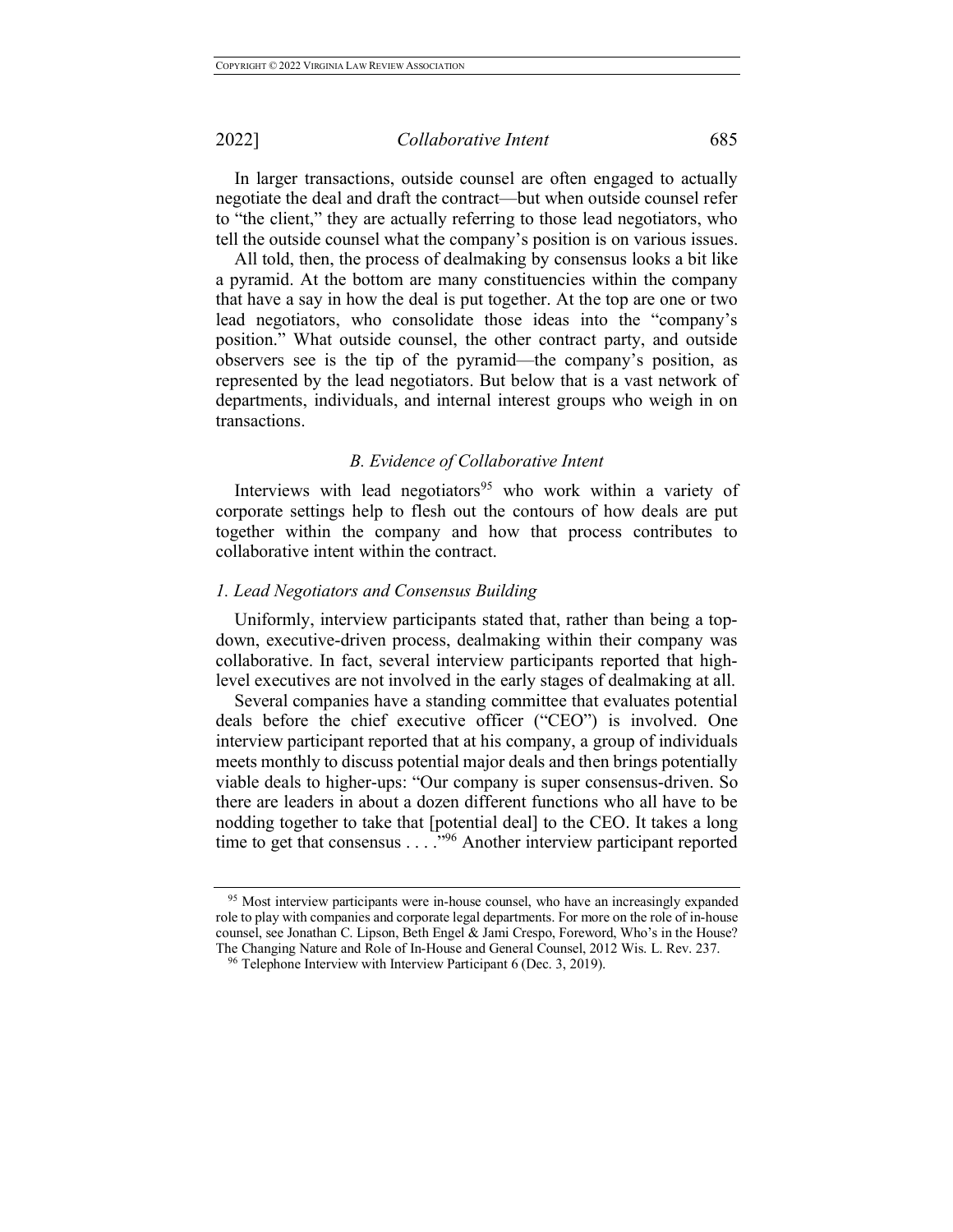a similar process: "The corporate development committee is the team that decides what's good or not good to pursue. We meet monthly. Our CEO isn't involved in that committee."<sup>97</sup> Yet another noted that "[t]he businesses are run by senior managers, but they don't know the details. The details are held in the files and heads of more junior management.<sup>"98</sup>

One exception to the usual collaboration process is when a company engages in a major business transaction, such as a merger or an acquisition: one participant noted, for instance, that "M&A is a lot more top-heavy . . . . Generally, [it] has a lot more input from the CFO and CEO. They generally shepherd the deal across."<sup>99</sup> Another reported that "[l]arger stuff—really large stuff—a [general manager]<sup>100</sup> or CEO will come in and have that conversation."<sup>101</sup> Another interview participant noted that for an international acquisition, "[t]hat was discussed at the international level. The CEO, CFO, me [a general counsel], someone at the international level, and our [Chief Information Officer] and Chief Technology Officer [("CTO")]. We [met] pretty frequently."<sup>102</sup> And when higher-ups choose to engage, their preferences matter: "If the CEO of [my company] and the managing group of [my company's parent company] want[] to do the deal, no one else really has to sign off per se."<sup>103</sup>

Corporate culture also plays an important role, and certain corporate cultures can encourage a top-down decision-making process. One interview participant, for example, described her company as having a strong CEO- and CFO-centric corporate culture. That culture influenced how deals originated within the company and helped to explain the CEO and CFO's high level of involvement, even in smaller deals. She noted, for instance, "We've got a management committee and senior operations, and we've also got a CEO who is very involved in our M&A. It could be any of them who is the initial contact for the deal." <sup>104</sup> Moreover, she continued:

<sup>&</sup>lt;sup>97</sup> Telephone Interview with Interview Participant 4 (Dec. 2, 2019).<br><sup>98</sup> Telephone Interview with Interview Participant 3 (Nov. 27, 2019).

<sup>&</sup>lt;sup>99</sup> Telephone Interview with Interview Participant 1 (Nov. 11, 2019).

<sup>&</sup>lt;sup>100</sup> In this particular company, a general manager is the business head of a particular group. See Telephone Interview with Interview Participant 15 (Jan. 7, 2020).

 $101$  Id.<br> $102$  Telephone Interview with Interview Participant 13 (Dec. 16, 2019).

<sup>&</sup>lt;sup>103</sup> Telephone Interview with Interview Participant 8 (Dec. 10, 2019).<br><sup>104</sup> Telephone Interview with Interview Participant 18 (Jan. 28, 2020).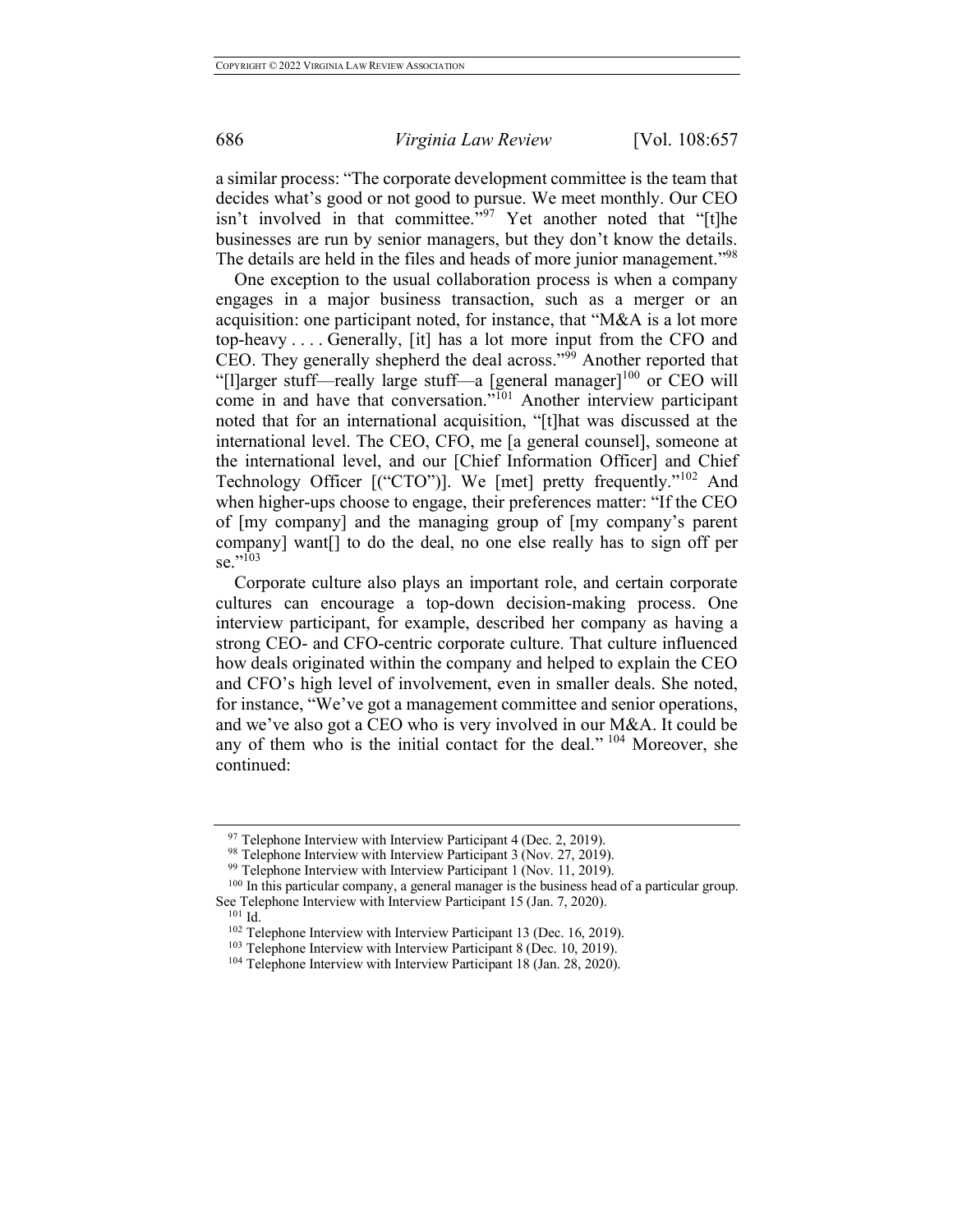Our CFO is a little unique to us—he's just pretty involved in how our M&A works. He will sometimes be the person who ends up being the point person for our CEO. I can think of one smaller deal where our CFO wasn't involved. That was more based on other things going on at the same time, plus the size of the deal. $105$ 

Of course, specific quirks of particular executives or executive teams might result in a situation where some relatively small matter must, unusually, be reviewed by higher-level managers. For example, prior to conducting diligence or otherwise seriously considering a deal, companies often sign a non-disclosure agreement (also called a confidentiality agreement or "NDA").<sup>106</sup> Active companies sign many NDAs, and junior attorneys often negotiate and sign them.<sup>107</sup> One interview participant who works at one of the largest companies in the world, however, reported that "there are certain terms in our NDA that require literal executive approval, like a non-compete or a standstill. We typically don't [include those terms in the NDA] because we don't want to bother the CFO or something."<sup>108</sup> Since NDAs are often considered small-potatoes agreements, it is surprising that executives at large companies would want to review provisions in them—but, on the other hand, recent high-profile litigation about standstill provisions in NDAs has also put them at the forefront of many minds.<sup>109</sup>

<sup>&</sup>lt;sup>105</sup> Id.<br><sup>106</sup> See Hwang, Unbundled Bargains, supra note 16, at 1405 ("Confidentiality agreements are among the most common ancillary agreements in M&A transactions: parties enter into these short, simple agreements to protect nonpublic information exchanged during initial evaluation and negotiation."); see also Mergers & Acquisition Comm., Am. Bar Ass'n, Model Merger Agreement for the Acquisition of a Public Company 341 (2011) ("A confidentiality agreement . . . is usually the first agreement entered into between the parties to a potential transaction. . . . [T]he discussions are frequently at an early stage, with neither party being committed to pursuing a transaction.").

<sup>107</sup> Hwang, Unbundled Bargains, supra note 16, at 1405 ("Because deal lawyers often consider confidentiality agreements straightforward and boilerplate, junior attorneys or inhouse counsel usually draft them.").<br><sup>108</sup> Telephone Interview with Interview Participant 16 (Jan. 7, 2020).<br><sup>109</sup> In 2012, a stray provision in a non-disclosure agreement caused Delaware courts to

enjoin a \$5.5 billion transaction. See Martin Marietta Materials, Inc. v. Vulcan Materials Co., 56 A.3d 1072, 1076 (Del. Ch. 2012) (enjoining for four months Martin Marietta's hostile bid for Vulcan), aff'd, 68 A.3d 1208 (Del. 2012); Hwang, Unbundled Bargains, supra note 16, at 1404–07. For a case note that describes the issue, see Sasha S. Hahn, Note, "Between" a Rock and a Hard Place: *Martin Marietta v. Vulcan* and the Rise of the Backdoor Standstill, 65 Hastings L.J. 1393, 1396 (2014).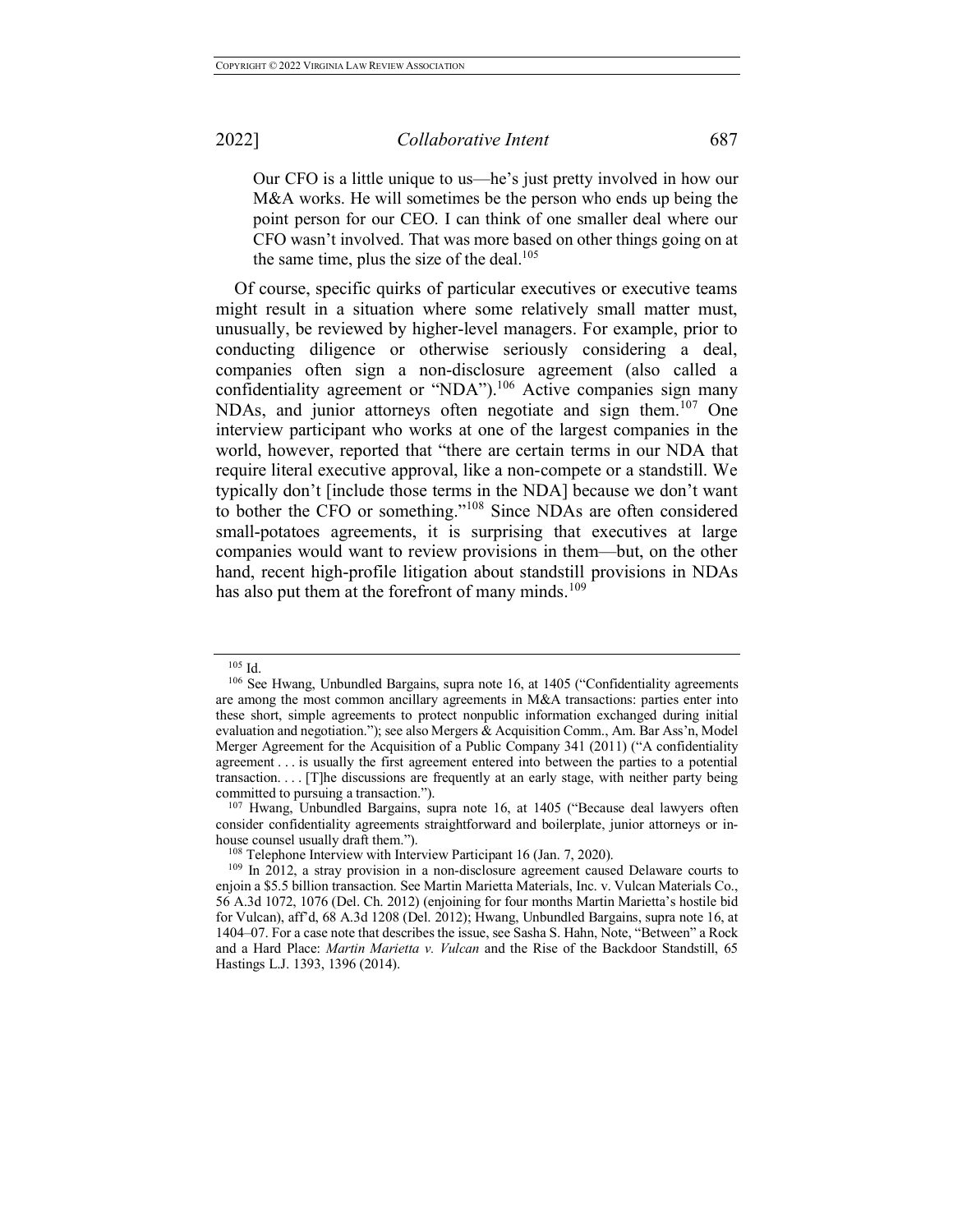These examples of top-down engagement seem to be the exception rather than the rule. Except for these examples, participants uniformly reported that dealmaking was collaborative—a process of one or two people quarterbacking the deal and seeking buy-in, feedback, consensus, or vetoes from various departments who would be affected by the deal. One interview participant, who is a lead negotiator within his company, said, "I think of my role as a train conductor. I have to direct the deal to different stations to keep the train going on time."<sup>110</sup> Another interview participant likened the lead negotiator role to that of "a broker or middleperson who tries to get the different corporate constituencies to some resolution."<sup>111</sup> Repeatedly, interview participants described their job, when spearheading the deal negotiations, as one of consensus-building among various internal departments.<sup>112</sup>

One interview participant noted that "the consensus has to always be there. At least for us, we need to have a formal approval process, and people need to get formal sign-off [on] those deals. The business development person is beholden to those groups [that sign off on the deal]."<sup>113</sup> Another in-house lawyer said, "I very much see my role as building consensus internally."<sup>114</sup> Still another noted, "It is a consensus process. Very few companies I've worked with [have] one individual in control."<sup>115</sup> This lawyer went on to note that consensus-building was important even in an M&A deal where other interview participants had reported that senior executives might be more likely to be involved: "In the M&A process, if we're the company making the purchase, we need to do involved analysis about how the [target] that's being acquired can be integrated into our contracts [and] buying programs."116 Another interview participant described the process of consensus as "walking down the halls,"<sup>117</sup> and yet another described the process of going from

<sup>&</sup>lt;sup>110</sup> Interview with Participant 1, supra note 99.<br><sup>111</sup> Interview with Participant 3, supra note 98.

<sup>112</sup> See, e.g., Telephone Interview with Interview Participant 2 (Nov. 13, 2019) (describing the dealmaking process as "a consensus process," and noting that "[in v]ery few companies I've worked with is one individual in total control"); Telephone Interview with Interview Participant 21 (Feb. 12, 2020) ("[W]e are a consensus-driven organization."); Telephone Interview with Interview Participant 9 (Dec. 11, 2019) ("[T]he consensus always has to be there.").<br>
<sup>113</sup> Interview with Participant 9, supra note 112.<br>
<sup>114</sup> Telephone Interview with Interview Participant 14 (Dec. 16, 2019).<br>
<sup>115</sup> Interview with Participant 2, supra note 112.<br>
<sup>116</sup> Id.<br>
<sup>117</sup> Telephone Inte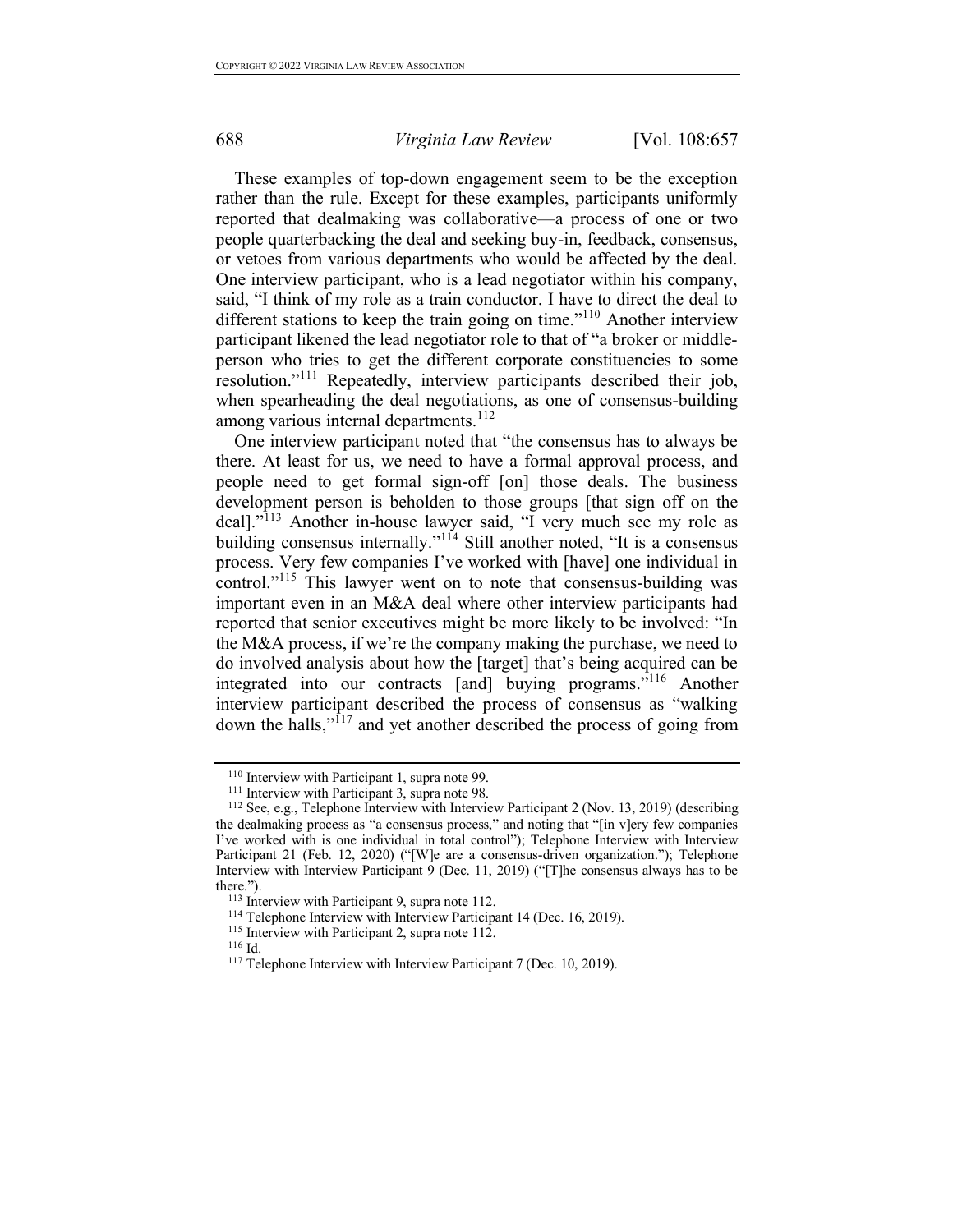the Accounting Department to the Intellectual Property Department to the Maintenance Department to get feedback and sign-off on a deal.<sup>118</sup>

### *2. Internal Constituencies and Contract Substance*

Importantly, internal departments' preferences and needs shape the substance of the deal. Many of the departments that shape the deal are the ones that one might expect—departments that deal directly with moneyrelated issues, such as costs, financing, taxes, and accounting. Other prominent ones include human resources and departments that need to perform the deal.

#### *a. Accounting and Finance*

Numerous interview participants described the accounting and finance departments as crucially important to deal substance.<sup>119</sup> For example, the accounting department can decide how revenue is recognized,<sup>120</sup> what counts as goodwill for accounting purposes, $121$  and what kind of financing the company needs for an acquisition.<sup>122</sup> One interview participant noted that their Accounting Department "can even affect timing . . . . So, say we're gonna be filing our 10-Q [(a required quarterly disclosure statement for public companies)] on this day. [The Accounting Department might say,] 'We can't close [the deal] in this window.'"<sup>123</sup> The interview participant went on to note that it was technically possible to close the deal at the preferred time, but it would require the Accounting Department to work with the company's auditors on obtaining additional

<sup>&</sup>lt;sup>118</sup> Telephone Interview with Interview Participant 10 (Dec. 11, 2019).

 $119$  Id. ( $119$ ) The accounting and finance teams are the people who are cutting the checks at the end of the day. They are not prescriptive, like we need XYZ. They will be like this is how we operate. Can you make it work?"); Interview with Interview Participant 12 (Dec. 11, 2019) (noting that the accounting team "is always part of the conversation upfront"); Interview with Participant 13, supra note 102 ("There is always legal, tax, finance... . [T]hen there are [sic] in-house accounting.").<br><sup>120</sup> Interview with Participant 9, supra note 112 ("[W]hen our offerings are both products

and services, and the way you count each is slightly different in terms of how they are recognized, those are conversations we have with accounting all the time.").

<sup>&</sup>lt;sup>121</sup> Interview with Participant 8, supra note 103 ("[Many of my company's acquisitions are] heavy goodwill companies, not a lot of assets. So finance and accounting would be involved.").

<sup>&</sup>lt;sup>122</sup> Interview with Participant 7, supra note 117 ("What kind of financial assurance [is] the Accounting Department able to support? Credit or bonds? There's a brainstorming meeting that outlines the gelatin of a proposal.").

<sup>&</sup>lt;sup>123</sup> Telephone Interview with Interview Participant 19 (Jan. 31, 2020).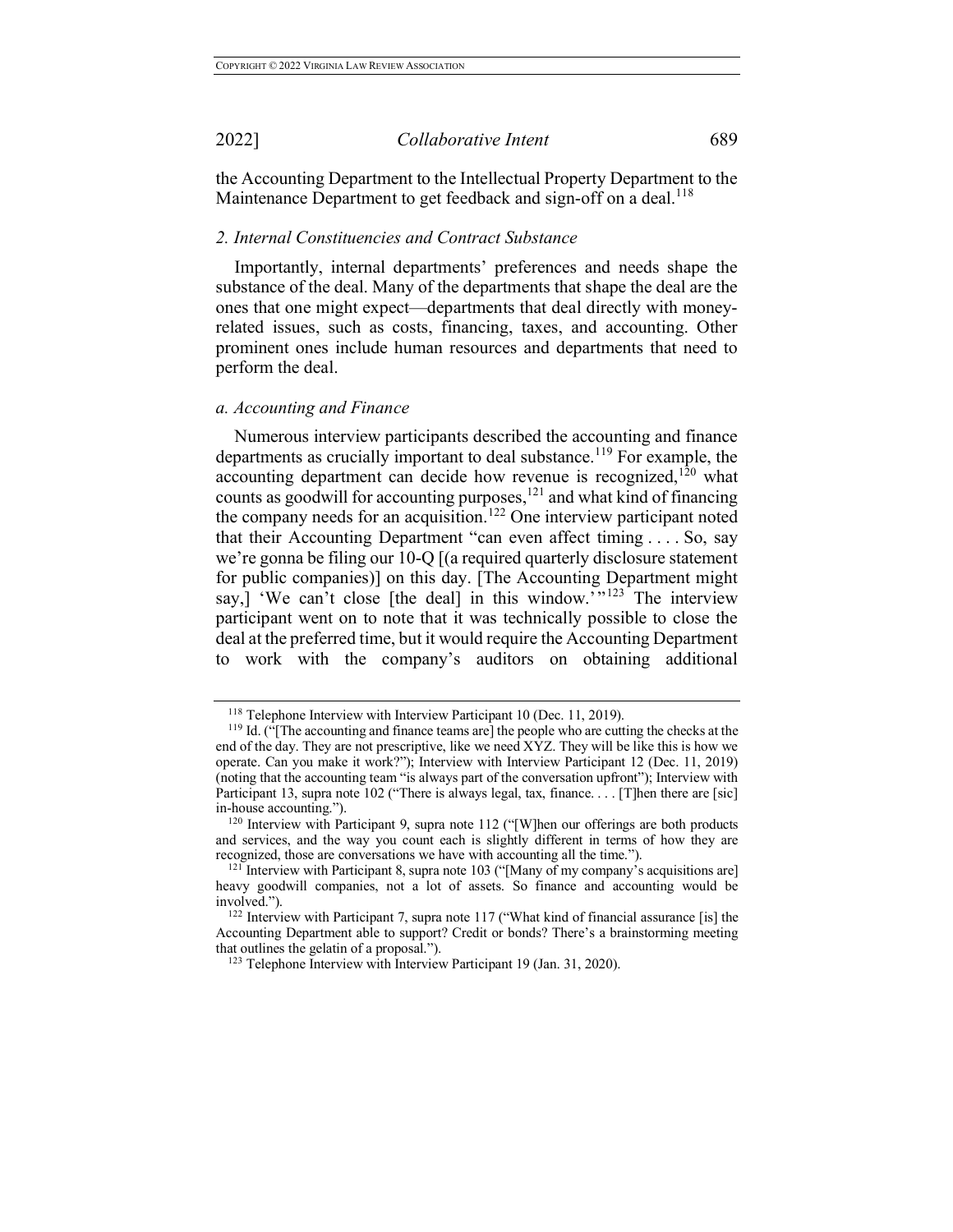documentation: "We could do it. But then you have the [Chief Accounting Officer] say, 'We are precluded from closing in this window and that's the directive.'"<sup>124</sup>

The same interview participant also noted that the Accounting Department's priorities can also become main priorities in the deal. For example:

The most important thing [in a particular deal] is that we don't have consolidated accounting. But why? Is it because it's a lot of work for the [accounting] team? Or is there actually some kind of financial risk to the company? So this becomes one of the five commandments of the deal—that we can't have consolidated accounting.<sup>125</sup>

Other departments that deal with financial issues also play important roles—and which department deals with financial issues may be industryand deal-specific. One interview participant, who is an attorney in the General Counsel's Office of a company that works with performers, noted that insurance is an important part of deals in her industry, so her company's Risk Management Team—the team that deals with insurance—is very involved in shaping the insurance parts of the contract. She typically starts a deal with a standard contract, "but let's say a performing artist is going to use pyro[technics], well, that changes the risk profile. So I know I have to talk to the Risk Management Team and say, 'Hey, this is going to use pyro. Given that, do we need to change the insurance exhibit?<sup>"</sup><sup>26</sup> When she goes back to negotiate the contract on behalf of the company, the risk management team will have added their input to the contract, and will shape how she represents the company's position:

Risk Management will often say, "We can't live with any of these edits." On the way back, the decision point is that they have given me feedback—do I take their position as being our position, or do I take it under advisement and overrule [them] [because] I still need to get this deal done?<sup>127</sup>

124 Id.<br>
<sup>125</sup> Id.<br>
<sup>126</sup> Id.<br>
<sup>127</sup> Id.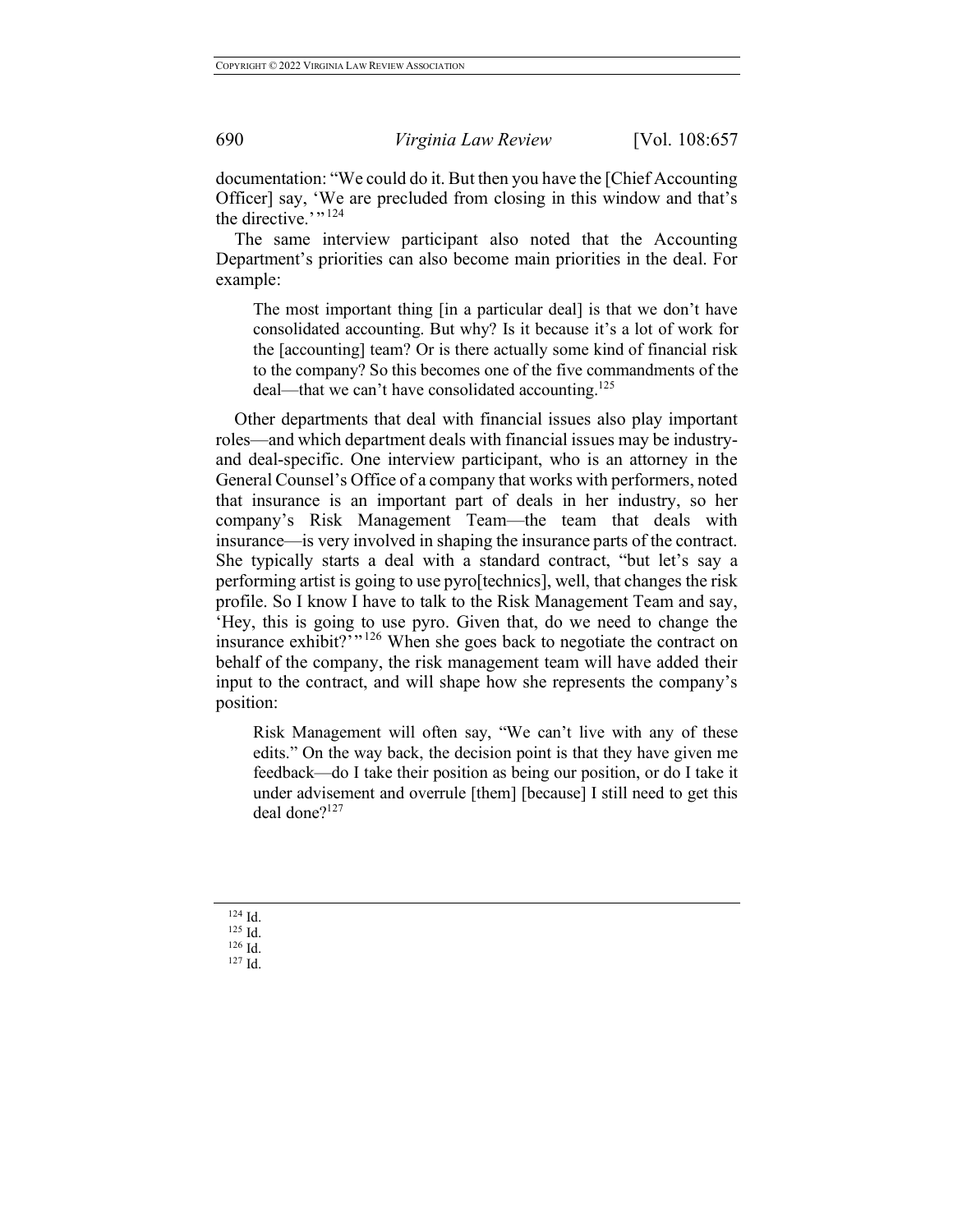Another interview participant who works with real estate holdings noted that their Real Estate Department has a heavy hand in contract substance—so much so that they have their own contract:

Real Estate has its own contract and they have a lot of influence. They have a lot of influence that relates to the timing perspective. A lot of times we'll say we want to buy this and the seller wants to close in ten days. Real Estate will say, "We can do this in ten days," or they say, "We can do this in phase one and phase two and we need ninety days."128

#### *b. Human Resources and Employment*

Many interview participants described human resources departments as being key players in mergers and acquisitions.<sup>129</sup> For example, one interview participant noted that, when acquiring another company, the Human Resources Department of his company often helps to decide which employees to retain post-acquisition. In one particular acquisition, in which the acquirer was purchasing a target company that owned a particular technology, the Human Resources and Information Technology Departments worked together to determine who those key employees would be: "It would make no sense to buy the tech and the next day have nobody who understood it. [When deciding who to bring in, we ask,] 'How senior should they be? [What is t]heir background, their ability?"<sup>130</sup>

Another interview participant noted that in acquisitions, the Human Resources Department at her company would shape what was included in key employment agreements. In particular, she noted that for deals involving foreign acquisition targets, the Human Resources Department wanted her to include a non-competition provision in the employment agreements of all 100 of the target company's employees. However, contract laws in the target company's country required contracts to have consideration—so in order for the non-competition provision to have legal force, the acquirer had to pay a signing bonus to each of the 100

<sup>&</sup>lt;sup>128</sup> Interview with Interview Participant 11 (Dec. 11, 2019).

<sup>&</sup>lt;sup>129</sup> See, e.g., Interview with Participant 16, supra note 108 ("[T]here's always HR."); Interview with Participant 6, supra note 96 ("[T]he HR team would prefer to have a say over every hire and fire between sign[ing] and clos[ing of a deal], and every stock option."); Interview with Participant 8, supra note 103 ("HR would often be involved.").

<sup>&</sup>lt;sup>130</sup> Interview with Participant 13, supra note 102.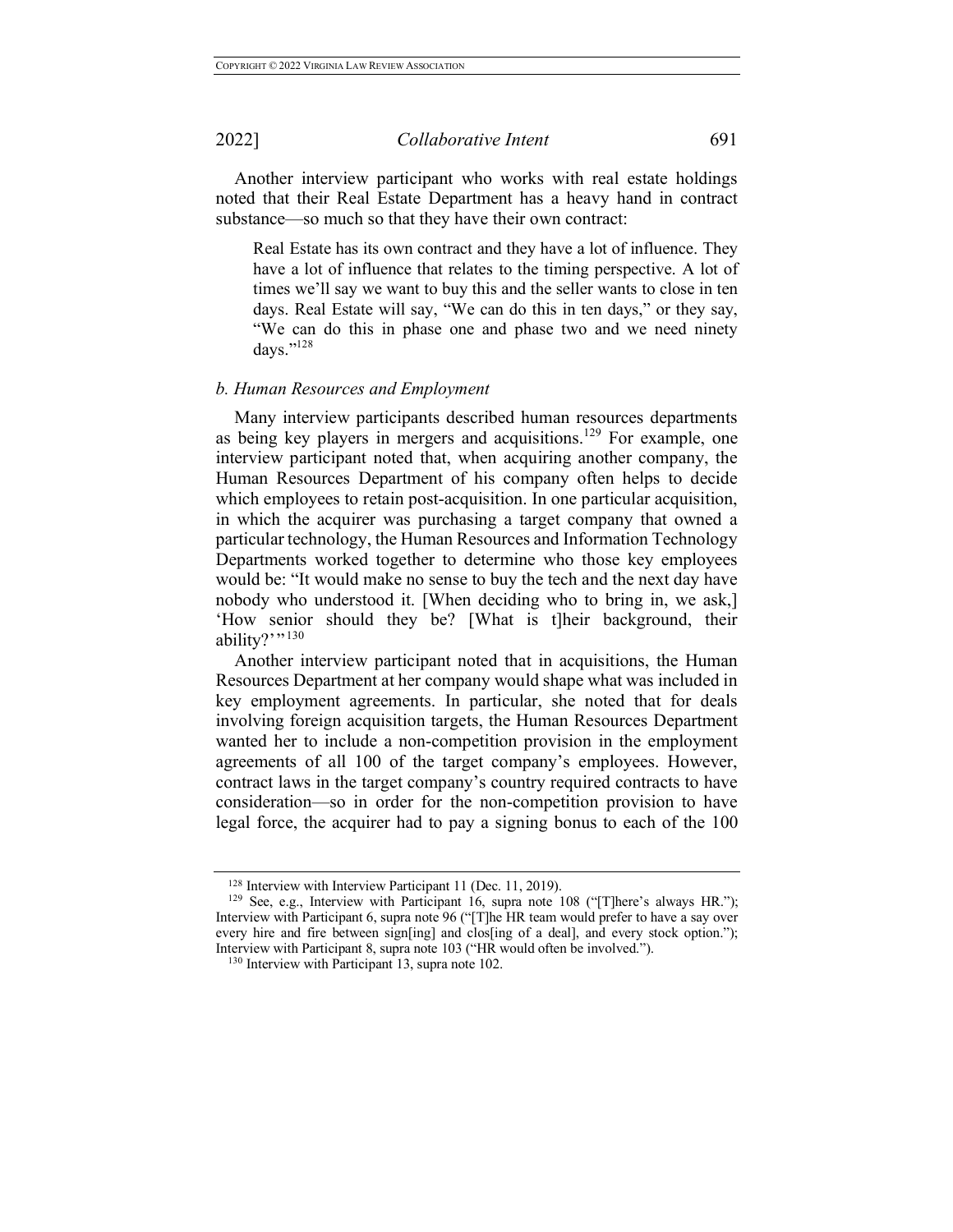employees. This interview participant described a back-and-forth with her Human Resources Department over what to put into the employment agreements:

Our HR person was like, "These [non-competition provisions] are very standard terms in [our company]; we need to have them sign it." . . . I just said, "That's not possible because we aren't going to give bonuses to every one of these employees." So my suggestion was that we give bonuses to the employees with benefits, who are the key employees.<sup>131</sup>

Yet another interview participant described how his Human Resources Department had changed the structure of the transaction. In one particular transaction, his company, the seller, was spinning off a division. The acquirer wanted the seller to continue providing some services during the initial post-closing period—a common arrangement, and one that is often accomplished through a transition services agreement.<sup>132</sup> Under a transition services agreement, the selling company agrees to provide the transitional services. Yet, even though "it's way better and so much easier to have a transition services agreement," the seller's Human Resources Department "ha[s] a meeting with [our accounting/consulting firm] and for some reason get in their head that they want to have an employee lease agreement."<sup>133</sup> In an employee lease agreement, "you have a bunch of people's names in the agreement," and the acquirer has to separately contract with each employee rather than the selling company as a whole.<sup>134</sup> The interview participant noted, "I don't care if it's a transition services agreement or a lease, but it does matter because it's 100% substantively different in how we draft these different provisions [in the contract]."<sup>135</sup>

<sup>&</sup>lt;sup>131</sup> Interview with Participant 16, supra note 108.<br><sup>132</sup> See Barbara Murphy Melby, Considerations in Transition Services Agreements in M&A Transactions, Del. Bus. Ct. Insider (Mar. 1, 2016), https://www.morganlewis.com/pubs/co nsiderations-in-transition-services-agreements-in-ma-transactions [https://perma.cc/59AE-C BT2] ("When a company is sold in an M&A transaction and the seller is expected to continue to provide services to support the post-closing company, the parties to the transaction enter into a transition services agreement (TSA), which governs the provision of such services to the post-closing company.").

<sup>&</sup>lt;sup>133</sup> Interview with Participant 19, supra note 123.

<sup>134</sup> Id. <sup>135</sup> Id.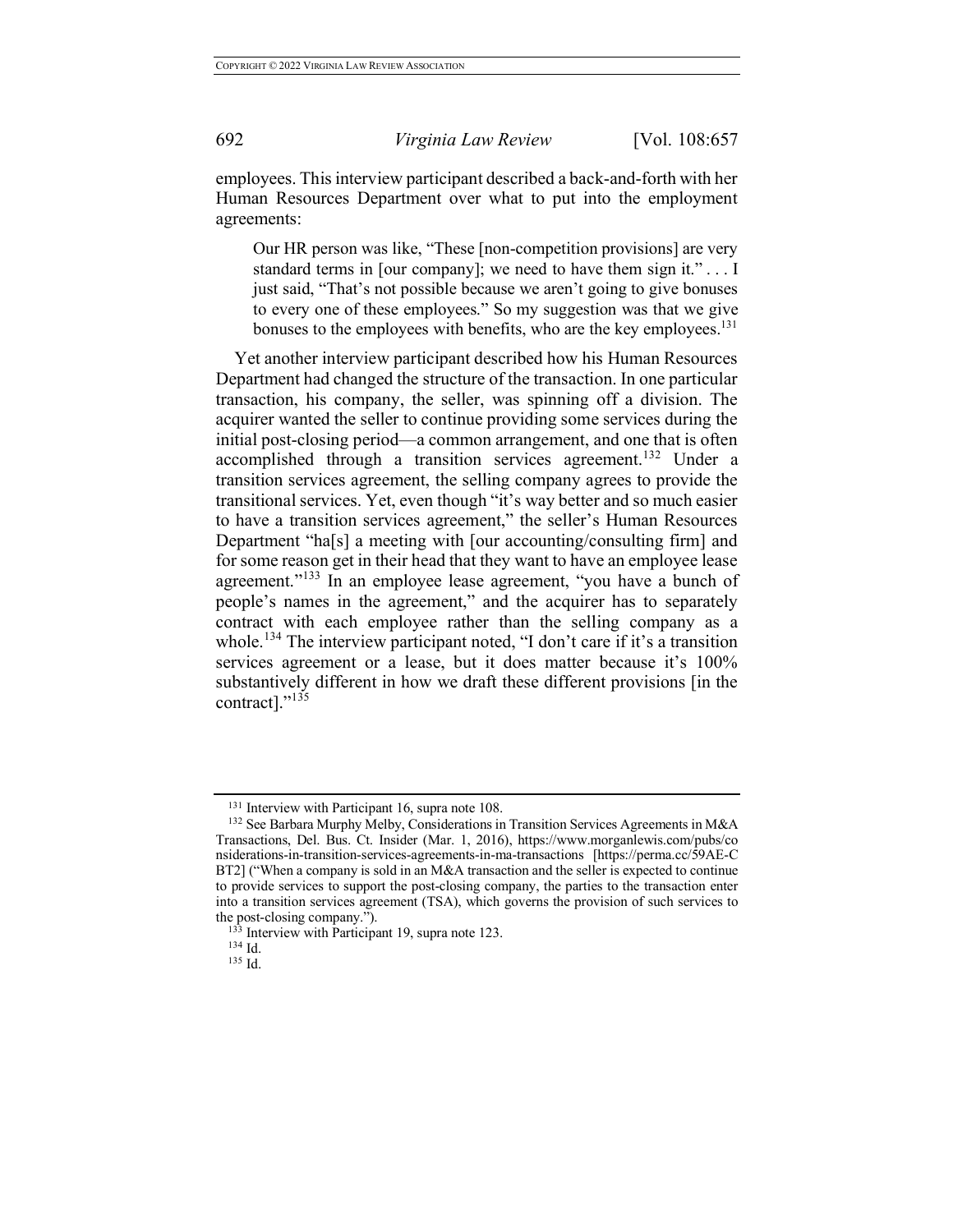#### *c. Departments that Perform the Contract*

Internal departments that actually have to do the physical work contemplated by the deal—whether those are product design teams, technical teams that must work together in a joint venture, or other departments that have to provide some kind of service—also often have a say in what goes into the contract.

One businessperson interviewed, for instance, described the Product Team in a technology company as more important than other teams: "There's more important ducks [to get in a row] than others. Not every vote is equal. So [P]roduct [Team]—super important . . . . We usually speak with products first. In the technology industry, they are the visionary."<sup>136</sup> Another interview participant, a former general counsel of a web-based company, said that dealmakers would "really need to get a lot of buy-in from the CTO, because if the CTO says it's not gonna happen because we have this big project in the second or third quarter . . . . [The company] wouldn't agree to the deal unless the CTO said they could implement  $\left[$ it $\right]$ ."<sup>137</sup>

Another interview participant, also from a technology company, noted that technical teams helped draft the defined terms in the contract:

To define what "chemical synthesis" and "packaging" mean[] is very important because we might say that your company gets the chemical synthesis. So that defined term is very important. [It might] have different specs, like vapor level [or] pressure. [The drafting process] is kind of a partnership [with the technical team] in that I will provide some guidance on how it's been done before, but they will go in and add a lot more specificity.<sup>138</sup>

Another interview participant is the general counsel of a diversified investment company that owns car dealerships, and she described a number of different deals in the auto industry where input from a dealership's service department changed the substance of the deal. She noted that when she is reviewing contracts related to car service, for example, "I'll ask . . . the Service Department if they have sufficient number of lifts to do this. Or [Information Technology], can you support

 $136$  Interview with Participant 15, supra note 100.<br> $137$  Interview with Participant 8, supra note 103.

<sup>&</sup>lt;sup>138</sup> Interview with Participant 9, supra note 112.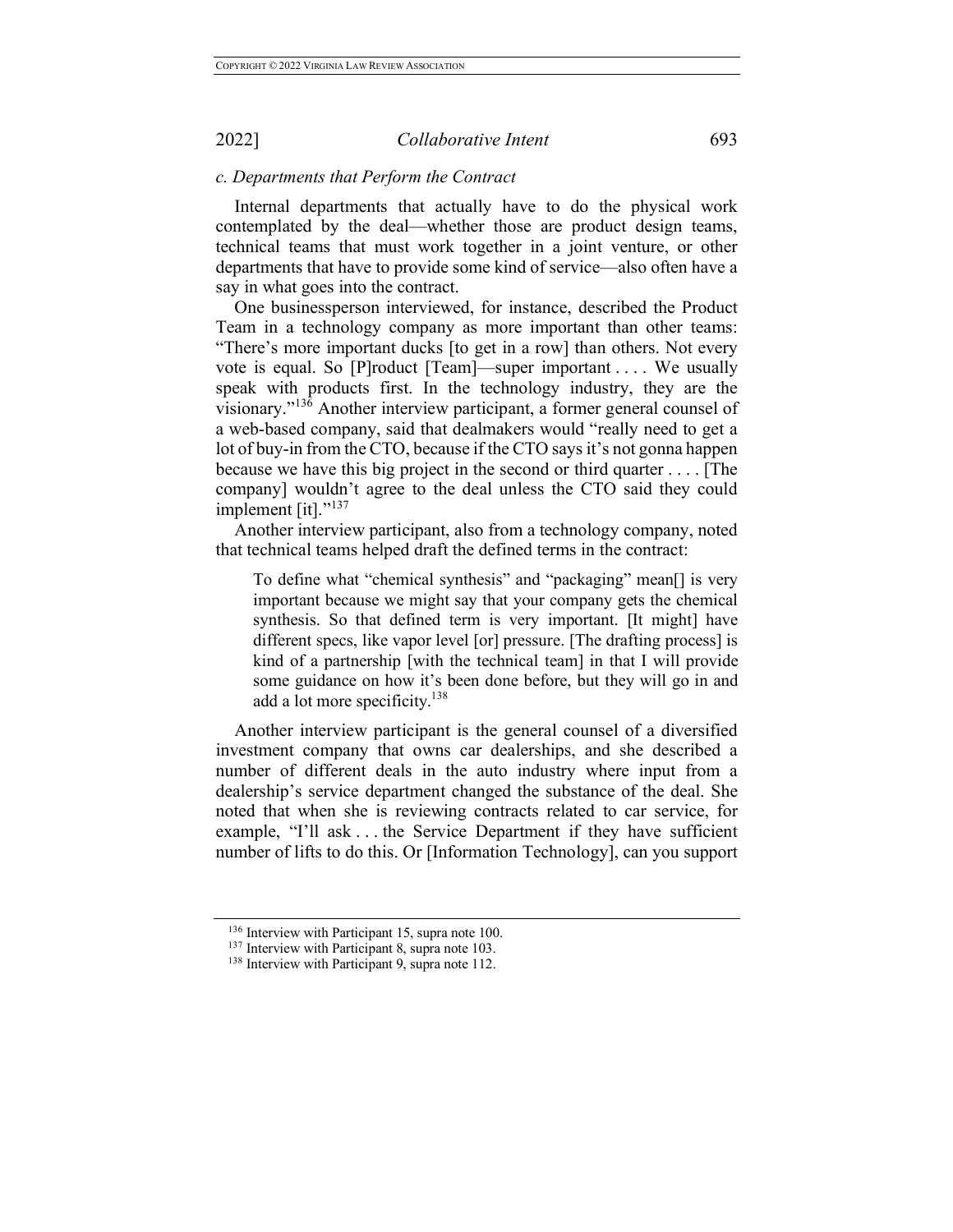this infrastructure?"<sup>139</sup> A senior executive of the same company also noted that when the company is looking to buy a new dealership, the input of "the used car guy" in the car sales department actually changes the valuation of the business.<sup>140</sup> In particular, used car inventories are hard to price too far before the closing date because used cars are each so different from each other, "so [the general counsel] builds in great latitude to negotiate on the spot . . . . We have guys who are very good at evaluating used cars, so they are used to negotiating on the spot because they are experts."<sup>141</sup>

For the interview participant at the company that deals with performing artists, the Maintenance Department was often an important shaper of contract substance. This interview participant works at a company that, as part of their business, provides arenas and other large venues for concerts and other events. She noted that when negotiating a deal, she frequently consults with the Venue Maintenance Team, who has to perform the maintenance obligations described in the contract:

The partner [who is going to use or rent the facilities] says, "Can you do the cleaning [of the facilities] in a particular way?" As the lawyer, that sounds okay, but I go to the maintenance team and ask, "Is that actually okay, because of the systems in place and the equipment?" $142$ 

In some instances, she has encountered provisions from counterparties that she modifies after consulting with Maintenance:

They have a provision that says, "If we have an urgent request that might 'impact performance,' the maintenance team has to clean it 'immediately.'" The maintenance team says, "Things that might impact performance are a lot of things. Change it to 'as soon as practicable.'"143

\* \* \*

In short, internal departments within a company can, and often do, affect the substance of the deal. Important departments vary, but across the board, interview participants reported that departments dealing with money, such as finance and accounting, influence the substance of the contract. Depending on the industry, other departments—such as those

 $139$  Interview with Participant 11, supra note 128.<br> $140$  Interview with Participant 12, supra note 119.

<sup>&</sup>lt;sup>141</sup> Id.  $142$  Interview with Participant 10, supra note 118.  $143$  Id.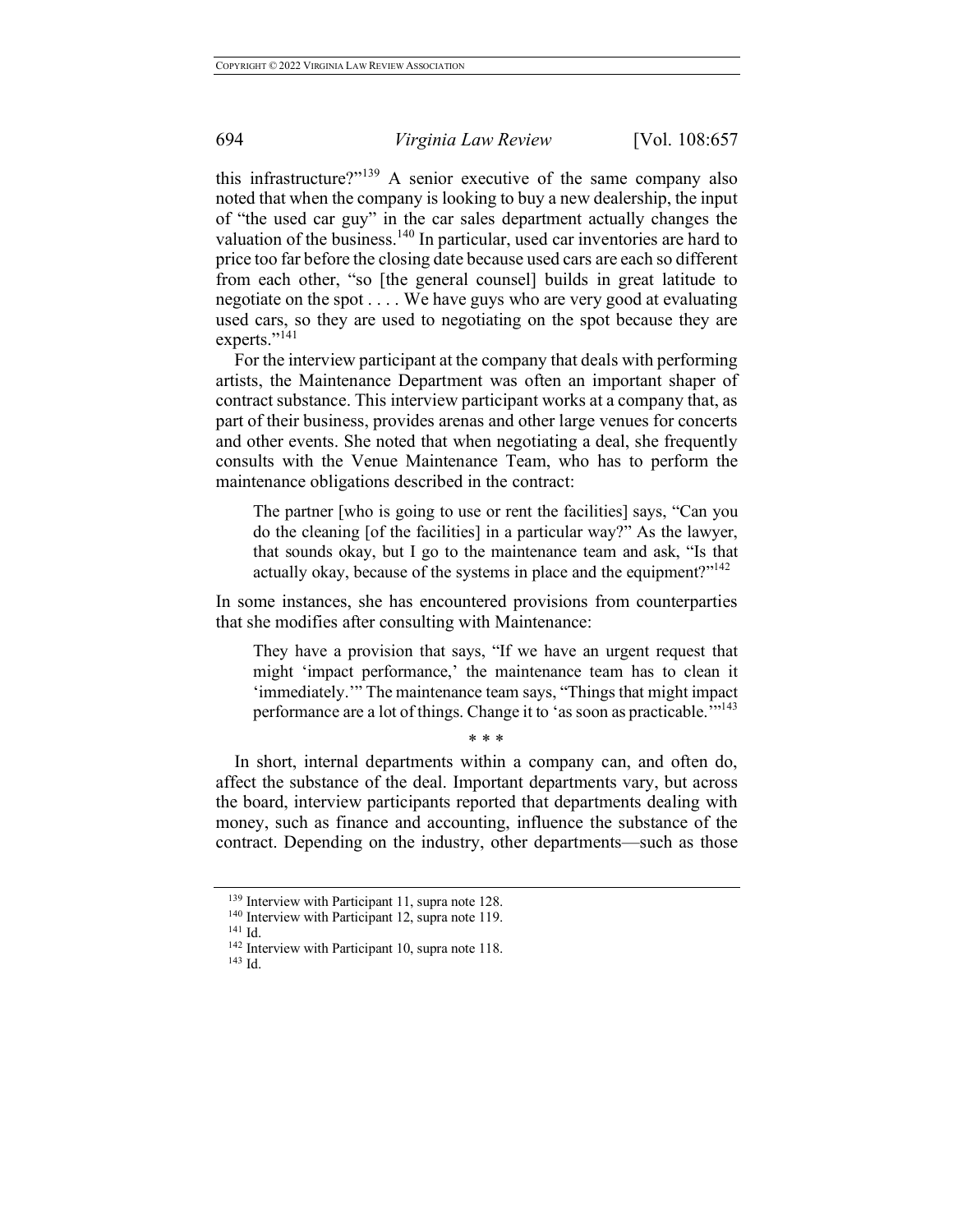dealing with insurance—also influence the financial aspects of the deal, so they also have a seat at the table and influence the substance of the contract. Interview participants also often noted that the human resources department is very important in shaping the deal. Departments that execute and perform what is promised in the contract—and those departments vary by industry and deal—also influence the contract's substance.

# *3. Internal Constituencies' Effects on Contractual Form*

In addition to affecting the substance of the deal, internal departments within a company can also affect the form of the contract.

In the contract design literature, one leading theory for contractual vagueness is that contract designers have decided, after a cost-benefit analysis, that the cost of negotiating to specificity ex ante outweighs the potential cost of litigation ex post.<sup>144</sup> Interview participants, however, described several other reasons for vagueness.

One reason is that vagueness is the only way to get internal constituencies comfortable with the contract at hand. One general counsel, for instance, noted that "[i]n this process of 'we're trying to build our consensus,' it is true that we leave something vague or punt. The punt is the move. Sometimes, that's how you get all these parties in the party to get comfortable."<sup>145</sup> He added that sometimes, the backdrop is that "[w]e can't figure out what the exact line is [to put in the contract], so let's decide on a standard."<sup>146</sup>

Another reason for contractual vagueness relates to performance: internal constituencies sometimes ask contract drafters to use vague provisions so that the company can have more flexibility on how to perform the contract.<sup>147</sup> Software-as-services companies, for instance,

<sup>&</sup>lt;sup>144</sup> See Scott & Triantis, Anticipating Litigation, supra note 9, at 816; Choi & Triantis, Enforcing Preliminary Agreements, supra note 24, at 461–62.<br><sup>145</sup> Interview with Participant 6, supra note 96.

 $146$  Id.

<sup>&</sup>lt;sup>147</sup> There is an interesting tie-in here to Oliver Hart and John Moore's work on contracts as reference points. In particular, Hart and Moore describe the difference between perfunctory performance (which complies with the letter of the contract) and consummate performance (in which those performing the contract actually do a good job—more than just complying with the letter of the contract). This interview participant's rationale for inserting vagueness in order to give contract performers more wiggle room—suggests that the contract performers want to be able to more easily provide perfunctory performance. See Hart & Moore, Contracts as Reference Points, supra note 47, at 3.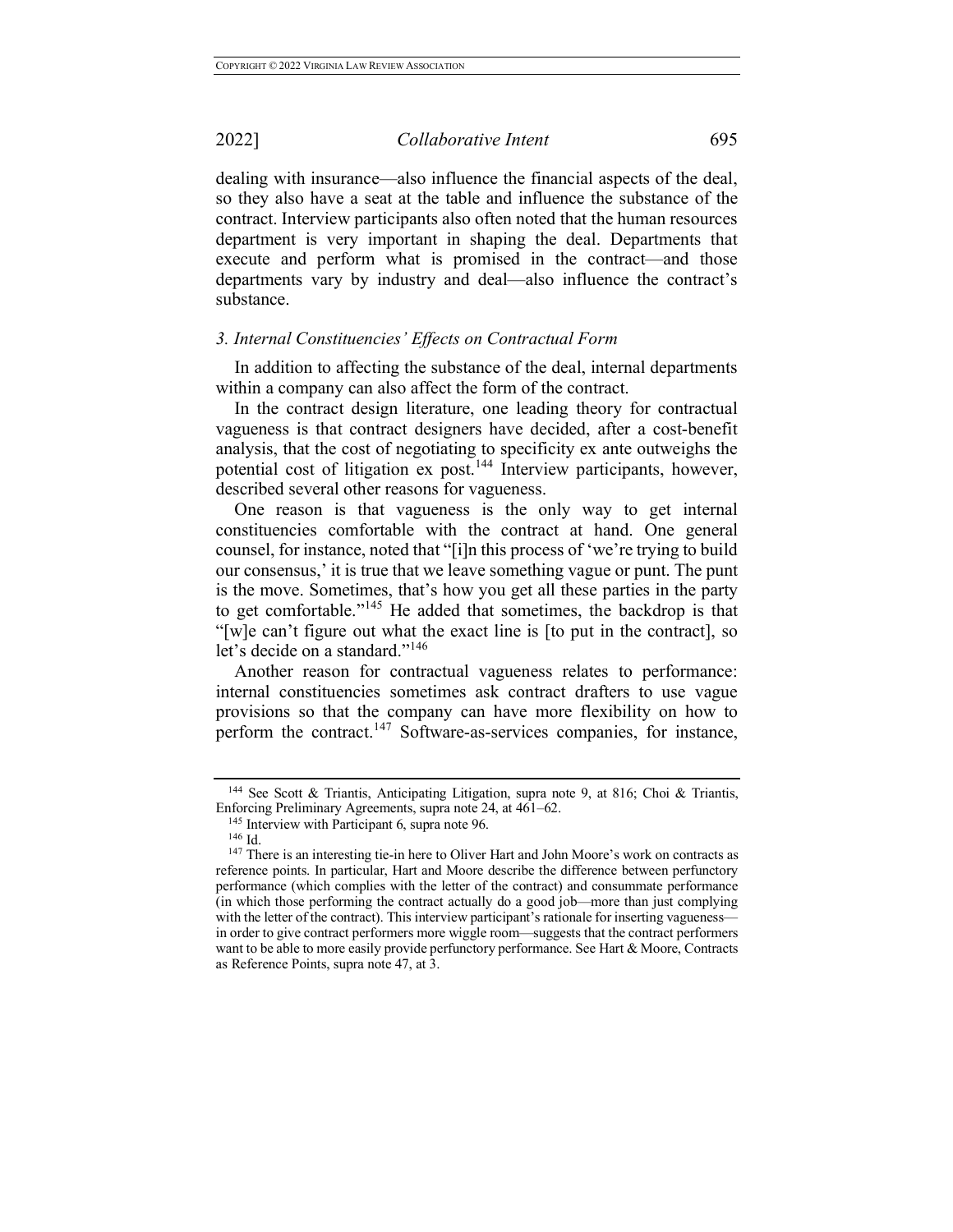often negotiate about "up-time" with potential customers: how often the service provider can promise that the service will be up and running.<sup>148</sup> In negotiating these contracts, one interview participant at such a company noted that "[w]e try to make [the contract] more vague to give us more wiggle room . . . to create as many exceptions as possible to the up-time rules."149

Another interview participant, a general counsel who works with a company that owns car dealerships, noted that some of her company's dealerships have agreements to service "fleet vehicles"—vehicles owned or used by local government.<sup>150</sup> The general counsel explained:

So we have a government contract that we're servicing the fleet vehicle, and [the government] wants [the vehicle] turned around in three days. So I turned it around to "three days subject to parts availability and factors beyond our control . . . . " So we create ambiguity and wiggle room. $151$ 

The idea, then, is to write a vaguer contract so that those who perform the contract can have more leeway in how they perform the deal.

Internal constituencies can also change the form of a contract in another way: specifically, they can push some provisions out of the main contract and into an ancillary agreement.<sup>152</sup> One former general counsel of a webbased company, for instance, noted that for joint ventures with other websites, "the technical team did run the show."<sup>153</sup> Although the business

<sup>148</sup> See Michael Koch, Secrets of 100% SaaS Uptime, Medium (Apr. 7, 2017), https://medium.com/@MichaelKoch/secrets-of-100-saas-uptime-3e1b76564301 [https://per ma.cc/R6WX-8GXX] (explaining up-time as the amount of time that software providers promise to have their service available to users).<br><sup>149</sup> Telephone Interview with Interview Participant 5 (Dec. 3, 2019). Relatedly, the same

interview participant also noted that if the company promised higher up-times, they would try to make those promises conditioned on specific instances: "We're trying . . . also to be very specific and say, 'This only applies to very specific cases and circumstances.'" Id.

 $150$  See Rick Popely, What is a Fleet Vehicle, and Should I Buy One?, Cars.com (June 6, 2020), https://www.cars.com/articles/what-is-a-fleet-vehicle-and-should-i-buy-one-422490/ [https://perma.cc/8VV9-J68M] (noting that a fleet vehicle can include "a car or truck bought by a rental car company, other type of business or a government agency that buys vehicles in bulk").<br><sup>151</sup> Interview with Participant 11, supra note 128.

 $152$  In previous work, I have also written about how the process of creating an M&A deal within a law firm can lead to the creation of ancillary documents. In short, separating technical details into a separate self-contained document allows multiple teams to work on the deal simultaneously. See Hwang, Unbundled Bargains, supra note 16, at 1418–22.

<sup>&</sup>lt;sup>153</sup> Interview with Participant 8, supra note 103.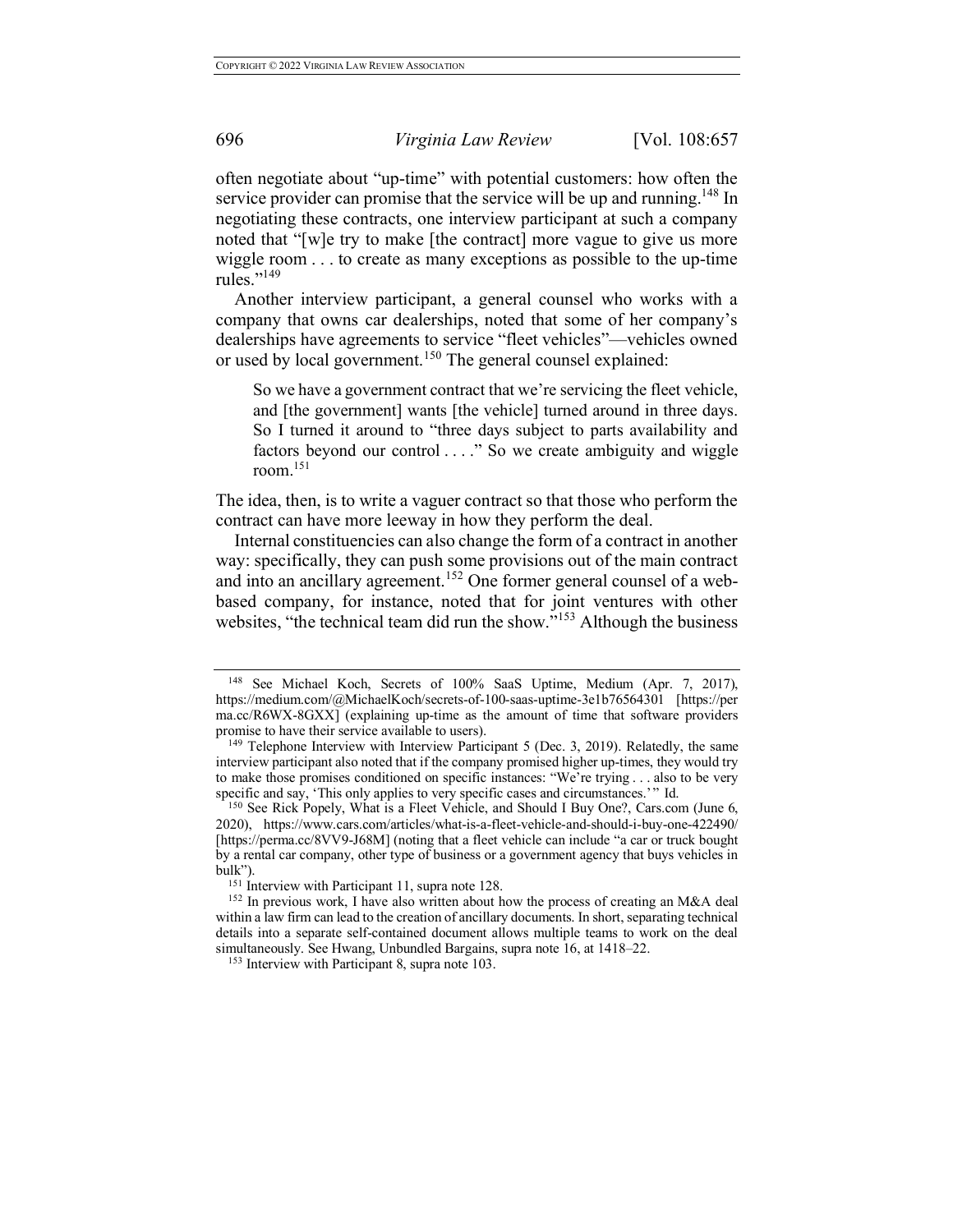people needed to negotiate a lot of the deal, "the risk would be the technical people making it work."<sup>154</sup> As a result, the main agreement would "have a provision about [the website] going live that's three sentences, but it would incorporate by reference a sixty-page technical agreement about what happen[s] when people [aren't] complying [with the joint venture]."<sup>155</sup>

### *4. Competition Within the Corporation and Lack of Uniform Intent*

Another fascinating aspect of companies' internal dealmaking is that internal constituencies are often competing with each other during the dealmaking process. As a result, their intents in the deal are vastly different from each other, and often different from that of "the company" as a whole.

One interview participant noted:

When you're a really diversified company, you have multiple business units; you have multiple strategy units within those business units. They all have different agendas. In fact, they are all competing with each other for funding . . . . [A]ll of the machinations and internal negotiations about who wins and who loses . . . is a robust process.<sup>156</sup>

He added that in a big deal at a big company, some of the provisions that make it into the contract "[are] just [the] pork barrel spending of congressional spending deals."<sup>157</sup>

Another interview participant noted that, especially with the sale of a division:

[T]he head of this segment at some point is negotiating against you. She's looking out for her employees, and you're trying to sell the company and get the best price at close . . . . [Y]ou have all these different interests. Some of them are against the company. Some of them are just what everyone knows.<sup>158</sup>

In particular, he remembered one incident in which "[t]he head of this division was dialed in [to a call] and we got off the phone and I said, 'We

<sup>154</sup> Id. <sup>155</sup> Id.

<sup>&</sup>lt;sup>156</sup> Interview with Participant 6, supra note 96.<br> $157$  Id

<sup>&</sup>lt;sup>158</sup> Interview with Participant 19, supra note 123.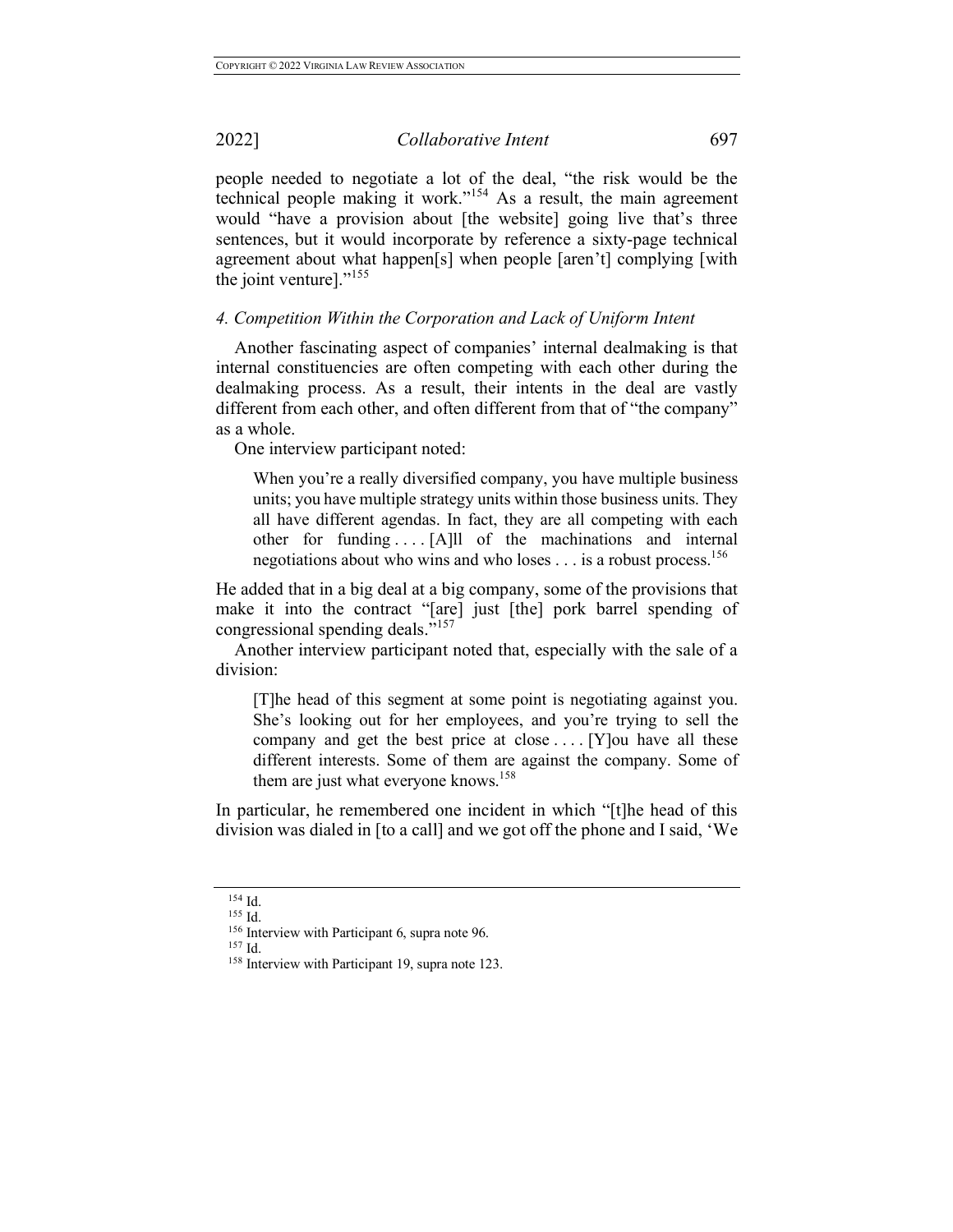might not be able to invite her to more calls. She's negotiating against the company.""<sup>159</sup>

And these divergent-intent issues are even prevalent at the executive level. One interview participant noted:

[T]he CEO would never do the deal without knowing how the accounting would hit because his or her bonus was tied to metrics, like EBITDA [(earnings before interest, taxes, depreciation, and amortization)] or free cash flow. They probably want to cut their own deal with the board to include or exclude certain things. There would be a very tacit agreement with Accounting, saying, "I don't want to do this deal unless it would get this accounting treatment," and then Accounting would say, "Yes, it will get this treatment."<sup>160</sup>

### *C. A Note on Methodology*

The findings in this Article are informed by interviews with two dozen individuals. Interview participants are those who have experience playing the lead negotiator role inside of a company, either as an in-house attorney or on an in-house corporate development team.

The interviews were semi-structured. When interviewing participants, I asked the same set of open-ended questions about how a deal is put together and supplemented those with follow-up questions and requests for clarification.

To identify interview participants, I used a snowball sampling technique, asking each interview participant at the end of the interview if they could introduce me to additional potential participants. This method has its pros and cons but is one of the best ways to gain access to busy dealmakers.

Appendix A provides more detailed information about the interview participants and methodology.

### III. IMPLICATIONS FOR CONTRACT ENFORCEMENT AND DEAL DESIGN

This Part discusses the implications of collaborative intent for contract enforcement and deal design. This Article has argued that institutional details—and, in particular, the process of whipping votes for a deal within

<sup>159</sup> Id.

<sup>&</sup>lt;sup>160</sup> Interview with Participant 8, supra note 103.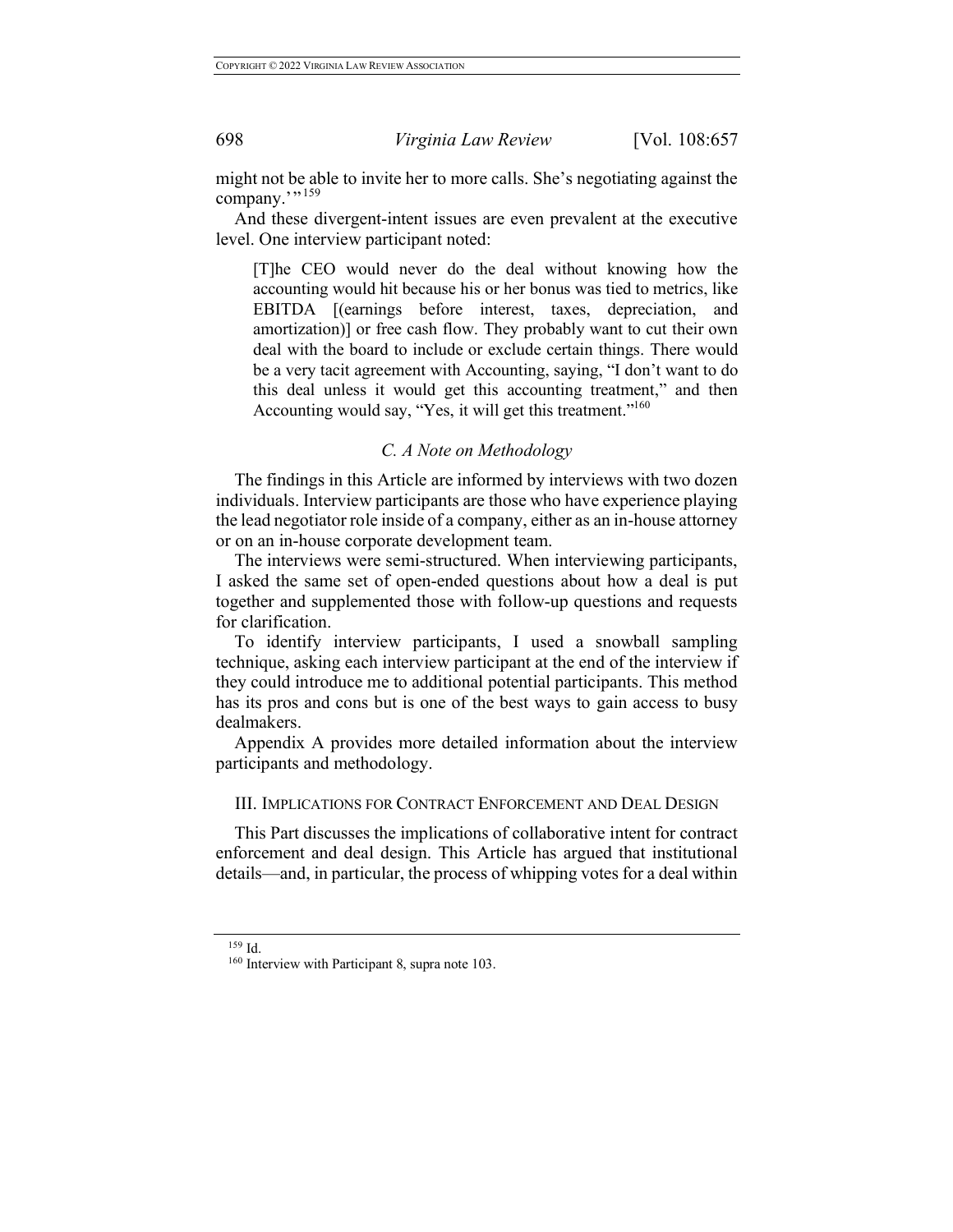each company—help to explain aspects of the contract incompleteness, vagueness, and irrationality that existing theories cannot.

This Part explains why this new information matters. In Section III.A, it discusses the implications of collaborative intent for contract theory and enforcement. Theoretically, collaborative intent's most immediate implication is to complicate the line between *text* and *context*. On one hand, details of how deals are put together within companies provide even more context for a judge to consider—and unlike industry norms, it is context that comes directly from the deal parties themselves. On the other hand, more context increases litigation costs—a concern that has long plagued textualists.

Section III.B discusses how contract designers can mitigate the enforcement problems brought to the fore by collaborative intent. In particular, it suggests that modular contracting—breaking out parts of the deal into separate, relatively self-contained modules—can help contract designers mitigate the costs of collaborative intent. To some extent, the dealmaking *process* is already modular, with the engineering departments of the two parties talking directly to each other, for instance. The challenge, then, is to move that modularity onto the pages of the contract.

Together, Sections III.A and III.B attempt to consider some of the many implications of collaborative intent and to create an account of contracting and transactional law that is more richly layered.

### *A. Contract Theory and Enforcement*

Perhaps the longest-standing debate in contract theory is the parol evidence question: whether judges should consider extrinsic evidence in making their decisions.<sup>161</sup> Contextualists argue that getting to the right

<sup>161</sup> See, e.g., Ronald J. Gilson, Charles F. Sabel & Robert E. Scott, Text *and* Context: Contract Interpretation as Contract Design, 100 Cornell L. Rev. 23, 25–26 (2014) [hereinafter Gilson et al., Text and Context] (describing some of the differences between textualist and contextualist approaches to contract interpretation, and noting that "[i]n a textualist regime, generalist courts cannot choose to consider context; in a contextualist regime, these courts must consider it. Thus, text or context"); Alan Schwartz & Robert E. Scott, Contract Interpretation Redux, 119 Yale L.J. 926, 931–32 (2010) [hereinafter Schwartz & Scott, Contract Interpretation Redux] (laying out some basic differences between textualist and contextualist interpretation approaches to contract interpretation); Schwartz  $\&$  Scott, Limits of Contract Law, supra note 62, at 544, 550 (setting out a modern formalist/textualist theory of contract law and contractual interpretation); Eric A. Posner, A Theory of Contract Law Under Conditions of Radical Judicial Error, 94 Nw. U. L. Rev. 749, 751 (2000); Eric A. Posner, The Parol Evidence Rule, the Plain Meaning Rule, and the Principles of Contractual Interpretation, 146 U. Pa. L. Rev. 533, 534 (1998) (noting that the parol evidence rule is a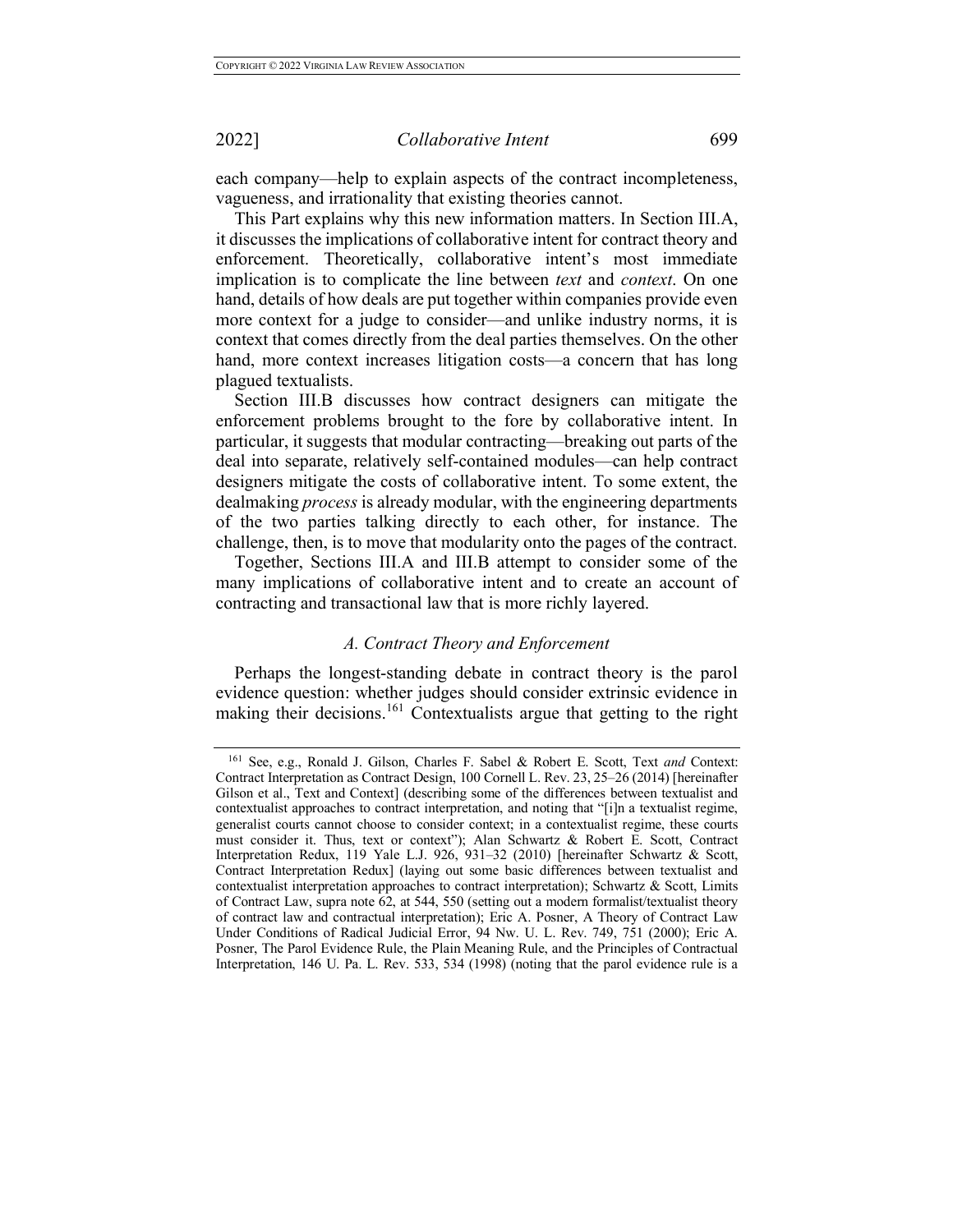answer requires consideration of extrinsic evidence, such as industry norms, trade usage, and course of dealing.<sup>162</sup> The Uniform Commercial Code, which governs most everyday commercial transactions, takes a contextualist approach.<sup>163</sup> Textualists, on the other hand, favor interpretation that stays within the four corners of the contract.<sup>164</sup> Scholars have argued that textualism is particularly appealing when considering contracts between sophisticated parties because those parties have already made a rational decision ex ante about how much context they want to put into a contract. $165$ 

Collaborative intent muddies this inquiry. In particular, it introduces new context that may help courts better pin down the parties' bargain but, at the same time, whether courts *should* consider that new context remains an open question.

Textualism is, at its core, a pragmatic doctrine: textualists recognize that an accurate judicial interpretation is ideal, but seeking that accuracy may be too costly.<sup>166</sup> In other words, their problem with contextualism is not that it might be more accurate—rather, their problem is that contextualism might be too costly. Another key tenet of textualism is that sophisticated parties already embed as much or as little context as they want into the contract.<sup>167</sup> If they had wanted courts to look at any course of dealings or industry norms, textualists argue, sophisticated parties would have written that information into the four corners of the contract.

substantive rule of law that states that courts "will refuse to use evidence of the parties' prior negotiations in order to interpret a written contract unless the writing is (1) incomplete, (2) ambiguous, or (3) the product of fraud, mistake, or a similar bargaining defect").

<sup>162</sup> See Gilson et al., Text and Context, supra note 161, at 27.

<sup>163</sup> See U.C.C. § 1-303 (Am. L. Inst. & Unif. L. Comm'n 2017). The Restatement (Second) of Contracts also takes a contextualist approach. See Restatement (Second) of Contracts §§ 221–23 (Am. L. Inst. 1981).

<sup>&</sup>lt;sup>164</sup> See Gilson et al., Text and Context, supra note 161, at  $25-26$  (setting out the basic differences between textualism and contextualism, and describing the two modes of interpretation as binary, with one excluding the other); Schwartz  $\&$  Scott, Contract Interpretation Redux, supra note 161, at 938–39 (discussing differences between textualist and contextualist interpretation regimes); Schwartz & Scott, Limits of Contract Law, supra note 62, at 550 (arguing that textualism is the appropriate way to interpret commercial contracts between sophisticated parties).<br><sup>165</sup> See Gilson et al., Text and Context, supra note 161, at 23, 26.

<sup>166</sup> See Schwartz & Scott, Contract Interpretation Redux, supra note 161, at 930 ("[A]lthough accurate judicial interpretations are desirable, . . . no interpretive theory can justify devoting infinite resources to achieving interpretive accuracy."). 167 See Gilson et al., Text and Context, supra note 161, at 26.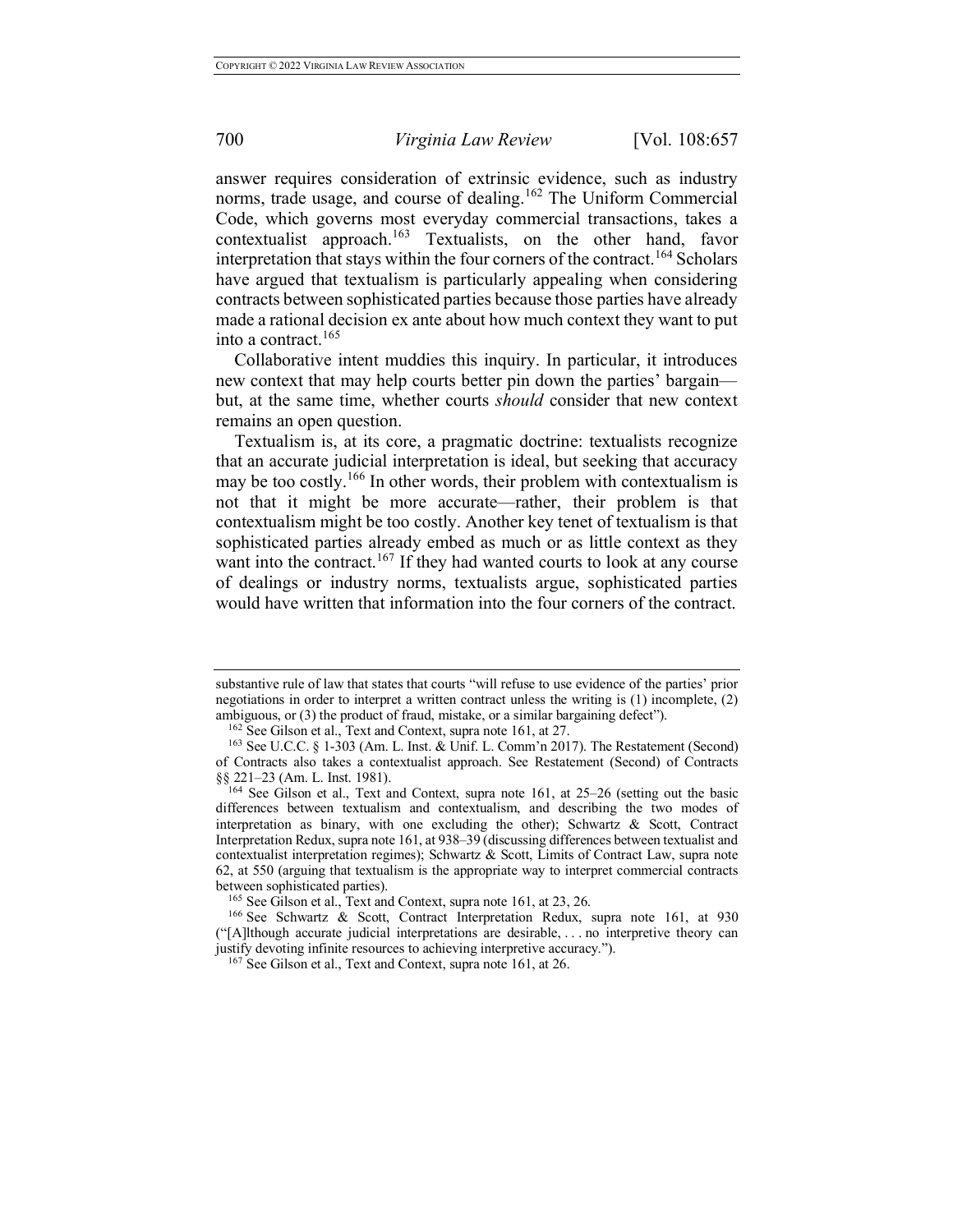These arguments have strong intuitive appeal. For example, there is strong circumstantial evidence that sophisticated parties can and do put what they want into the contract. Sophisticated business parties are, as their name suggests, sophisticated—and they tend to be well-advised by both in-house and outside counsel. Time and time again, they have shown that they can craft contracts that meet their needs and that solve novel problems that arise in the bargaining process.<sup>168</sup> If there is something a sophisticated party wants in a contract, there is plenty of evidence to suggest that they can put it into the contract.

Moreover, there may be good reasons that sophisticated parties want to exclude extrinsic evidence in interpretations of their contracts.

Sophisticated parties often enter into novel or bespoke deals—deals where there are no close cousins from which to draw analogies. For example, every decade or so, a new wave of U.S.-based companies engage in what is known as a corporate inversion—a type of transaction that allows the company to move its principal place of business to an international location that will grant the company favorable tax treatment.<sup>169</sup> Each new wave of inversion activity comes with some new innovation that did not exist in previous waves. Those innovations are, by definition, hard to compare to other corporate transactions or even with previous corporate inversions. Attempting to interpret a contract governing a corporate inversion by comparing it to industry norms might be impossible, or might yield a result that makes little sense.<sup>170</sup>

<sup>168</sup> Ron Gilson's seminal article on deal lawyering, for instance, describes the many contractual innovations that deal lawyers have devised to deal with problems such as information asymmetry and difficulty in specifying performance obligations. See Ronald J. Gilson, Value Creation by Business Lawyers: Legal Skills and Asset Pricing, 94 Yale L.J. 239, 293 (1984).<br><sup>169</sup> See Cathy Hwang, The New Corporate Migration: Tax Diversion Through Inversion, 80

Brook. L. Rev. 807, 808–09 (2015) (describing several recent waves of corporate inversion activity).  $170$  Contrast this to the contextualist approach that the Uniform Commercial Code adopts.

Article 2 of the Uniform Commercial Code deals with the sale of goods. U.C.C. § 2 (Am. L. Inst. & Unif. L. Comm'n 2017). There are two efficiency-based reasons to adopt a contextualist approach for the sale of goods. First, many commercial contracts involving the sale of goods involve the sale of commodities. When a buyer enters into a contract to buy a widget, she presumably wishes to buy what the market believes is a widget—the industry norm of a widget. If that is the case, evidence from industry norms is not only acceptable, but perhaps dispositive. Second, many commercial transactions are of relatively lower value. It may not be worth the buyer's or the seller's time to negotiate carefully about what a widget is for a relatively low-amount widget transaction. It is efficient for them to rely on industry norms to define the widget.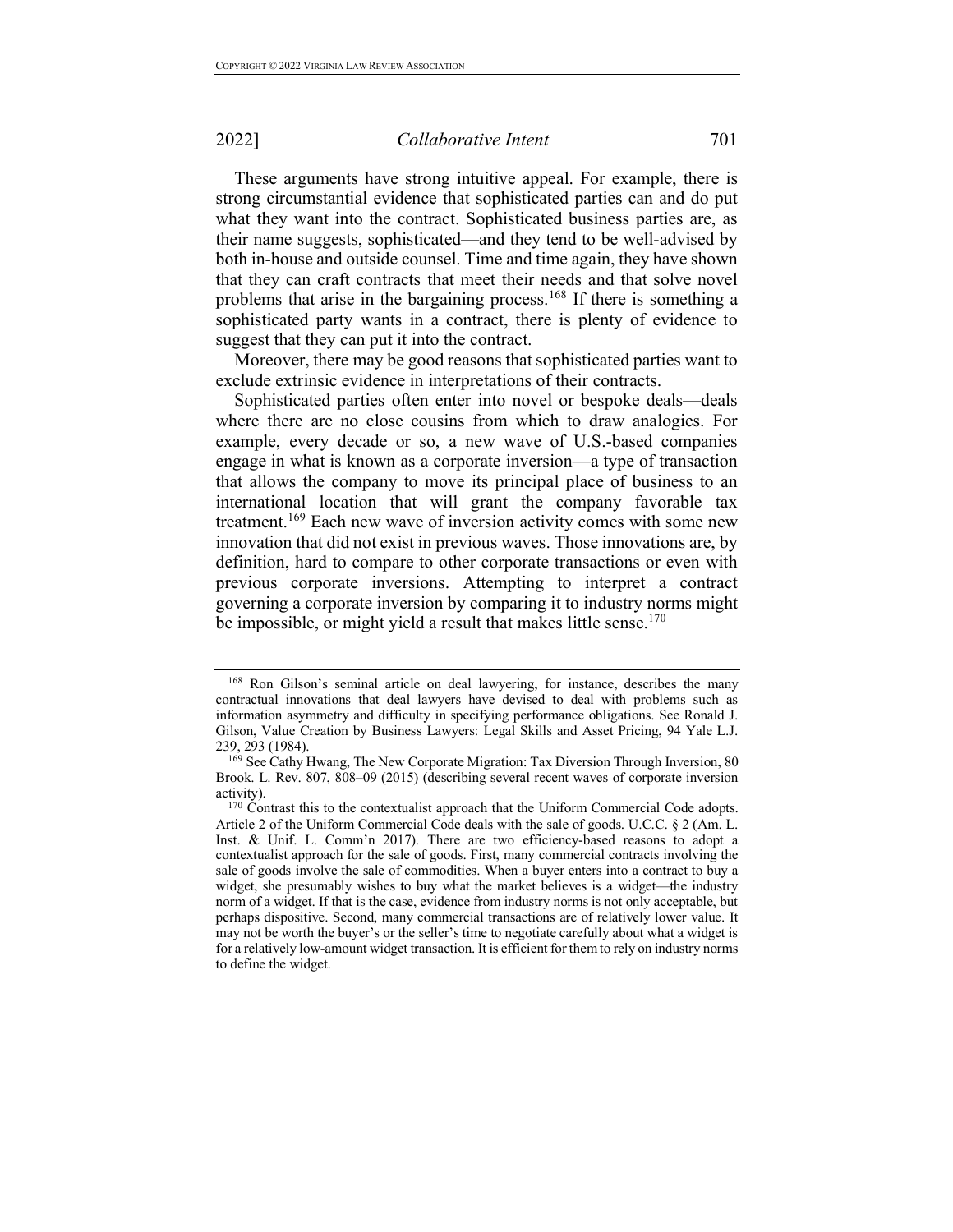The bespoke nature of the deals might also mean that, even if there is an analogy to draw, that analogy might not be appropriate. For example, each year, there are many more small private mergers and acquisitions than there are large public ones. And, while both transactions are M&A transactions, they have many differences. For example, large public transactions must file for and receive pre-clearance from antitrust regulators—a process that is time-consuming and costly.<sup>171</sup> In contrast, small transactions do not require antitrust pre-clearance. In fact, the filing fee for pre-clearance review—which ranges from \$45,000 to  $$280,000^{172}$ —easily eclipses the total deal value of many small private transactions. It may be tempting to compare large public deals to the innumerable smaller ones, but the reality is that these deals are similar only in name—in substance, they are so different as to be incomparable.

While these justifications for textualism have intuitive appeal, collaborative intent throws a wrench in the works. In particular, a key argument for textualism is that sophisticated parties want to exclude evidence that they did not create themselves. This makes sense if one assumes that sophisticated-party dealmaking is often too bespoke to be comparable to other deals, and thus excluding evidence from other deals is a way to cut noise out of the interpretation process.

Evidence from collaborative intent, however, is not evidence from *other* deals: it is evidence from the parties *themselves*. In fact, not only is it evidence from the parties themselves, it is also evidence from the same exact deal—just at a different stage of the deal's life cycle. If that is the case—that there is evidence from the same parties, and from the same deal—do parties still want to exclude that evidence from consideration?

Here, it is important to distinguish between externally-generated and self-generated extrinsic evidence. Textualist arguments are concerned with the former: evidence from other parties, other deals, or unrelated industry norms that sophisticated parties feel is unrelated to the deal at hand. Evidence of collaborative intent, however, is self-generated extrinsic evidence.

And there are many reasons why parties might wish to treat these two kinds of extrinsic evidence differently. For one thing, in bespoke deals

<sup>171</sup> See Filing Fee Information, Fed. Trade Comm'n (Mar. 4, 2021), https://www.ftc.gov/enf orcement/premerger-notification-program/filing-fee-information [https://perma.cc/3864-73P 8] (providing information about the fees associated with filing for pre-clearance from antitrust regulators).<br> $^{172}$  Id.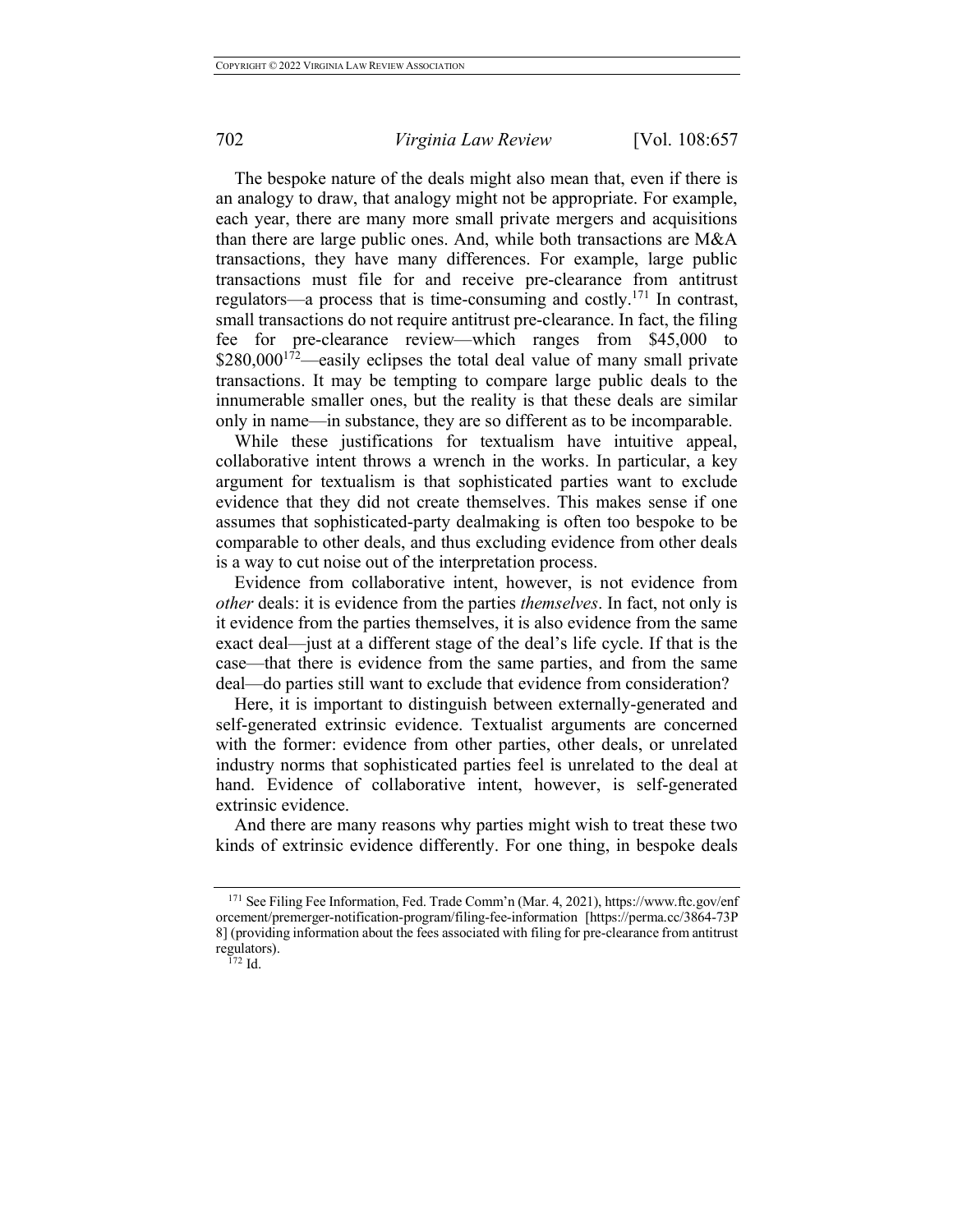between sophisticated parties, externally-generated extrinsic evidence might inject confusion, because analogies are inapt. Self-generated extrinsic evidence seems not to have those problems, since the evidence generated is closely related to the deal at hand. In fact, sophisticated parties often already integrate into their deals pieces of information that might be categorized as self-generated extrinsic evidence. For example, parties often explicitly integrate preliminary or ancillary agreements from the same deal with the main contract.

Another reason involves the cost-accuracy tradeoff. Textualism recognizes that accuracy is ideal, but investigating context may be too costly. This idea is most powerful when considering the vast amounts of context that courts *could* consider: For example, when interpreting a vague provision of a public company acquisition agreement, should the court analogize to contracts from the same year? What about contracts over the last five years that involve the same industry? What about contracts over the last five years that use the same deal structure? The world of potential context is expansive, and, correspondingly, expensive.

Considering only context generated from collaborative intent is perhaps different: it introduces some limited investigatory cost into the adjudication process, but that cost is relatively modest because the available context is relatively modest. At the same time, collaborative intent, which has thus far been overlooked, has the potential to substantially increase accuracy. Thus, parties might find that the cost of including context from collaborative intent is worthwhile, given the gains in accuracy. The cost-accuracy tradeoff of including evidence from collaborative intent is, at the least, worth investigating.

Finally, it is worth noting that there are downsides to including this evidence, too. A clear analogy can be drawn between collaborative-intent evidence and legislative history, and many an article has been written about the pros and cons of considering legislative history in statutory interpretation. This Article does not attempt to advocate for the inclusion of collaborative-intent evidence into adjudication. Rather, it suggests that collaborative-intent evidence complicates matters, and makes it harder to decide what should and should not be included. Evidence from collaborative intent has the potential to increase interpretive accuracy, but, like all extrinsic evidence, also has the potential to increase contracting costs.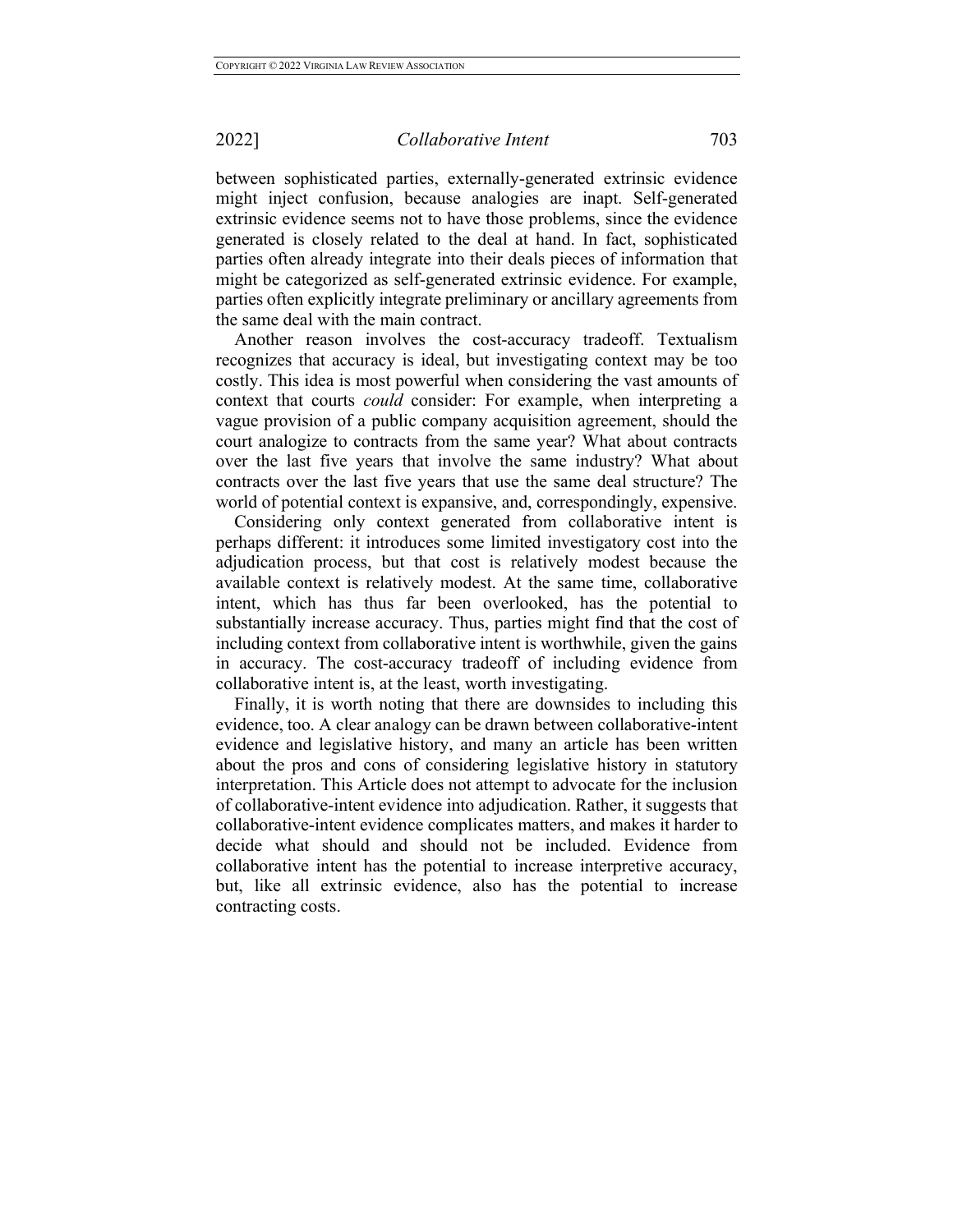# *B. Contract Design*

Collaborative intent complicates questions of interpretation: Should judges consider evidence of collaborative intent when interpreting contracts? If so, to what extent? This Article merely starts the conversation about those important questions.

Through contract design, however, contracting parties may be able to mitigate some of the interpretive challenges that collaborative intent introduces. In previous work, I have discussed the benefits of modular contract design, which allows parties to mitigate risk by dividing contracts into discrete modules.<sup>173</sup> Here, the principle is the same: modularity can reduce some risks.

In general, a contract's structure can be more modular or more integrated.<sup>174</sup> Modular contracts are ones where provisions are relatively self-contained and do not need interconnections with other provisions to work, whereas integrated ones rely on those interconnections.<sup>175</sup> Contract modules can be within the contract itself—for example, a tax representation in an acquisition agreement might be quite self-contained. Contract designers can also modularize a contract by using multiple agreements—for example, by breaking a single contract into several contracts, so that each bit of the deal can be sectioned off into its own separate, specific contract.<sup>176</sup>

A major benefit of modularity is that modular parts of the contract can be swapped out without affecting the rest of the contract, much like tires on a car can be swapped out without affecting the rest of the car.<sup>177</sup> In the context of collaborative intent, however, the major benefit of modularity is not that modules are easy to swap out: rather, it is that the modules are *self-contained*.

Collaborative intent can create ambiguity in the contract. For example, the contract can include both what the executives want, and also what the production team, human resources department, information technology

<sup>&</sup>lt;sup>173</sup> See Hwang, Unbundled Bargains, supra note 16, at 1427–34.<br><sup>174</sup> See Cathy Hwang & Matthew Jennejohn, Deal Structure, 113 Nw. U. L. Rev. 279, 301 (2018) (discussing modular and integrated contracting).

<sup>&</sup>lt;sup>175</sup> Id. <sup>176</sup> See Hwang, Unbundled Bargains, supra note 16, at 1409 (describing the process of breaking one acquisition agreement into an acquisition agreement and several ancillary agreements).

 $177$  See Hwang & Jennejohn, supra note 174, at 301 (discussing how contract modules can be swapped out without affecting other parts of the contract).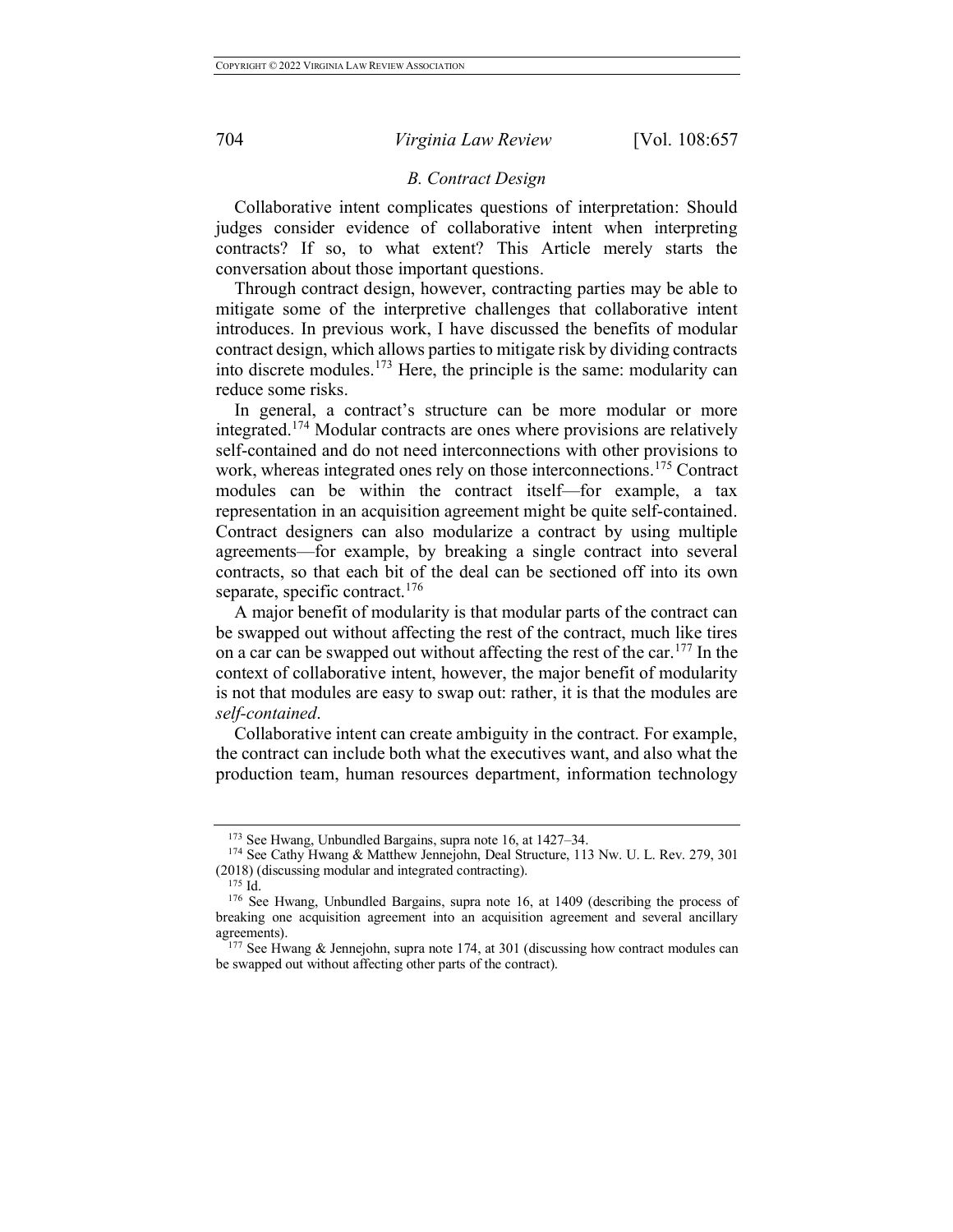department, and others want in the deal. In an ideal world, a lead negotiator would be able to consider the motivations of various constituencies within a company and synthesize them into one coherent "intent of the company." Interview participants have reported, however, that this often does not happen: instead, contracts reflect a mishmash of ideas from various corners within the company. Modularity, then, allows a lead negotiator to clarify *the company's* intent and differentiate it from the parts of the contract that exist merely as a result of intra-corporate bargaining. The lead negotiator can separate the agreement into different modules, where parts of the contract clearly reflect the contracting party's intent, and other parts reflect intra-corporate bargaining.

Not only does this separation help clarify the contract's meaning, but it also reflects, to a large extent, the existing state of the contract negotiation process. Interview participants noted that departments within the company often spoke directly to each other, coming up with the substantive terms of the agreement before reporting back to their respective lead negotiators for memorialization in the contract. Modularizing the contract would involve the relatively low-cost change of putting some of those side discussions into an ancillary agreement, thereby making clear that they are not to be considered part of the main contract.

Moreover, some sophisticated parties already design their contracts in this way. It is common, for instance, for a seller to continue providing back-office services to its acquiring company for some time after a sale through a separate transition services agreement, and some interview participants reported that they broke out separate contracts, exhibits, or appendices for certain functions.

Moving the modular negotiation process onto the pages of the contract, then, is a relatively low-cost fix that clarifies interpretation challenges.

### **CONCLUSION**

This Article offers a new explanation for why sophisticated parties use incomplete, vague, or otherwise unexpected contracts: collaborative intent. Using original interviews with in-house dealmakers, it shows how the bureaucratic, intra-corporate bargaining process within large companies contributes to contracting oddities. These institutional details of dealmaking have largely been overlooked by scholars, judges, and lawyers alike, and have the potential to change how we think about contract theory, interpretation, and design.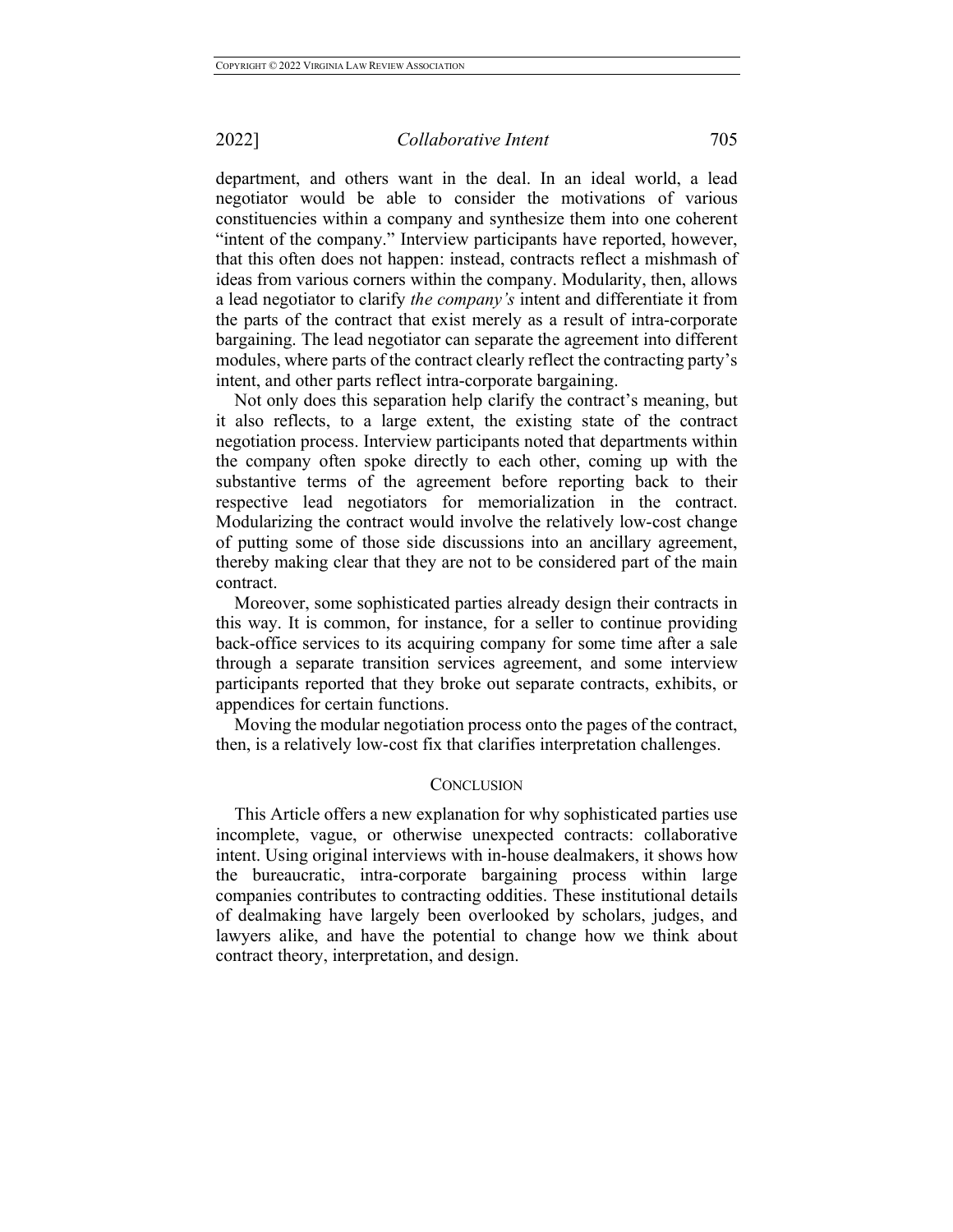# APPENDIX A: INTERVIEWS AND METHODOLOGY

The findings in this Article are informed by interviews with two dozen individual interview participants. Interview participants are all individuals who have experience as lead negotiators for bespoke, nonroutine deals within their companies. They are either in-house lawyers or have in-house business roles.

The interviews were semi-structured. When interviewing participants, I asked the same set of open-ended questions about how a deal is put together and supplemented those with follow-up questions and requests for clarification. I took notes and transcribed the answers in real time. I did not record interviews but did occasionally read back my transcription to ensure accuracy. I usually reviewed interview notes shortly after the interview ended to correct typos and other minor transcription errors.

When interviewing, I asked interview participants to focus on larger, more bespoke deals, rather than routine commercial deals, so that I could hear about the process of creating a new type of deal from scratch. Interview participants described a variety of bespoke deals, including mergers, acquisitions, joint ventures, divestitures, investments, cobranding deals, deals with entertainers, and others. Where relevant, those details are noted in the Article.

For brevity and anonymity, each interview participant is identified within the text of the Article by a reference term, which is noted in the chart below. The chart also provides other information about the interview participants, such as general descriptions of the companies where they work, including whether the company is public or private, and the company's primary industry. To protect participants' anonymity, I promised not to identify any participant or their company by name, and, within the text, I often edited out details from answers that I believed would too easily identify the participants and their employers.

To identify interview participants, I used a snowball sampling technique, asking each interview participant at the end of the interview if they could introduce me to additional potential participants. The main shortcoming of this method is sampling bias. However, personal introductions helped me gain access to a population that would otherwise not speak to me—the interviews required high-level corporate negotiators to spend a substantial amount of time talking to me about oftenconfidential internal decision-making processes. Without a personal introduction, it would have been hard to gain access to these individuals.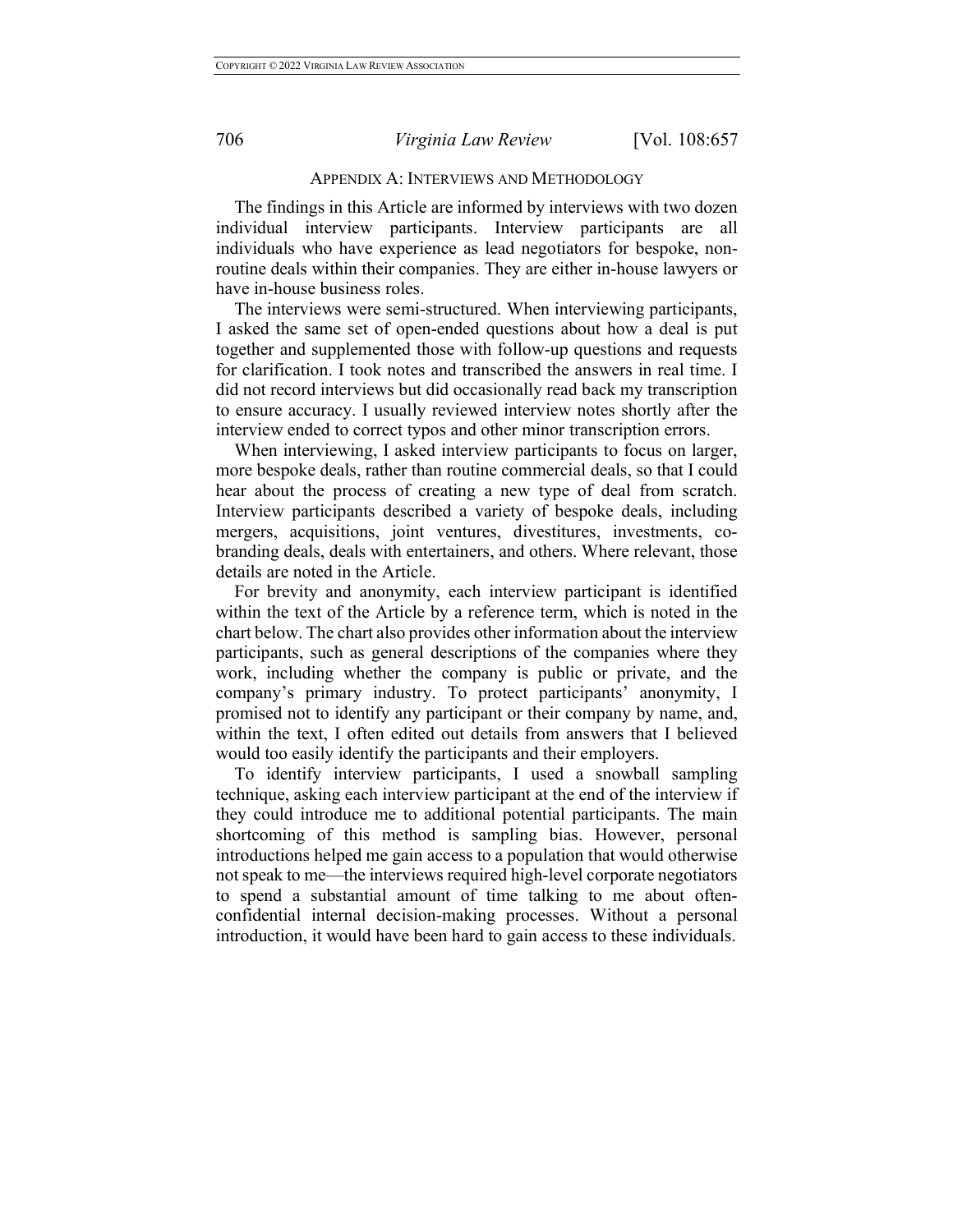Another shortcoming of the interview methodology is that a participant's memory about past deals might be faulty. To mitigate this issue, I asked interview participants to focus their answers around a particular recent deal. In some cases, those deals were public, so the interview participant could tell me more specific information, and I could ask more specific follow-up questions. Details about those deals have been edited out. In most cases, deals were either in progress or completed but not public, so I do not know which specific deals were being discussed.

The chart below provides more information about individual interview participants. Each interview participant's job type and company type are reported below as of the time of the interview. Interviews with Interview Participants 11, 12, and 22 were conducted in person; the rest were telephone interviews. Interview Participants 11 and 12 work at the same company and were interviewed at the same time. Interview Participants 6 and 15 work at the same company but were interviewed separately. Other than those overlaps, no interview participants work at the same company.

| Reference Term           | Job Type                          | Company Type                       |
|--------------------------|-----------------------------------|------------------------------------|
| Interview Participant 1  | In-house attorney                 | Private; technology                |
| Interview Participant 2  | In-house attorney                 | Public; technology                 |
| Interview Participant 3  | In-house corporate<br>development | Public; software-as-service        |
| Interview Participant 4  | In-house attorney                 | Public; software-as-service        |
| Interview Participant 5  | In-house attorney                 | Private; software as service       |
| Interview Participant 6  | In-house attorney                 | Public; technology                 |
| Interview Participant 7  | In-house attorney                 | Private; energy                    |
| Interview Participant 8  | Former in-house<br>attorney       | Private; internet                  |
| Interview Participant 9  | In-house attorney                 | Public; technology                 |
| Interview Participant 10 | In-house attorney                 | Public; technology                 |
| Interview Participant 11 | In-house attorney                 | Private; diversified<br>investment |

### **Interview Participants**